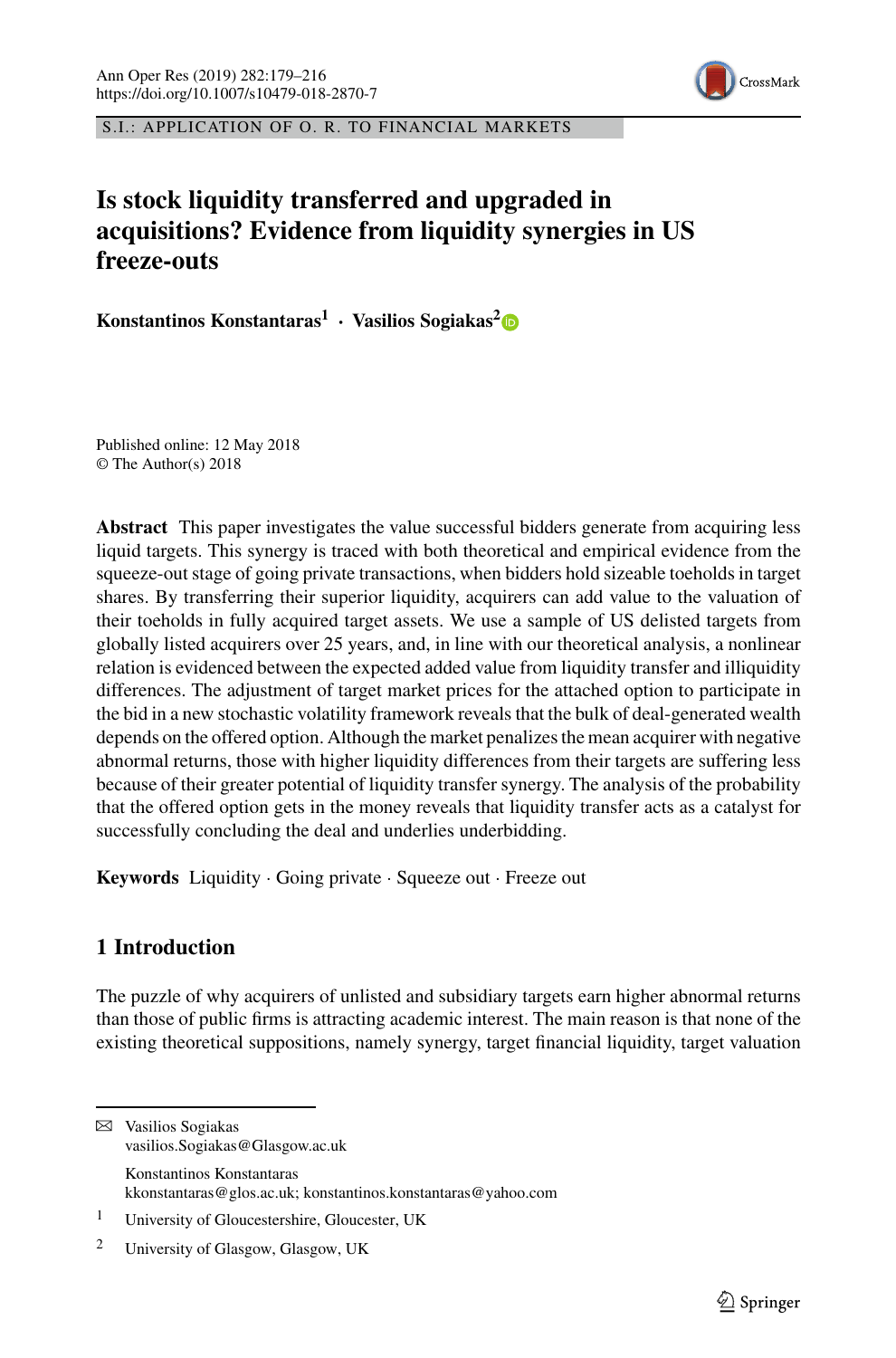uncertainty, and target bid resistance, are able to adequately account for this phenomenon (Jaffe et al. [2015\)](#page-36-0). This paper suggests an explanation based on stock liquidity differences between the acquirer and its target. The important role for both bidder and target stock trading liquidity in mergers and acquisitions (Massa and Xu [2013;](#page-36-1) Officer [2007\)](#page-36-2) is extended to acquisitions of less liquid targets. We suggest that bidders with superior stock trading liquidity can transfer their liquidity characteristics to their fully acquired targets through going private transactions. In a stock market environment where liquidity is valued, rendering acquired assets more liquid can lower the required investor returns, increase their market price (Amihud and Mendelson [1986\)](#page-34-0) and generate value to bidders. We empirically estimate and attest the existence of these liquidity synergies in going private deals where the transfer of liquidity is monetized, upon successful deal consummation, on the valuation of bidder toehold in target shares. Although overall bidder abnormal returns are not positive, in line with the existing empirical findings (Bates et al. [\(2006\)](#page-34-1), henceforth BLL), in tandem with the market's higher expectation of liquidity transfer synergies, they become less negative. Valuing the target shareholder's option to participate in the bid with a methodologically improved stochastic volatility valuation, we find supporting evidence of liquidity transfer's contribution to underbidding. Last but not least, liquidity transfer synergy reduces the probability that the bid is overbid, in line with Amihud et al. [\(2004\)](#page-34-2) theoretical model. To the best of our knowledge, we are the first to formally estimate with our new methodology these liquidity synergies, based on a simple theoretical framework, offering a plausible solution to the puzzle.

These synergies can arise on the valuation of their toehold in target's stock, whenever acquirers with a more liquid stock acquire less liquid, listed, or unlisted targets. In particular, the value stemming from this synergy is rendered measurable by taking a closer look at the economics of squeeze-outs[,](#page-1-0) $<sup>1</sup>$  $<sup>1</sup>$  $<sup>1</sup>$  the last stage of going private deals. At this point, bidders, with</sup> a sizable toehold in the target, offer cash or stock to the remaining minority shareholders with the publicly announced intention to collect in excess of a 90% stake and subsequently remove it from the exchange. It is worth stressing that at this point there is no need to pay a control premium, facilitating the isolation of its target toehold liquidity's impact on the acquirer market value. Because at the squeeze-out stage bidders hold sizeable toeholds, to the extent that there is a scarcity of target shares, the illiquidity of the target stock and its margin of liquidity difference from the bidder become magnified. The value from liquidity transfer is reflected by the disappearance, following the delisting, of the market's double discounting of a bidder's toehold valuation with a target's illiquidity, on top of the bidder's own stock liquidity discount. This double liquidity discount stems from the disparity of the [s](#page-1-2)econdary market liquidity profiles<sup>[2](#page-1-3)</sup> between the two stocks, reflecting the differences in their individual (Fang et al. [2009\)](#page-35-0) and market trading characteristics (Sarr and Lybek [2002\)](#page-36-3). The termination, following the squeeze-out, of the target's separate market trading removes its own liquidity discount and registers a commensurate increase on the valuation of the bidder's toehold.

To what extent are the hypothesized liquidity-related synergies incorporated in market prices? The analytical measuring of liquidity synergies exposes that bidders taking advantage of these synergies increase their share of deal-generated wealth in more illiquid target freeze-

<span id="page-1-1"></span><span id="page-1-0"></span><sup>&</sup>lt;sup>1</sup> Other terms given for the last stage of going private deals and used interchangeably herein are "squeezeout," "going private merger," "parent-subsidiary merger," "minority buyout," "take out," or "cash-out merger" (Subramanian [2007\)](#page-37-0). The reader is referred to this paper for an in-depth analysis of the legal aspects and insightful discussion. The terms squeeze-out and freeze-out are used herein interchangeably.

<span id="page-1-3"></span><span id="page-1-2"></span> $2$  For instance, although a wholly owned subsidiary of an NYSE listed parent firm witnesses a severe liquidity markdown if sold privately (Officer [2007\)](#page-36-2), its theoretical value as an integral element of the parent's market capitalization is discounted with the relatively thinner parent company-wide liquidity discount.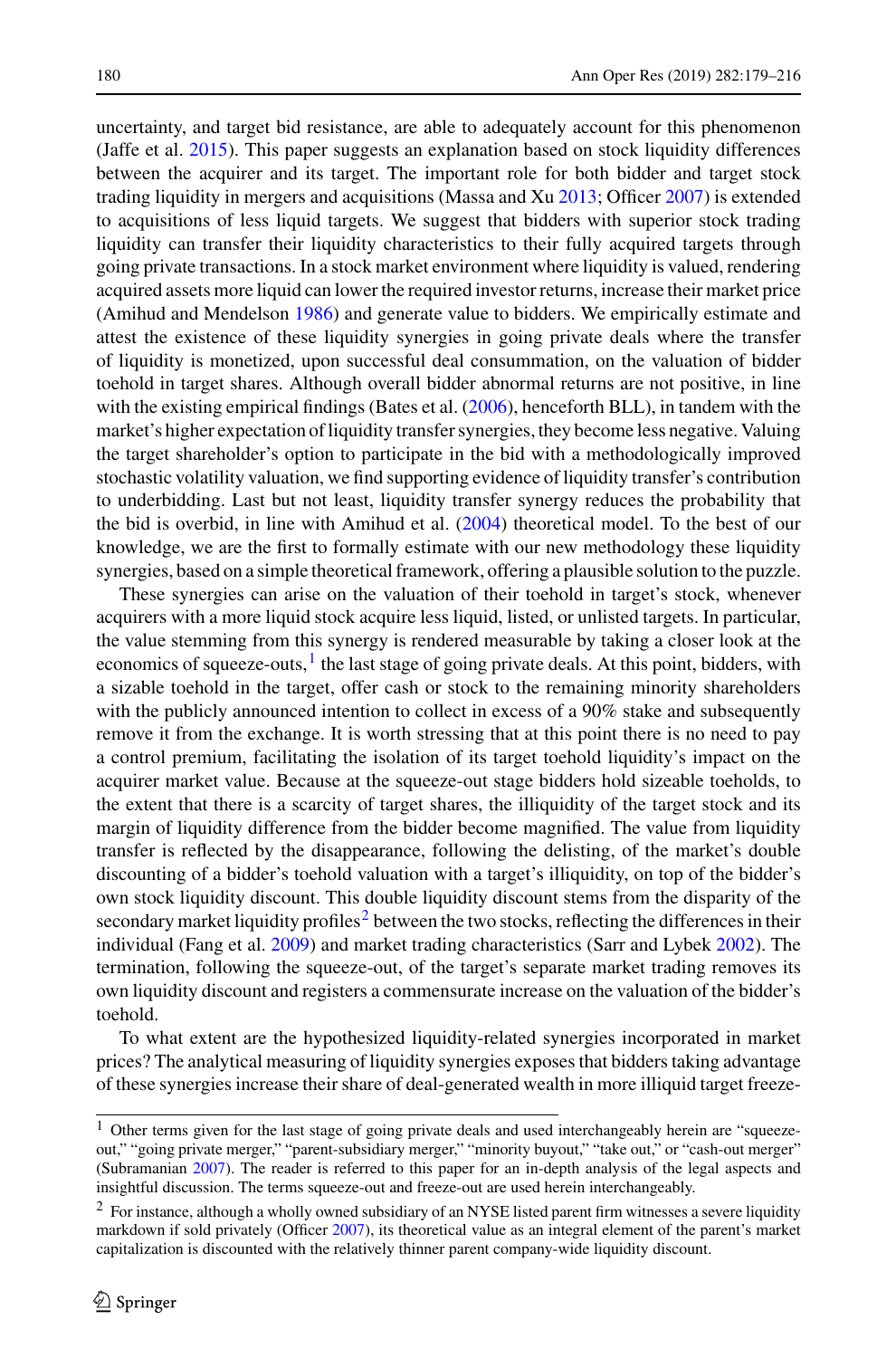outs. Ideally, we would like to compare bidder wealth in the numerous acquisitions of private companies from listed bidders where the liquidity difference margin is more pronounced. However, we can only account for the relative improvement in target stock liquidity for listed targets. Hence, the impact on bidder announcement abnormal returns is estimated and tested on the full sample of 162 US listed firms gone private from their global, albeit mostly US-listed, parents during the 25 years from 1990 to 2014.

In this respect, several econometric challenges need to be circumvented. The first is the prevailing squeeze-out target illiquidity, depicting trading gaps lasting for several days. This is addressed with the trade-to-trade returns adjustment (Maynes and Rumsey [1993\)](#page-36-4). Employing this adjustment in measuring bidder Cumulative Abnormal Returns (CAR) and allowing for the appreciation in their toehold in target shares (Bates et al. [2006;](#page-34-1) Malatesta [1983\)](#page-36-5) pinpoints that acquirers with liquidity transferring synergies outstrip targets' share. Our results contrast the existing findings for mergers and acquisitions (Andrade et al. [2001\)](#page-34-3) and squeeze-outs in particular (Bates et al. [2006;](#page-34-1) Croci and Petmezas [2010\)](#page-35-1). It is shown that a lower proportional share of the economic rents accrues to the target's minority shareholders in the overwhelming majority of the US freeze-outs. Bidders capture a bigger part for more illiquid squeeze-out targets.

The next econometric hurdle imposed is isolating the target's theoretical equity value from the market price, which includes the implied option to receive cash or bidder stock. As discussed in Bhagat et al. [\(1987\)](#page-35-2), the degree to which the offered option is "in the money," i.e. the margin by which the offering price exceeds the target's underlying equity, indicates the market's assessment of intra firm synergies and their relatedness with the target's equity. The existing empirical literature follows their suggested estimation method to calculate the option value in a Black–Scholes, non-stochastic, volatility framework. To account for the time-varying volatility prevalent in the examined deals, a new stochastic option valuation framework is developed herein on the basis of Heston and Nandi's [\(2000\)](#page-36-6) model. In stock exchange offers, market prices are adjusted for the attached exchange options following Bjerksund and Stensland [\(1993\)](#page-35-3). Nonparametric tests indicate a significant difference between the estimated option-adjusted and unadjusted returns, registering more than 77.5% of the average CAR in our sample due to the options granted from the bidder. A second methodological improvement in the analysis is introduced with the estimation of the probability that the granted option is "in the money" as a function of the offered price and the expiration term (Madan et al. [2008\)](#page-36-7). On this basis we find strong evidence that liquidity transfer synergies increase the probability that this option gets "out of the money." This finding shows that the more bidders stand to benefit from liquidity transfer synergies, the less they propose to the underlying. Bidders can aggressively capitalize on liquidity transfer synergy without a commensurate increase in the premium offered to a target's minority shareholders because it can escape the "Fair Value" adjudication imposed by Delaware courts[.](#page-2-0)<sup>[3](#page-2-1)</sup>

The remainder of the paper includes a brief literature overview, which includes the liquidity transfer analysis, in Sect. [2,](#page-3-0) followed by a description of the empirical methods, including the implied option estimation, in Sect. [3.](#page-8-0) Section [4](#page-12-0) describes our data. Section [5](#page-16-0) presents and discusses the results. Section [6](#page-30-0) summarizes and concludes the paper.

<span id="page-2-1"></span><span id="page-2-0"></span> $3 \text{ US courts}$ , in the case of merger squeeze-outs, can determine fair value for the target's stock, unlike tenderoffer squeeze-outs. In the former, the fair valuation process ignores the target's recent market price, whereas in the latter, market prices play the most influential role (Subramanian [2007\)](#page-37-0). Hence, the illiquidity discount may only play a role in fair market valuations during tender-offers as opposed to mergers, which explicitly rule it out (Hamermesh and Wachter [2009\)](#page-36-8).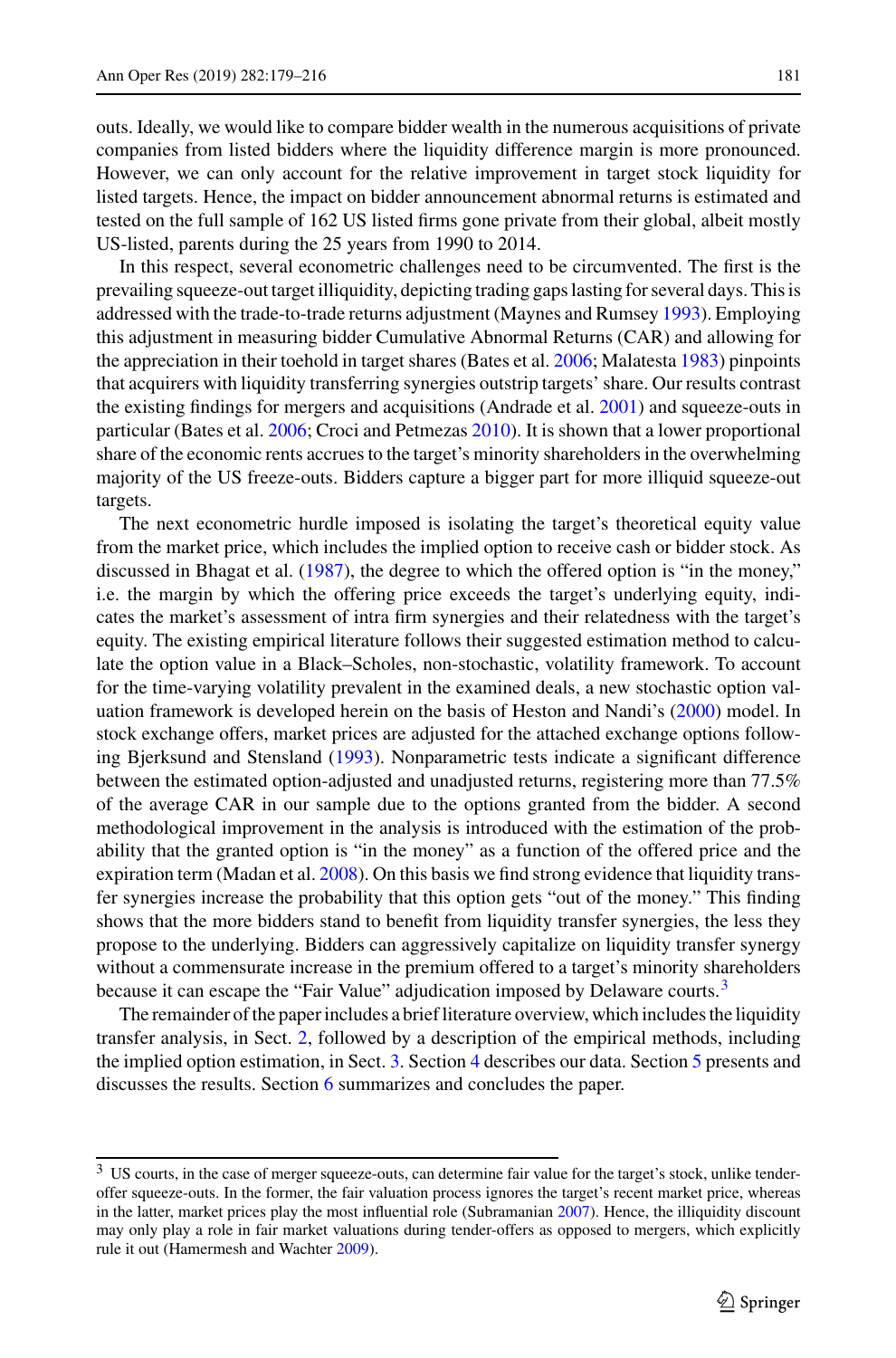#### <span id="page-3-0"></span>**2 Literature review and theoretical formulation**

#### **2.1 Liquidity transfer analysis**

Acquirers perform better in acquisitions of unlisted or subsidiary targets (Faccio et al. [2006\)](#page-35-4). Jaffe et al.'s [\(2015\)](#page-36-0) research examines the competing theories which can explain why less liquid, unlisted targets generate higher acquirer returns. Their work empirically dismisses Fuller et al.'s [\(2002\)](#page-35-5) and Officer's [\(2007\)](#page-36-2) financial constraints, Cooney et al.'s [\(2009\)](#page-35-6) underdiversification and risk-aversion and Baron's [\(1983\)](#page-34-4) target management resistance theories as explanations. However, although Amihud and Mendelson [\(1986\)](#page-34-0) suggest that more liquid securities are more valuable, Jaffe et al. [\(2015\)](#page-36-0) do not include stock liquidity, as opposed to financial liquidity, in their analysis.

Going private deals constitute a subset of acquisitions in which trading illiquidity plays a theoretically acknowledged role. The literature emphasizes, besides avoidance of listing costs and subdued benefits from retaining a listing (Mehran and Peristiani [2010\)](#page-36-9), illiquidity as the underlying driver. The probability of going private increases, according to the theoretical models of Holmstrom and Tirole [\(1993\)](#page-36-10) and Boot et al. [\(2006\)](#page-35-7), for illiquid firms lacking investor attention. The higher the liquidity, the more easily arbitrageurs can gather large hold-out stakes before the deal announcement and bargain for an amplified premium (Jindra and Walking [2004\)](#page-36-11). Hence, the premium paid in going private deals critically depends on the target's stock liquidity and is cheaper for less liquid targets (Gomes [2001;](#page-35-8) Cornelli and Li [2002\)](#page-35-9).

The way we estimate the liquidity synergy accruing to the acquirers of less liquid targets is via accounting for the toehold appreciation taking place in gone private targets, due to differences in stock liquidity. At the squeeze-out stage, the last stage of a going private transaction, bidders already in a position of significant toeholds in target stock offer compensation to minority shareholders, with the intention to remove it from the exchange. To the degree that stocks are not perfectly liquid, higher toeholds can feed into additional target stock illiquidity, further alleviating incoming bidding contestants and increasing the probability of bidding success. In this paper, liquidity transfer from a bidder on the valuation of its toehold in less liquid target stock is identified as a toehold synergy, on top of the bid premium and the increased probability of a successful deal outcome (Shleifer and Vishny [1986;](#page-36-12) Maug [2006\)](#page-36-13). The mechanics of this transfer are described in the following paragraphs.

The valuation of toeholds in illiquid target stock before the squeeze-out deal's consummation, although hard to value correctly (Mehran and Peristiani [2010\)](#page-36-9), reflects the target's illiquidity discount. Following a successful going private deal, toeholds of gone private targets are valued by investors with a unique liquidity discount imposed on the theoretical value of bidder assets. Hence, the double discounting reduces to a much inferior single one for acquirers with more liquid stock than their targets. In effect, successful squeeze-out bidders enjoy analogous benefits to the resolutions of negative stub values (Cochrane [2004\)](#page-35-10), albeit in the opposite direction: instead of resolving the subsidiary's overvaluation via a spin off, they remove their subsidiary's undervaluation due to illiquidity by squeezing it out.

To account for liquidity transfer, we analyze, from the maximization of bidder shareholder valuation perspective, the pro forma synergies before the public announcement of a freezeout merger or tender offer. The upper limit of an economically sound offer, allowing for the absence of a control premium, consists of the target's fair value plus synergies. Assuming the target has  $N<sup>T</sup>$  outstanding shares, it is shown in the "Appendix" that the Law of One Price decomposes the parent's market capitalization before the offering takes place  $V_{PRE}^{B/U}$  to the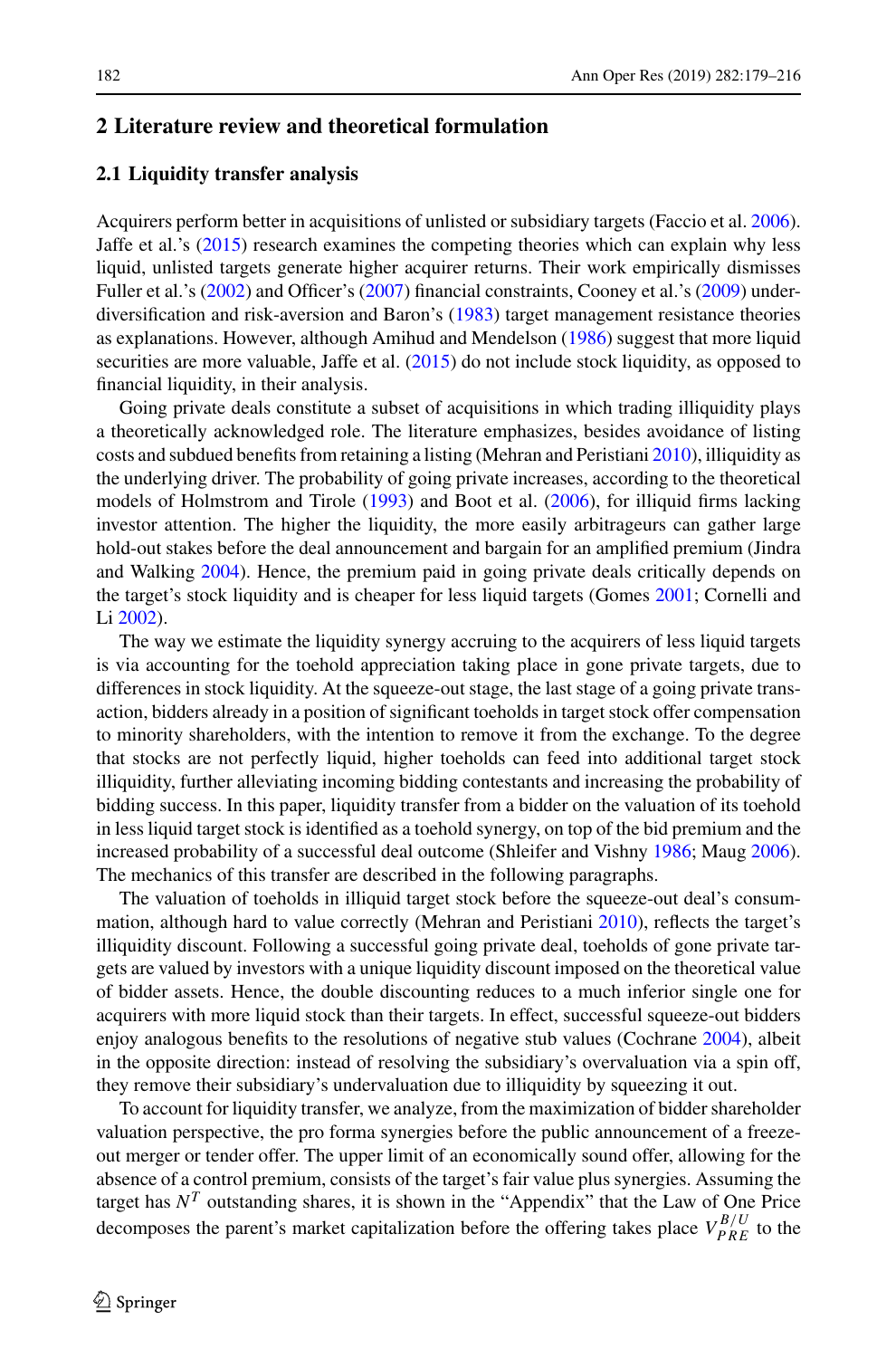value  $TV^{Pre}$  of its toehold  $\alpha \in (0, 1)$  in the target and the stub value of the rest of its assets *VSA*:

$$
V_{PRE}^{B/U} = TV^{Pre} + V^{SA} = a(1 - d^P)(1 - d^T)P_{Th}^{Pre}N^T + (1 - d^P)V_{BPI}^{SA}
$$
 (1)

where  $d<sup>P</sup>$  and  $d<sup>T</sup>$  represent the market liquidity discounts from their theoretical values of parent and target stocks and  $V_{BPI}^{SA}$  is the theoretical stub value, consisting of the value of bidder assets other than the toehold, before liquidity discounting. Until the final deal consummation and the eventual target delisting, the valuation of the toehold experiences a double liquidity discount, as an individual stock from its theoretical value and as part of the parent's assets. The reason for the double discounting lies in the concept of downward sloping stock demand curves (Loderer and Jacobs [1995;](#page-36-14) Shleifer [1986;](#page-36-15) Wurgler and Zhuravskaya [2002\)](#page-37-1). The toehold's double liquidity discount reflects the alternative stock demand and supply curves between target and bidder stock. There exists theoretical and empirical support for the existence of double liquidity discounts in, e.g., closed-end funds vis-à-vis the discount of the fund versus the illiquidity of its stock holdings (Cherkes et al. [2009\)](#page-35-11).

Taking the target private entails a successful tender offer or statutory merger at a price of  $P^{TO}$  for its remaining  $(1 - \alpha)$  shares, paying a premium of  $P^{Prem}$  on the target's theoretical price  $P_{Th}^{\text{Pre}}$ :

<span id="page-4-2"></span>
$$
P^{TO} = P_{Th}^{\text{Pre}} + P^{\text{Prem}} \tag{2}
$$

After being delisted, the full target value, which includes the pre-bid toehold and the squeezed-out shareholding, integrates with the acquirer's market capitalization. Netting other synergies out and assuming the same parent liquidity discount, its stub value remains unchanged. However, two reappraising effects price the toehold: first, the final acquisition premium paid and, second, the acquirer's post-squeeze-out liquidity discount. Taking into consideration the expected liquidity discount of the parent  $E\left[d^{P}\right]$  following a successful deal consummation, the toehold registers a revaluation amounting to the difference between its va[l](#page-4-0)ue before and after the deal<sup>4</sup>:

$$
TV^{Post} - TV^{\text{Pre}} = aN^T \left\{ P_{Th}^{\text{Pre}}(d^P - E\left[d^{P'}\right]) + P_{Th}^{\text{Pre}}d^T + P^{\text{Pre}m}(1 - d^{P'}) - P_{Th}^{\text{Pre}}d^P d^T \right\}
$$
(3)

In this expression four sources of added value can be identified, inside the brackets. The first term, representing the parent's long-term liquidity evolution, is positive for an improvement resulting from a thinner discount. The second term represents the margin of value stemming from the acquirer's liquidity transferred onto the target's stock, which is greater for more illiquid targets. The third term is the premium driven reappraisal and the fourth a secondorder term in the two stock liquidity discounts. The second term quantifies the positive role of liquidity transfer's effect on the toehold's reappraisal over and above the effect of the premium. It can directly contribute to a net gain in the parent's market capitalization, to the degree the premium paid leaves room for a positive reappraisal.

The net value added *NVA<sup>A</sup>* to the acquirer break-up valuation, following a successful freeze-out, is estimated in the theoretical appendix as:

<span id="page-4-1"></span><span id="page-4-0"></span><sup>4</sup> Detailed calculations can be found in a theoretical appendix posted on the authors' personal website.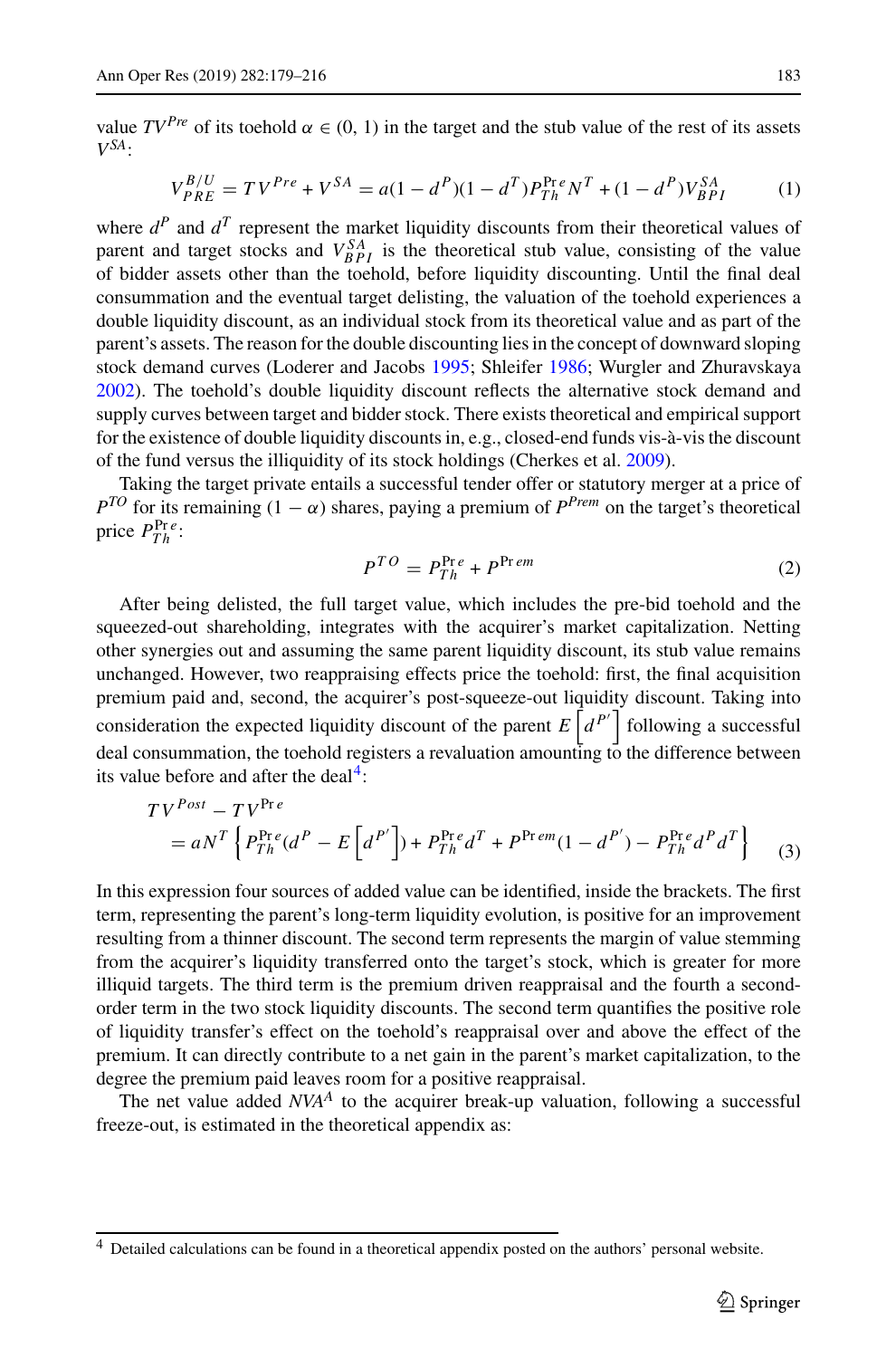<span id="page-5-1"></span>



<span id="page-5-2"></span>
$$
NVA^{A} = \begin{cases} \Delta d^{P}(V_{BPI}^{SA} + N^{T} P_{Th}^{Pre}) \\ + \Delta d^{TP} N^{T} \alpha P_{Th}^{Pre} (1 - d^{P}) \\ - N^{T} P_{Th}^{Pre} \left[ (\alpha - d^{P}) - \alpha (1 - d) - \alpha (1 - d^{P})^{2} \right] \\ + N^{T} P^{Prem} (\Delta d^{P} - d^{P} + \alpha) \\ -c_{T} \end{cases}
$$
(4)

In this expression,  $\Delta d^T P = d^T - d^P$  is the initial liquidity difference between the parent and the subsidiary stock,  $\Delta d^P = d^P - d^{P'}$  is the parent stock's expected long-run illiquidity improvement following the squeeze-out, and  $c_T$  represents the transaction's legal, investment banking, and operational expenses. Among the alternative sources of net value addition and subtraction to the acquirer, the second term represents liquidity transfer *LiqTransf*, which can be written as a function of the target's market price  $P_{T_e}^{\text{Pr } e}$  before the deal announcement as follows:

$$
LiqTransf = \Delta d^{TP} N^T \alpha P_{Th}^{\text{Pre}} (1 - d^P) = \Delta d^{TP} N^T \alpha P_{Tg}^{\text{Pre}} (1 - d^T)(1 - d^P) \tag{5}
$$

Considering that  $\Delta d^{TP} = d^T - d^P$ , expression [\(5\)](#page-5-0) can be written as a nonlinear function of liquidity discounts and differences as follows:

<span id="page-5-3"></span><span id="page-5-0"></span>
$$
LiqTransf = N^T \alpha P_{Tg}^{\text{Pre}} \left[ \Delta d^{TP} (1 - d^P)^2 - \left( \Delta d^{TP} \right)^2 (1 - d^P) \right] \tag{6}
$$

Figure [1](#page-5-1) exhibits this nonlinear relation between the hypothetical *LiqTransf* and a parent's illiquidity  $d^P$  and the liquidity differences between the two stocks  $\Delta d^{TP}$ . The vertical axis measures the standardized, by toehold value  $N^T \alpha P_{Tg}^{\text{Pre}}$ , percentage contribution of liquidity transfer's value *LiqTransf* . The maximum possible liquidity transferring contribution of 25% is attained at zero parent illiquidity and a positive 50% illiquidity difference. The influence of  $\Delta d^{TP}$  on liquidity transfer's added value is not monotonic. Although a positive  $\Delta d^{TP}$  is a prerequisite for a positive contribution of liquidity transfer, its overall impact depends on the interplay with the parent's illiquidity discount  $d^P$ .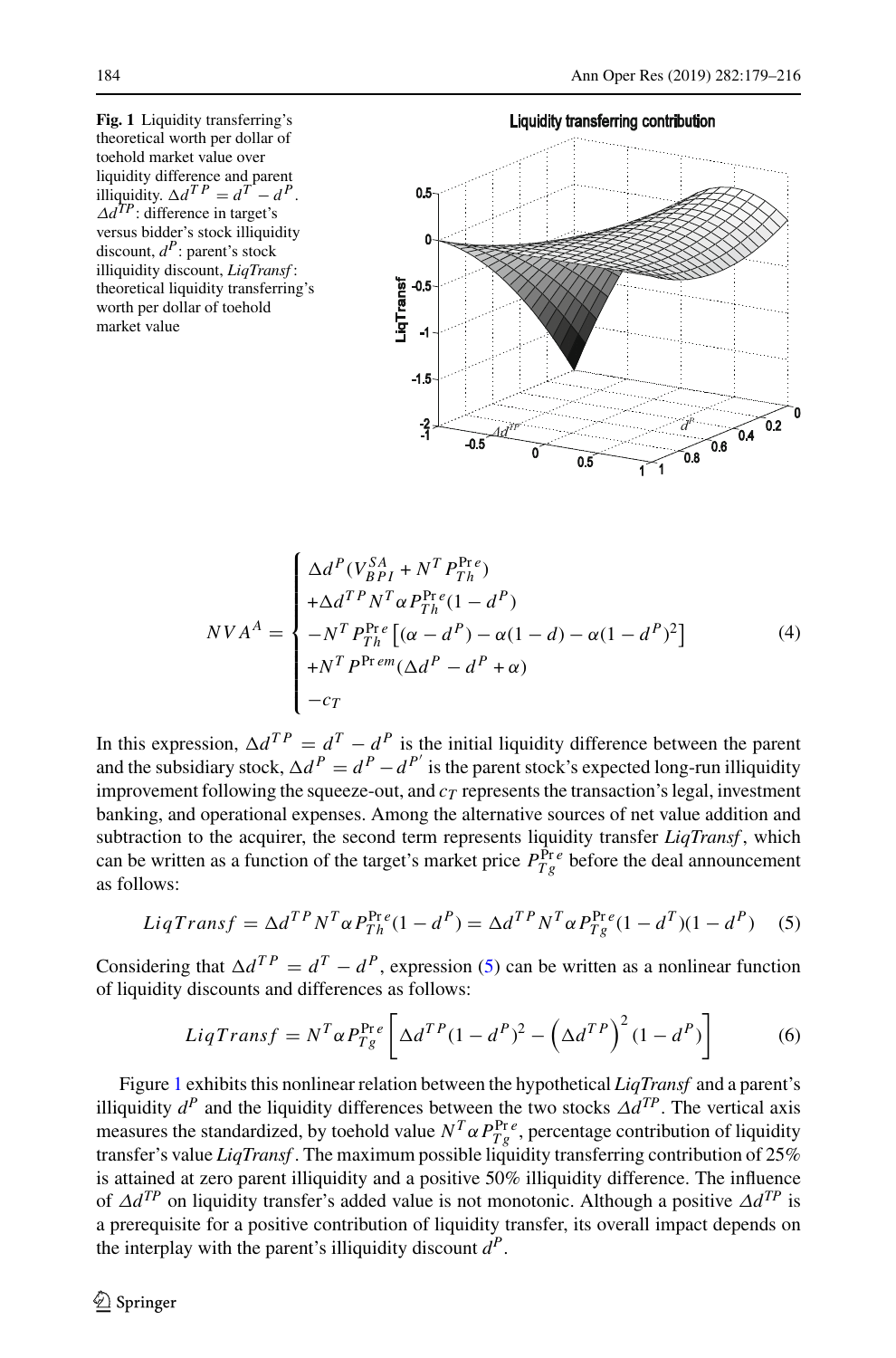<span id="page-6-3"></span>

The acquirer stock illiquidity  $d^P$ , according to our formulation for liquidity transfer, has an overall negative impact on the net value added<sup>[5](#page-6-1)</sup> when squeezing out illiquid targets. Intuitively more liquid, lower  $d^P$ , parents dispose of a larger margin of liquidity difference to transfer to their targets after the deal consummation, delivering superior added value. This leads to the following hypothesis:

**Hypothesis 1** The more liquid the parent stock before the deal announcement, the higher the expected added value derived from transferring liquidity onto the gone private toehold.

With respect to the parent stock's long-run liquidity improvement Δ*dP*, existing empirical evidence on US mergers and tender offers supports a measurable effect. Lee and Chung [\(2013\)](#page-36-16) indicate it is more profound in mergers rather than tender offers, with targets exhibiting a superior long-run liquidity upgrading to their bidders. In our theoretical analysis, acquirers' long-run illiquidity improvement  $\Delta d^P$  can be a significant factor, as a multiplier of the full theoretical acquirer value in expression [\(4\)](#page-5-2). Hence, to the degree that there exists an anticipated long run liquidity improvement, it is expected to play a role in deal economics.

#### **2.2 Liquidity transfer in abnormal returns**

If liquidity transfer is an important economic factor, to the extent the market believes it can add value to the bidder, the latter's abnormal returns on deal announcement can be related to its anticipated effect. Its relative expected magnitude on deal announcement day  $t=0$ is empirically estimated using the expectation of expression [\(5\)](#page-5-0), which, after dropping the expectation operator, is standardized for deal size by dividing it by the premium paid:

$$
\frac{LiqTransf}{Pr\,emium} = \frac{\Delta d^{TP} N^T \alpha P_{Tg}^{Pre}(1 - d^T)(1 - d^P)}{N^T (1 - \alpha) P^{TO}} = \frac{\Delta d^{TP} \alpha P_{Tg}^{Pre}(1 - d^T)(1 - d^P)}{(1 - \alpha) P^{TO}} \tag{7}
$$

This standardized expression is an approximation of the expected contribution of liquidity transfer per dollar of equity premium. The higher this ratio, the more important the role of liquidity transfer in deal economics.

How is bidder CAR influenced by the relative liquidities of parent versus target stock? Assuming the deal is consummated immediately after its announcement, the expected bidder abnormal return  $E^P(CAR)$  is estimated, taking the expected net added value from [\(4\)](#page-5-2) and dividing it by the pre-deal break-up valuation from expression [\(1\)](#page-4-2):

<span id="page-6-2"></span>
$$
E^{P}(CAR) = \frac{\begin{pmatrix} \Delta d^{P} (V_{BPI}^{SA} + P_{Th}^{Pre} N^{T}) \\ + P_{Th}^{Pre} N^{T} \alpha \Delta d^{TP} (1 - d^{P}) \\ - P_{Th}^{Pre} N^{T} [( \alpha - d^{P}) - \alpha (1 - d^{P})^{2} ] \\ + P^{Prem} N^{T} (\Delta d^{P} - d^{P} + \alpha) \end{pmatrix}}{-c_{T}}
$$
\n
$$
E^{P}(CAR) = \frac{1}{(1 - d^{P}) V_{BPI}^{SA} + \alpha (1 - d^{P}) (1 - \Delta d^{TP} + d^{P}) P_{Th}^{Pre} N^{T}}
$$
\n(8)

On the empirical side, bidder CAR is typically estimated with a method suggested by Malatesta [\(1983\)](#page-36-5) and employed in BLL, which isolates the share of bidder abnormal returns

<span id="page-6-1"></span><span id="page-6-0"></span>For plausible values, the first  $d^P$  partial derivative of expression [\(4\)](#page-5-2) is negative. The condition for negativity is  $\frac{V_{PRE}^{B/U}}{TV_{PRE}} < \frac{5-4d^P}{1-d^T}$ , which is met for toehold values greater than a fourth of the parent's value, assuming the parent stock liquidity discount is less than 25%.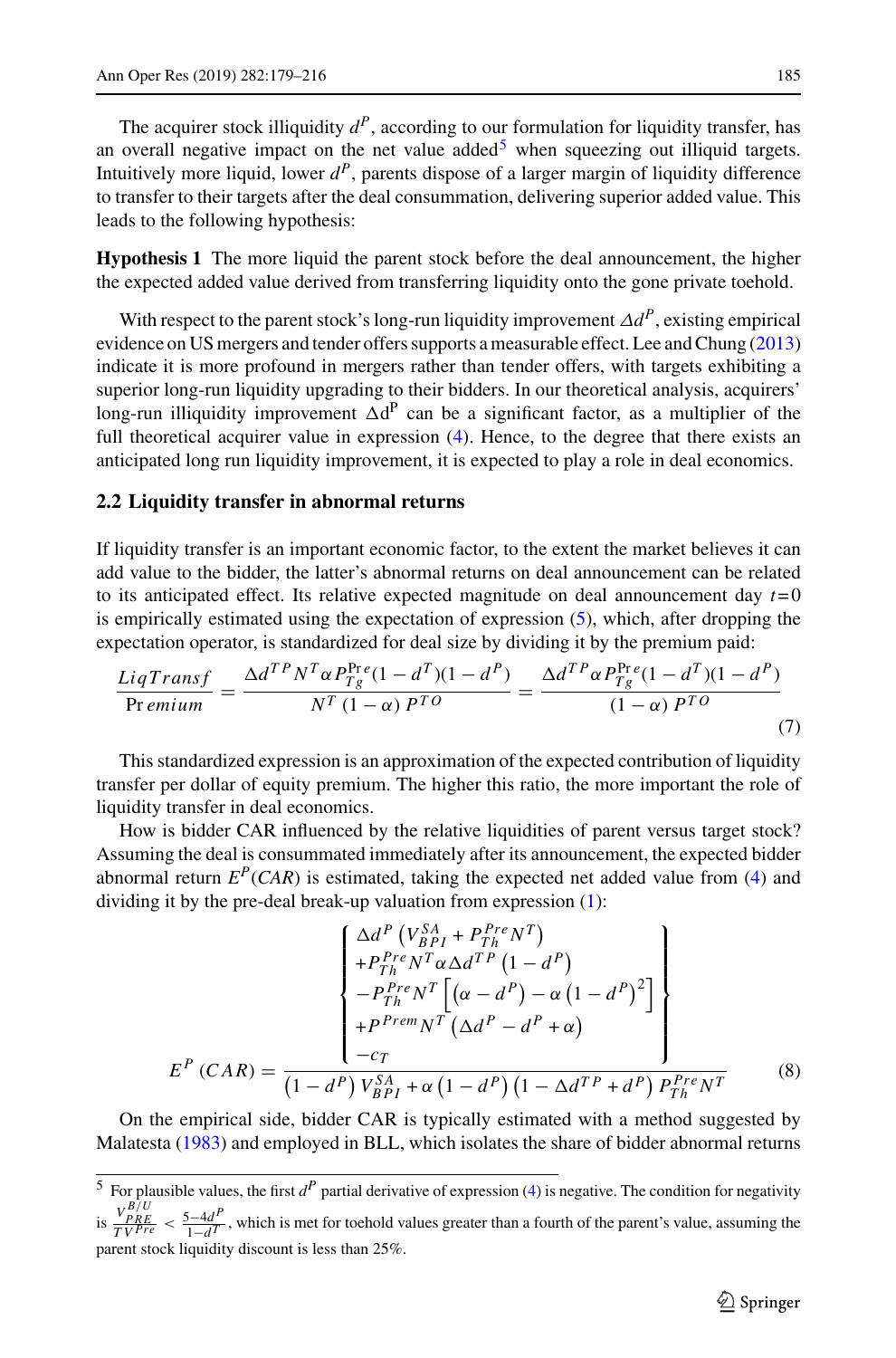due to its own underlying assets, by subtracting the appreciation of its toehold in target shares. The adjustment on bidder CAR suggested by BLL subtracts the percentage of value change represented from the toehold  $\alpha$  in the target, according to the following formulations, which provide the empirical counterpart of expression [\(8\)](#page-6-2):

$$
Adjusted \, Bidder \, CAR = \frac{Bidder \, \Delta \, (AMV) - a \times Target \, \Delta \, (AMV)}{Bidder \, PreBid \, (MV) - a \times Target \, PreBid \, (MV)} \tag{9}
$$

where:

<span id="page-7-1"></span><span id="page-7-0"></span>
$$
Bidder \Delta (AMV) = Bidder pre-bid MV \times BidderCAR
$$
  
Target  $\Delta (AMV) = Target pre-bid MV \times TargetCAR$  (10)

In expression [\(10\)](#page-7-0), Δ(*AMV*) represents the difference in abnormal market values (*AMV)* for bidder and target, adjusted by their [T−2] pre-bid market values *MV.*

Assuming a conservative zero expected long-run parent liquidity improvement ( $\Delta d^P = 0$ ) upon deal announcement and adjusting  $(8)$  according to  $(9)$ ,  $(10)$  is simplified as follows:

$$
E_{adj}^{P}(CAR_{0}) = \frac{\begin{cases} \Delta d^{TP} N^{T} \alpha (1 - d^{P}) \\ -P_{Th}^{Pre} N^{T} [(\alpha - d^{P}) - \alpha (1 - d^{P})^{2}] \\ -d^{P} P^{Prem} N^{T} \end{cases}}{-c_{T}} \times E_{adj}^{P}(CAR_{0}) = \frac{-c_{T}}{(1 - d^{P})V_{BPI}^{SA} + \alpha (1 - d^{P})(1 - \Delta d^{TP} + d^{P}) P_{Th}^{Pre} N^{T}} \tag{11}
$$

The first term on the nominator is the expected liquidity transferring in expression [\(5\)](#page-5-0), depicting its positive theoretical relation with the parent's expected CAR. Notably, a nonlinear relation exists between  $E_{adj}^P(CAR_0)$  and both parent versus target pre-deal liquidity difference  $\Delta T^P$  and pre-deal parent liquidity discount  $d^P$ . In fact, for positive parent stub values before the deal announcement,  $CAR_0$  is a nonlinear function of the former, as can be seen from the first partial derivative with respect to liquidity difference estimated as

<span id="page-7-2"></span>
$$
\frac{\partial E_{adj}^{P}(CAR_{0})}{\partial \Delta d^{TP}} = \frac{\alpha \frac{V_{BPL}^{SA}}{N^{TP_{Ph}^{P}} + \alpha^{2} (1 + d^{P}) - \frac{\left[\frac{(\alpha - d^{P})}{(1 - d^{P})} - \alpha\right]}{N^{TP_{Ph}^{P}}}}{\left[\frac{V_{BPL}^{SA}}{N^{TP_{Ph}^{P}} + \alpha (1 - \Delta d^{TP} + d^{P})\right]^{2}}
$$
(12)

The relation with pre-deal parent liquidity is also nonlinear. Employing L'Hôspital's rule, the partial derivative with respect to  $d<sup>P</sup>$  tends to the nonlinear function  $\frac{2\alpha - \frac{P^{Prem}}{P_{Th}^{Pre}}}{\Delta d^{TP}-2d^{P}-2}$ . The subtracted term  $d^P P^{Prem} N^T$  represents the depreciation on the bidder's capitalization following the full acquisition of the target on the premium paid due to its own liquidity discount. It is subtracted as a negative liquidity synergy from the bidder's market value.

Based on the above, the bidder CAR is nonlinearly related with its own stock liquidity and its margin of difference from its subsidiary target. However, the critical liquidity difference covariate is affected by a number of variables and can be endogenous. On the basis of the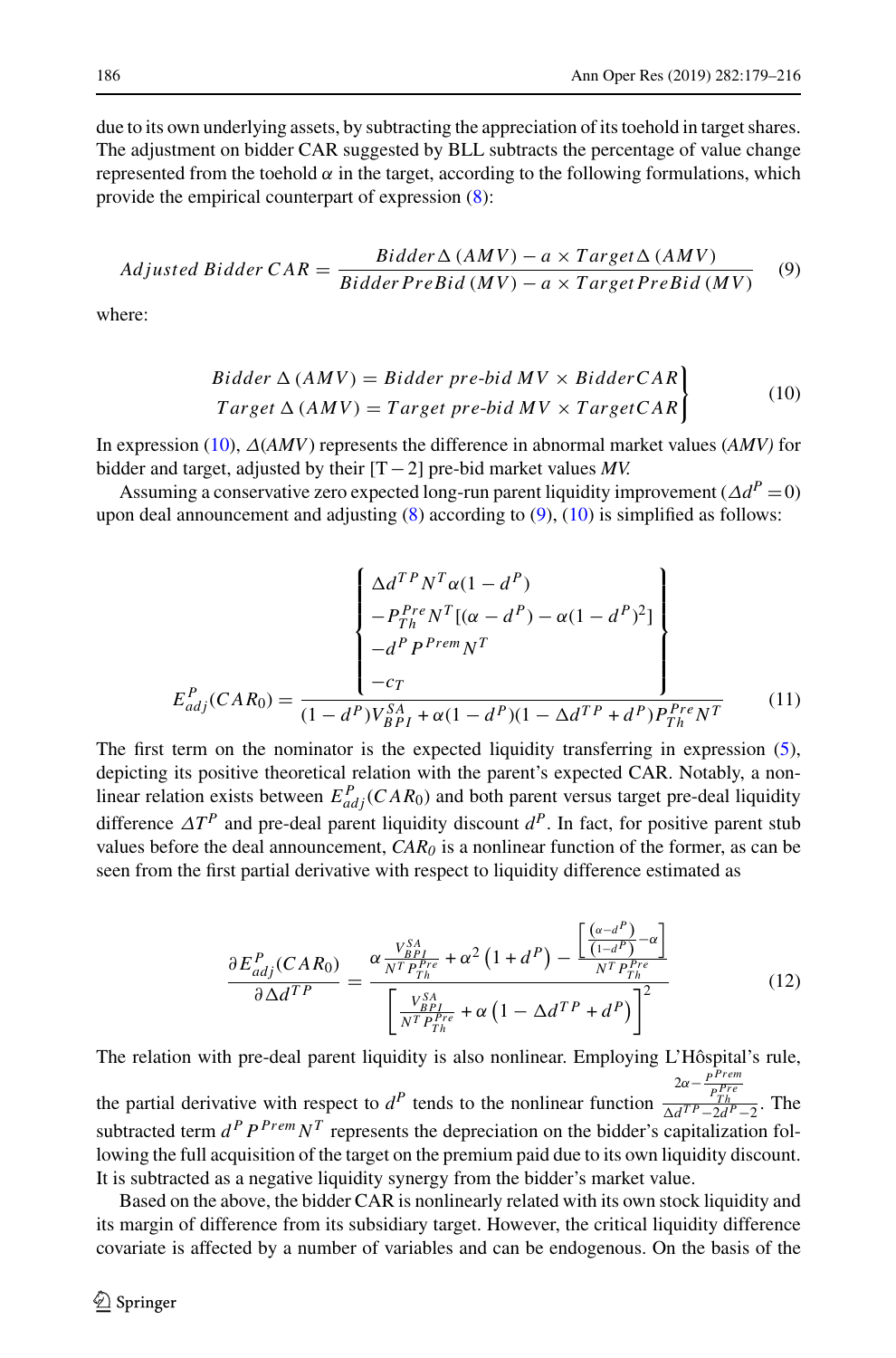existing empirical findings (Bates et al. [2006;](#page-34-1) Lee and Chung [2013\)](#page-36-16) a vector *X* of variables can affect bidder CAR, including target price run-up, relative size and book to market ratios, the target's leverage, the series of dummies reflecting the legal setting described above, the deal offer type, and the target's price. Hence, the empirical estimation can be performed through the following system of equations, instrumented via a matrix **I** of exogenous instruments, which in our calculation includes year dummies and liquidity risk (Perrakis and Zhong [2017\)](#page-36-17):

$$
E_{adj}^{P}(CAR_{0}) = c + \beta_{1}d^{P} + \beta_{2} \frac{\Delta d^{TP}}{1 - \beta_{3}\Delta d^{TP}} + \beta_{4}\Delta d^{TP} + \beta X + \gamma I + u
$$
  

$$
\Delta d^{TP} = \zeta X + \kappa I + v
$$
 (13)

#### <span id="page-8-0"></span>**3 Empirical methods**

#### **3.1 Infrequent trading and liquidity proxies**

The sample of squeezed-out firms involves targets whose vast majority of shares are withheld from the controlling bidders, rendering their stock trading duly thin and infrequent. To estimate returns and the associated liquidity proxies under thin trading, the event study adjustment proposed by Maynes and Rumsey [\(1993\)](#page-36-4) is undertaken. Besides thin trading, liquidity's notorious elusiveness (Kyle [1985\)](#page-36-18) necessitates employing a variety of proxies to gauge both friction and immediacy cost for acquirer and target shares before and after a successful deal consummation. The daily price and volume data in the sample allows estimation of a variety of low frequency liquidity proxies to capture price impact, cost of trading, and trading activity. Price impact measures include Amihud's ILLIQ (Amihud [2002\)](#page-34-5), which links trading volume with transaction cost in a manner related to Kyle's [\(1985\)](#page-36-18) lambda, and Amivest (Cooper et al. [1985\)](#page-35-12), a practitioners' favorite (Goyenko et al. [2009\)](#page-35-13). Price impact is also measured with Gamma (Pastor and Stambaugh [2003\)](#page-36-19), which estimates the regression coefficient of volume-driven return reversals. Nonparametric illiquidity measures, including run length (Das and Hanouna [2010\)](#page-35-14), are also used in unreported robustness tests.

Cost-related measures include the relative spread (Amihud and Mendelson [1986\)](#page-34-0), which is one of the simpler proxies, and Roll's impact (Roll [1984\)](#page-36-20), which estimates the effective price spread based on the serial covariance of price changes. In addition, LOT (Lesmond et al. [1999\)](#page-36-21) estimates the effective spread, breaking the sample up into informed and zero return non-informative days and FHT (Fong et al. [2011\)](#page-35-15), which simplifies and improves LOT, albeit with a high correlation to Kyle's lambda. Trading activity is measured with the turnover ratio (Datar et al. [1998\)](#page-35-16), based on the number of traded shares.

The proxies employed conclude with option-based models, including Longstaff and Schwartz [\(2001\)](#page-36-22) upper bound of the opportunity cost for missing the ability to liquidate stocks in the market for both regularly and thinly traded stocks. Chacko et al.'s [\(2008\)](#page-35-17) cost of immediacy, estimated under the extreme scenario of a bidder deciding to liquidate the entire target toehold in the marketplace, sets an alternative upper bound for liquidity cost. The return adjustments for thin trading are performed for those proxies involving stock returns.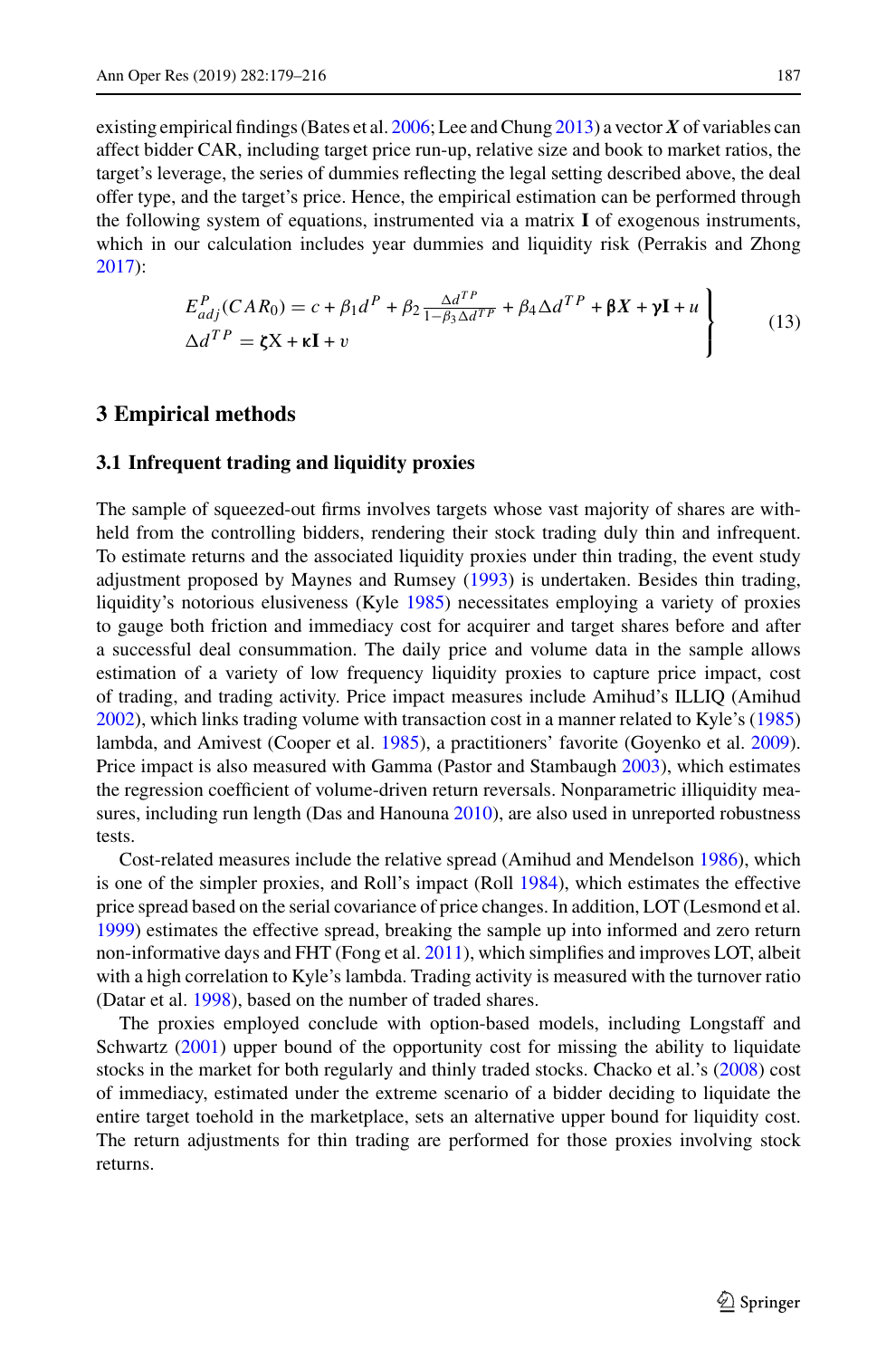#### **3.2 Implied options calculation**

The moment the formal announcement of a bidding offer takes place, the value of the target stock in the trading session incorporates the option to participate in the cash or stock exchange. Following Bhagat et al. [\(1987\)](#page-35-2), the prevailing market price  $P_{Mkt}^{FB}$  immediately following the bid announcement is constituted from the underlying theoretical value of the firm  $P_{Th}^{FB}$  plus a put value  $P^{Put}$ , which incorporates the offered terms:

$$
P_{Mkt}^{FB} = P_{Th}^{FB} + (1 - \alpha)P^{Put}
$$
\n(14)

The factor  $(1-\alpha)$  represents the percentage sought in the bid, namely the remaining non-toehold outstanding target shares. Two distinctive modeling approaches are pursued accordingly, distinctive for each of the exchange mediums offered. For cash offers, the existing literature (Bhagat et al. [1987;](#page-35-2) Sudarsanam and Sorwar [2010\)](#page-37-2) assumes that volatility is nonstochastic, and the implied European put to sell the stock at the offered price is modeled based on the Black and Scholes [\(1973\)](#page-35-18) formula.

In this paper, for cash offers, a stochastic volatility framework is performed following Heston and Nandi's [\(2000\)](#page-36-6) assumption of a GARCH(1, 1) underlying data generation process for the stock price plus interest and dividends. The price at time *t* of a European put with strike price *K* expiring at time *T* on an underlying stock with price  $P_{Th}^{FB}(t)$  is estimated employing the put-call parity and Heston and Nandi's [\(2000\)](#page-36-6) price for a European call with stochastic volatility, as follows:

$$
Put^{Cash} = \begin{cases} -\frac{1}{2} P_{Th}^{FB}(t) + \frac{1}{2} K e^{-r(T-t)} \\ -\frac{1}{\pi} K e^{-r(T-t)} \int_{0}^{\infty} \text{Re}\left[\frac{K^{-i\varphi} f^{*}(i\varphi)}{i\varphi}\right] d\varphi \\ + \frac{e^{-r(T-t)}}{\pi} \int_{0}^{\infty} \text{Re}\left[\frac{K^{-i\varphi} f^{*}(i\varphi+1)}{i\varphi}\right] d\varphi \end{cases}
$$
(15)

where  $f^*(\varphi)$  is the characteristic function. The estimation of the put price is performed recursively from the terminal values to the current asset price, employing numerical integration. The put price depends on the current stock underlying price  $P_{Th}^{FB}(t)$  and its volatility path  $h(t+\Delta)$ , which is a function of current and lagged asset prices.

For stock offers, a Margrabe-type [\(1978\)](#page-36-23) American exchange option is estimated for the additional benefit delivered from the parent to the target shareholders to deliver their stock and receive bidder shares. The formulation follows Bjerksund and Stensland [\(1993\)](#page-35-3) for the evaluation of the right to exchange accruing to target shareholders. Assuming that, following the bidding announcement, the parent stock  $P_{Par}^{FB}$  and target's underlying value  $P_{Th}^{FB}$  follow geometric Brownian motions, in an efficient market the value of the exchange option *PutExch* at the time  $t = 0$  i[s](#page-9-0) derived as follows<sup>6</sup>:

$$
Put^{Exch} = E_0^* \left[ e^{-rt} g \left( P_{Par}^{FB}(t), P_{Th}^{FB}(t), t \right) \right]
$$
  
=  $F(P_{Th}^{FB}, P_{Par}^{FB}, r - d_{tgt}, T, d_{par} - d_{tgt}, \sigma_{12}^2)$  (16)

with  $E_0^*$ [] denoting the risk-adjusted probability measures' expectation at time 0, written as a function  $F()$  of an American put option with strike price  $P_{Th}^{FB}$ ; of the current underlying asset, which is the parent's price  $P_{Par}^{FB}$  times the offer's exchange ratio; of the riskless rate  $r - d_{tgt}$ , which is derived as the risk-free interest rate minus the target's dividend yield; of the time to

<span id="page-9-1"></span><span id="page-9-0"></span><sup>6</sup> The reader is referred to Bjerksund and Stensland's [\(1993\)](#page-35-3) paper for the analytic formulae.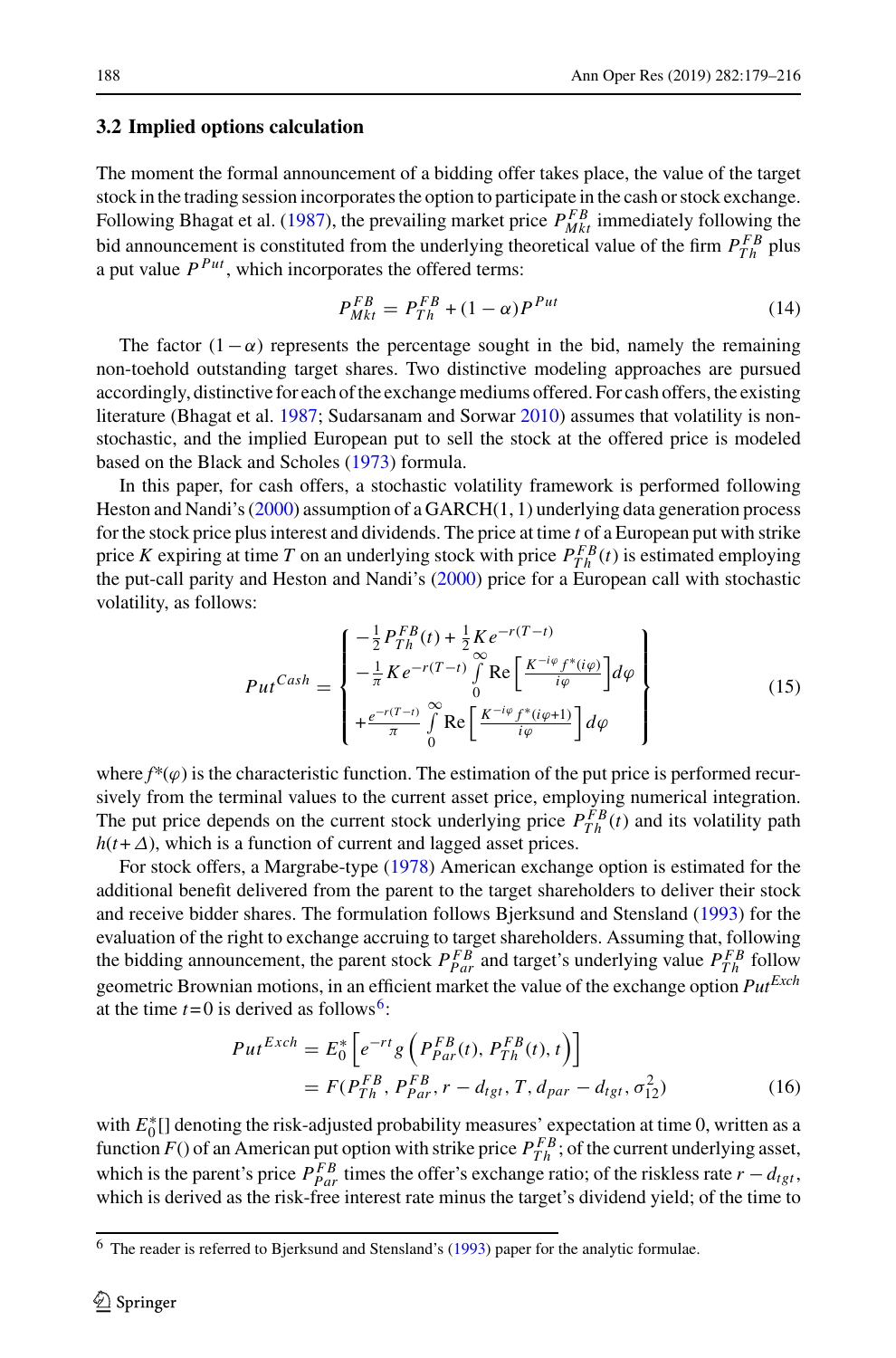maturity *T* until the offer's announced expiration date; of a risk-adjusted drift  $d_{par} - d_{tgt}$ ; and of the volatility  $\sigma_{12}^2$ , estimated as the covariance between parent's and target's stock.

A conservative estimate of the target's value implied in the put plus underlying theoretical stock portfolio is derived. Exchange options become more expensive the lower the value of the asset exchanged and the higher the value of the asset received. In the pursued formulation, the less valuable target's theoretical underlying value is delivered against the more valuable parent's market value of the offered exchange ratio.

The method to estimate equity underlying value, adjusting market prices for the exchange or the cash offer implied options, is based on the formulation suggested by Bhagat et al. [\(1987\)](#page-35-2). Because neither the underlying value nor its volatility is directly observable, an indirect estimation based on stock market prices which reflect the value of the portfolio of the put *Put<sup>i</sup>* plus its underlying stock values is performed. Following Sudarsanam and Sorwar [\(2010\)](#page-37-2), the following quadratic tolerance function is minimized, subject to a one cent price limit:

$$
\left(P_{Mkt}^{FB} - P_{Th}^{FB} - (1 - \alpha)Put^i\right)^2 = 0 \text{ with } i = Cash, Exch
$$
 (17)

Our estimation method for cash deals is quite distinctive from Bhagat et al.'s [\(1987\)](#page-35-2) or Sudarsanam and Sorwar's [\(2010\)](#page-37-2). Their algorithm converges if the volatility of the derived underlying price's time series throughout the post announcement period is equal to the realized volatility before the deal announcement. This is the restriction we impose for algorithm convergence in exchange deals for the covariance between the underlying equity price and parent's stock. However, for cash offers, because volatility is estimated herein as a GARCH(1, 1) process with parameters estimated from the sequence of target market prices preceding the deal announcement, it should be mean reverting to the historical long-run variance. Hence, the GARCH(1, 1) long-run variance parameters are maintained as in the period before the deal. Bhagat et al.'s [\(1987\)](#page-35-2) constant volatility is relaxed and the mean reverting property of the underlying equity's volatility is utilized instead. The minimization objective is to find the minimum underlying price satisfying the tolerance function (21). Because volatility plays the role of a return risk premium in Heston and Nandi's [\(2000\)](#page-36-6) formulation, minimizing the underlying stock price underlies the maximization of conditional volatility, albeit with the added restriction of reversion to its long-run mean.

The estimation algorithm minimizes the tolerance function for each trading day with a random search minimization algorithm which generates different starting points, one of which is the historical pre-announcement price and/or the realized volatility. The global nonzero minimum price is obtained by taking the lesser of all of the estimated minima derived from the random starting points within a fixed percentage neighborhood (Gilli and Schumann [2012\)](#page-35-19). Of 22 deals, one of which is a short-form merger in cash and 21 of which are stock or mixed offers, the algorithm fails to converge in at least one of the three deal-window days. In these cases, the unadjusted for implied options market prices are employed for CAR estimation. Overall, the difference between the market price and the minimum underlying equity is expected to drive a wedge between the existing literature's reported target CAR and our more conservative option-adjusted estimates (OACAR).

#### <span id="page-10-0"></span>**3.3 Probability of moneyness**

The moneyness of the estimated put option granted to the target's minority shareholders, i.e. the extent to which the offering price exceeds the target's underlying value on the offer's expiration date, is an important deal parameter (Borochin [2014\)](#page-35-20). In acquisitions other than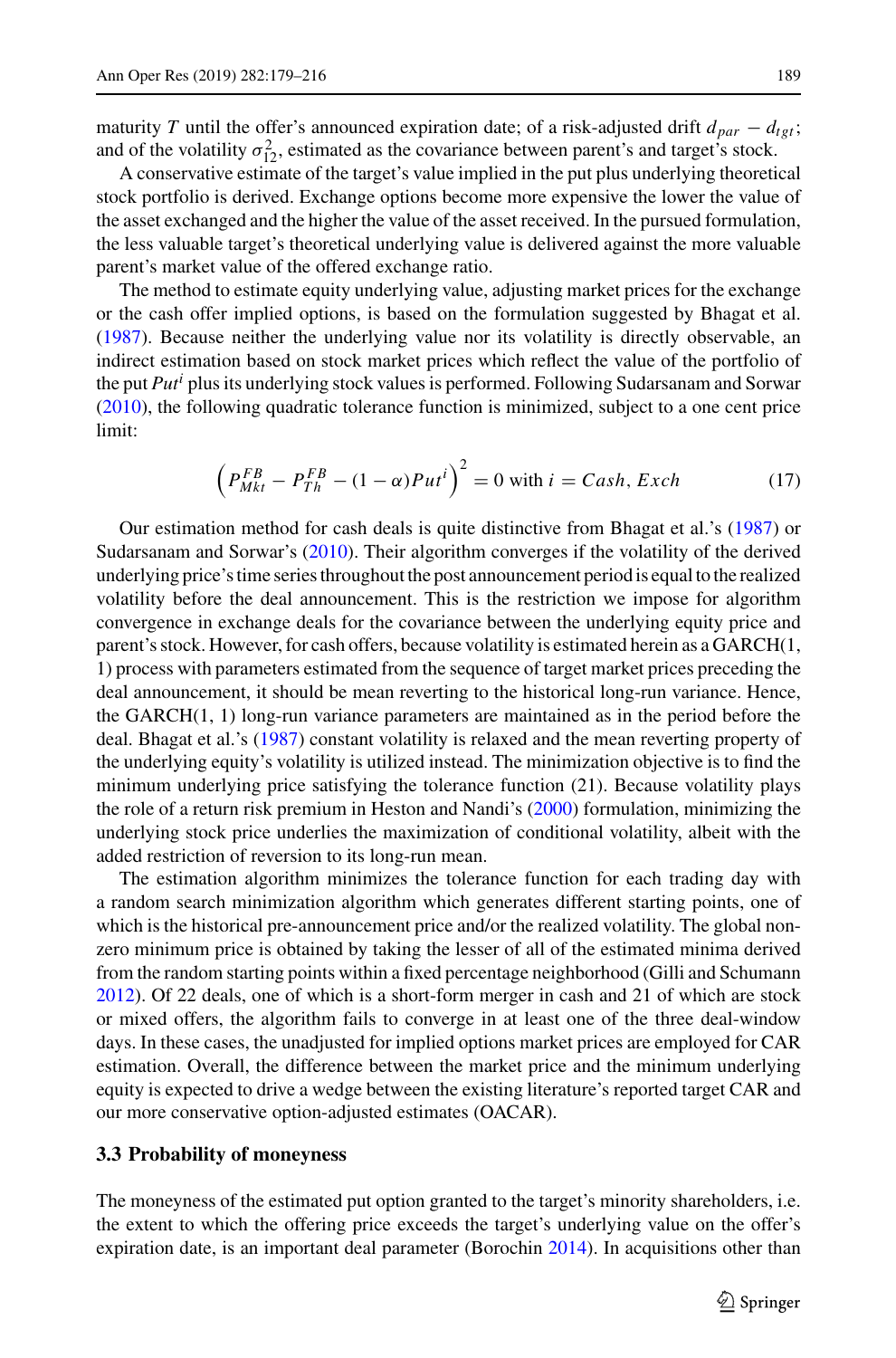squeeze-outs, the higher the option's moneyness, the higher the market's expectations that minorities shall receive, in the deal's due course, reappraised premiums due to synergies or overbidding (Bhagat et al. [1987\)](#page-35-2). However, synergies have a distinctively different role in squeeze-out deals. In Amihud et al. [\(2004\)](#page-34-2) theoretical model for US freeze-outs, the deal concludes if the tender price exceeds by any positive margin the pre-offer target market price. The rule they propose for successful and efficient bid conclusion is to deliver to nontendering shareholders the maximum between the offering and pre-tender target's trading price. This rule suggests that a necessary and sufficient condition for successful squeeze-outs is the valuation of the target to acquirers to exceed bidding costs plus the value of the target under incumbent management. According to Amihud et al. [\(2004\)](#page-34-2) rule, liquidity transfer can act as a catalyst for successful deals without a commensurate increase in the offered premium. Notwithstanding that for cash bids minority shareholders are entitled, through Delaware court fair valuation procedure, to any target-specific synergies, bidders do not need to include liquidity transfer. This is because any benefit dependent upon taking the company from public to private status or depending upon specific acquirer characteristics, such as stock liquidity, cannot be counted in Subramanian [\(2007\)](#page-37-0). As a result, the presence of liquidity transfer synergy in cash offers should be associated with underbidding, i.e. the increased probability the offering price falls short of the target's underlying value driving the put option's moneyness Out of The Money (OTM).

Madan et al. [\(2008\)](#page-36-7) develop a mathematical formulation for the distribution of a European put option's moneyness. According to their formulation, moneyness is defined as the put option price forwarded to its expiration date and divided by the similarly forwarded underlying stock price for a relative strike given by the original option's strike divided by the same forwarded underlying stock price. They derive it as the ratio of the estimated put price *PPut* forwarded to the expiration date *T* over the likewise forwarded strike, which for our purposes is the offering price  $P^{TO}$ , in a Black–Scholes-Merton framework[.](#page-11-0)<sup>[7](#page-11-1)</sup> Their derivation assumes a process for the moneyness of a stock and the relative moneyness of the fixed strike over the forwarded theoretical time zero underlying stock value with dividend yield *q* and prevailing interest rates *r*. The authors show that puts divided by their strike are distribution functions of their strikes and maturities. Employing the Black-Merton-Scholes formulation, the distribution of moneyness as a function of maturity, relativized by its strike, is derived as follows:

$$
\frac{P^{Put}\left(\frac{P^{TO}}{P_{Th,0}^{FB}e^{(r-q)T}},T\right)}{P_{Th,0}^{FB}e^{(r-q)T}} = N\left(\frac{\ln\frac{P^{TO}}{P_{Th,0}^{FB}e^{(r-q)T}}}{\sigma\sqrt{T}} + \frac{\sigma\sqrt{T}}{2}\right)
$$

$$
-\frac{1}{\frac{P^{TO}}{P_{Th,0}^{FB}e^{(r-q)T}}}N\left(\frac{\ln\frac{P^{TO}}{P_{Th,0}^{FB}e^{(r-q)T}}}{\sigma\sqrt{T}} - \frac{\sigma\sqrt{T}}{2}\right)
$$
(18)

Employing Madan et al. [\(2008\)](#page-36-7) results, we use this probability distribution to estimate the moneyness process for the squeeze-out puts granted to minority shareholders. As can be seen from (18), overbids, i.e. higher *PTO* as a percentage of the underlying forwarded theoretical target value  $P_{Th}^{FE}$  , underlie a greater value for the shareholder put and an increased probability

<span id="page-11-1"></span><span id="page-11-0"></span><sup>7</sup> Certain assumptions are required for the moneyness process. It has to be a positive local martingale under the risk neutral probability *P* with respect to its natural filtration  $F = (F_t, t \ge 0)$ , to have no positive jumps, and to tend to zero at infinity. Readers can refer to Madan Roynette and Yor's [\(2008\)](#page-36-7) original article for the mathematical derivations.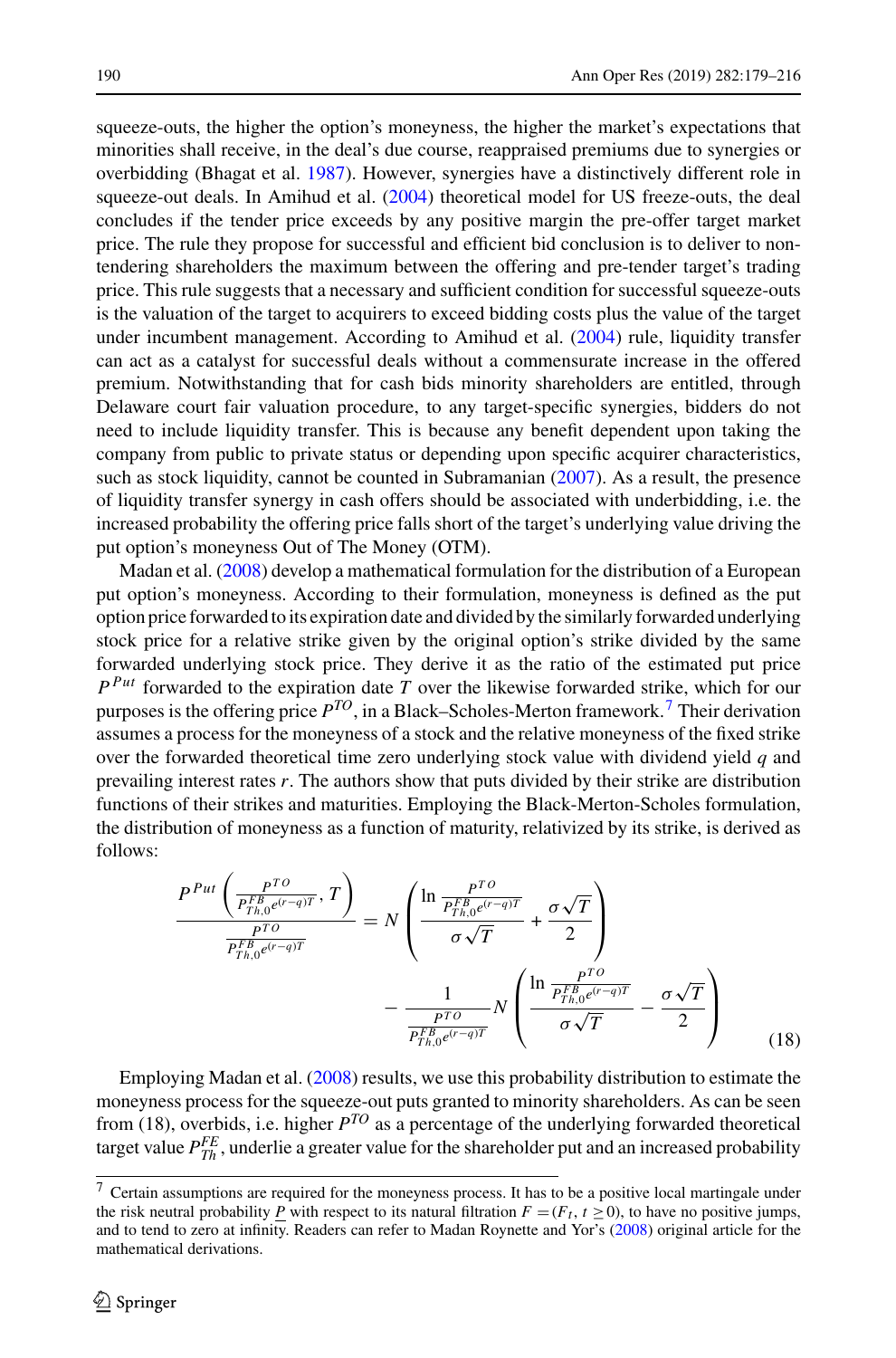the put gets In The Money (ITM). The degree to which liquidity transfer synergy can affect this probability is further examined. To the extent competitors, alongside other synergies, force the bidder to price it in the tender offer price, the probability of overbidding increases. However, in the case the bidder does not count liquidity transfer in, the tender offer price as a percentage of the underlying theoretical value should stay unaffected and the probability of overbidding is subdued.

#### <span id="page-12-0"></span>**4 Data and summary statistics**

The freeze-out deals involving US listed gone private targets from worldwide listed parents between 1990 and the end of 2014 are identified using the SDC database. The search term applied is "acquisitions of remaining interest" for US listed targets. Acquisitions from private bidders are excluded, with the exception of those belonging to ultimately publicly quoted holding companies. Each deal announcement is individually examined through Edgar (the SEC website) to identify the specific details of the initial proposal, the dates and terms of any amendments, and other firm and deal characteristics, including outstanding shares, exchange ratio, and offer price. The SDC database list is also crosschecked with public sources (Dow Jones news) to establish the accuracy and sequence in the development of the public offer terms. After removing the uncompleted or withdrawn offers by the end of 2014, a sample of 162 freeze-outs is obtained. Annual accounting and daily price data for the listed companies are obtained from Bloomberg.

Table [1](#page-13-0) summarizes for each of the 25 deal-years the total number of deals, broken down by those initiated from non-US listed parent ultimate holding companies, cash or stock offerings, and the days taken to complete the delisting. In the following columns several deal parameters are reported for both counterparties. The percentage of a target's shares in the parent's toehold and selected ratios, including the natural logarithm of market capitalization (Size), book to market value (BMV), and debt over equity (Debt/Equity), are estimated based on the 251-day average price in the period ending 42 trading days before the deal announcement<sup>[8](#page-12-2)</sup> and the most recent annual accounting data before the first offering's announcement.

The sample comprises, excluding the Genentech-Roche \$40 billion mega deal, an aggregate initial offer equity purchase consideration of \$60.9 billion. The summary statistics point to chronic subdued growth as a reason for parent companies taking their targets private (Bharath and Dittmar [2010\)](#page-35-21). Equivalently, smaller target size (Bharath and Dittmar [2010\)](#page-35-21) and lower leverage, hinting at free cash flow agency problems (Lehn and Poulsen [1989\)](#page-36-24), drive parents to take their targets private. The ratio of cash to stock offerings is biased towards cash, with a ratio of 2–1, in line with the squeeze-out literature (Subramanian [2007\)](#page-37-0). Regarding bidder origin, cross-border freeze-outs represent only 23.3% of the deals, initiated from bidders directly or ultimately owned via non-US holding companies. The average parent toehold is 68% of the target's outstanding shares and the median equity consideration initially offered is \$75.30 million, amended 4% upwards to conclude the deal. Only ten cases include toeholds with a controlling interest of less than 50%, three of them with less than 25%. Eleven deals are short-form mergers with bidders holding more than 89.5% of the target before the transaction.

The liquidity characteristics of the counterparties are shown in Table [2.](#page-17-0) The sample consists of duly illiquid targets relative to their acquirers, justifying the closer look at liquidity

<span id="page-12-2"></span><span id="page-12-1"></span><sup>&</sup>lt;sup>8</sup> This adjustment is in line with BLL's suggestion to control for the possibility of a higher ex-ante expectation of a forthcoming squeeze-out bid.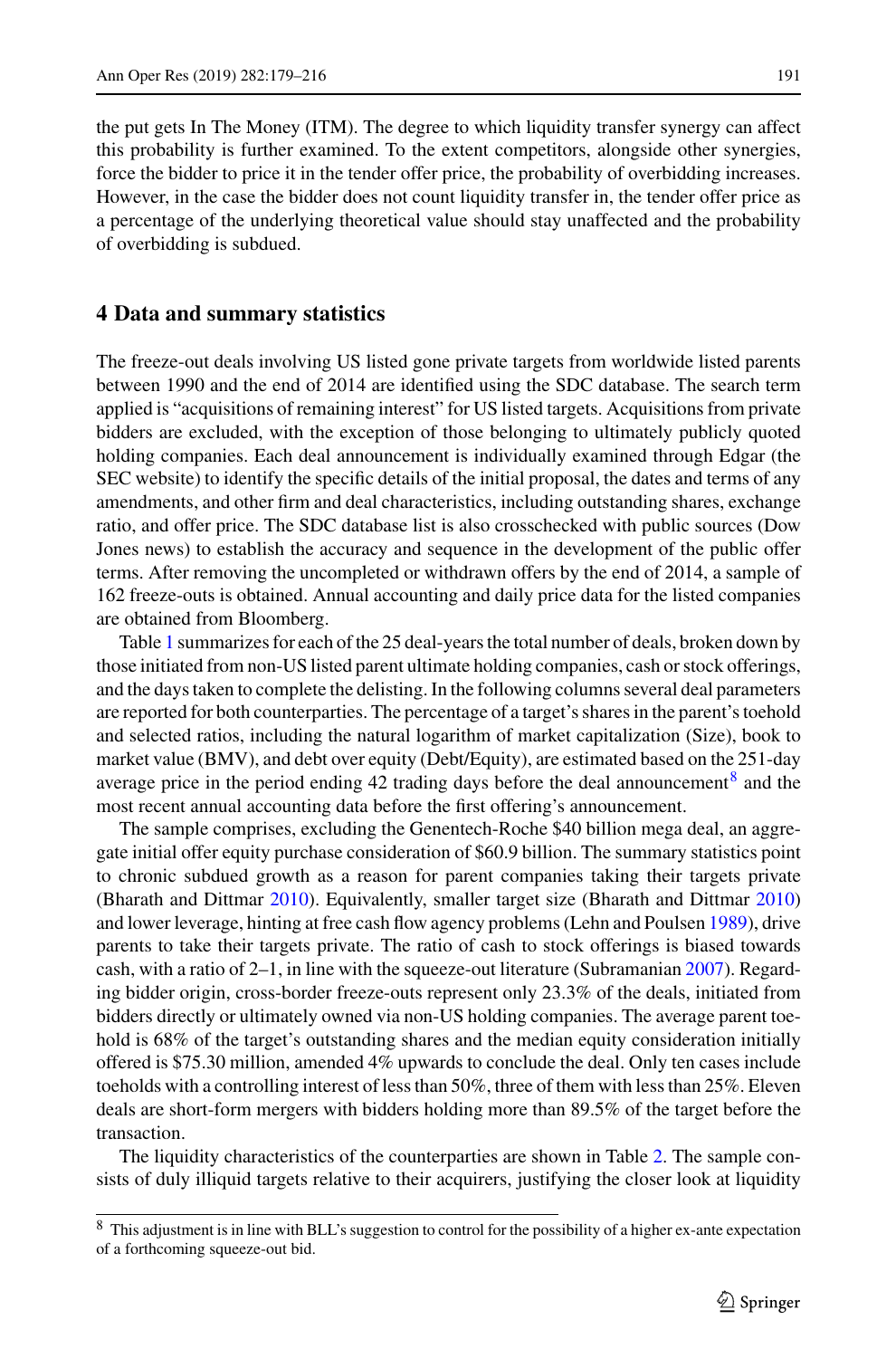<span id="page-13-0"></span>

|      |                         |                  |               |                | <b>Table 1</b> Summary statistics for freeze-out deals and the counterparties involved |                   |                                                       |                                                     |               |                  |               |      |                    |        |
|------|-------------------------|------------------|---------------|----------------|----------------------------------------------------------------------------------------|-------------------|-------------------------------------------------------|-----------------------------------------------------|---------------|------------------|---------------|------|--------------------|--------|
|      | Year Number<br>of deals | Non US<br>bidder | Cash<br>deals | Stock<br>deals | Duration<br>days<br>(mean)                                                             | Toehold<br>(mean) | consideration<br>Initial equity<br>Smillion<br>(mean) | consideration<br>Final equity<br>smillion<br>(mean) |               | Ln (size) (mean) | BMV (mean)    |      | Debt/equity (mean) |        |
|      |                         |                  |               |                |                                                                                        |                   |                                                       |                                                     | Target Parent |                  | Target Parent |      | Target             | Parent |
| 990  |                         |                  |               |                | 155                                                                                    | 0.74              | 40.66                                                 | 40.66                                               | 4.50          | 4.62             | 0.40          | 0.31 | $-1.10$            | 1.62   |
| 1991 |                         |                  |               |                | 228                                                                                    | 0.64              | 521.01                                                | 521.01                                              | 6.54          | 3.41             | 0.23          | 0.28 | 2.33               | 5.04   |
| 1992 |                         |                  |               |                | R                                                                                      | 0.75              | 14.42                                                 | 14.42                                               | 4.26          | 4.35             | 0.18          | 0.21 | Ξ                  | 0.87   |
| 1993 |                         |                  |               |                | 302                                                                                    | 0.73              | 41.37                                                 | 41.37                                               | 4.45          | 3.33             | $-0.10$       | 0.26 | $-4.97$            | 10.18  |
| 1994 |                         |                  |               |                | 207                                                                                    | 0.66              | 95.37                                                 | 96.66                                               | 5.43          | 2.03             | 0.50          | 1.46 | 2.18               | 0.80   |
| 1995 |                         |                  |               |                | 176                                                                                    | 0.61              | 1047.12                                               | 1066.55                                             | 6.44          | 3.31             | 0.20          | 0.23 | $-0.89$            | 0.23   |
| 1996 |                         |                  |               |                | 87                                                                                     | 0.72              | 40.21                                                 | 42.14                                               | 4.04          | 4.03             | 0.63          | 0.30 | $\overline{0}$     | 66.0   |
| 1997 |                         |                  |               |                | 223                                                                                    | 0.67              | 213.84                                                | 223.30                                              | 5.57          | 67.7             | 0.47          | 0.44 | $-0.25$            | 0.67   |
| 1998 |                         |                  |               |                | 180                                                                                    | 0.73              | 119.46                                                | 134.78                                              | 5.86          | 7.12             | 0.60          | 0.55 | 1.32               | 0.81   |
| 1999 | $\overline{c}$          |                  |               |                | 172                                                                                    | 0.71              | 100.65                                                | 121.66                                              | 5.26          | 6.81             | 0.63          | 0.67 | 0.23               | 0.94   |
|      |                         |                  |               |                |                                                                                        |                   |                                                       |                                                     |               |                  |               |      |                    |        |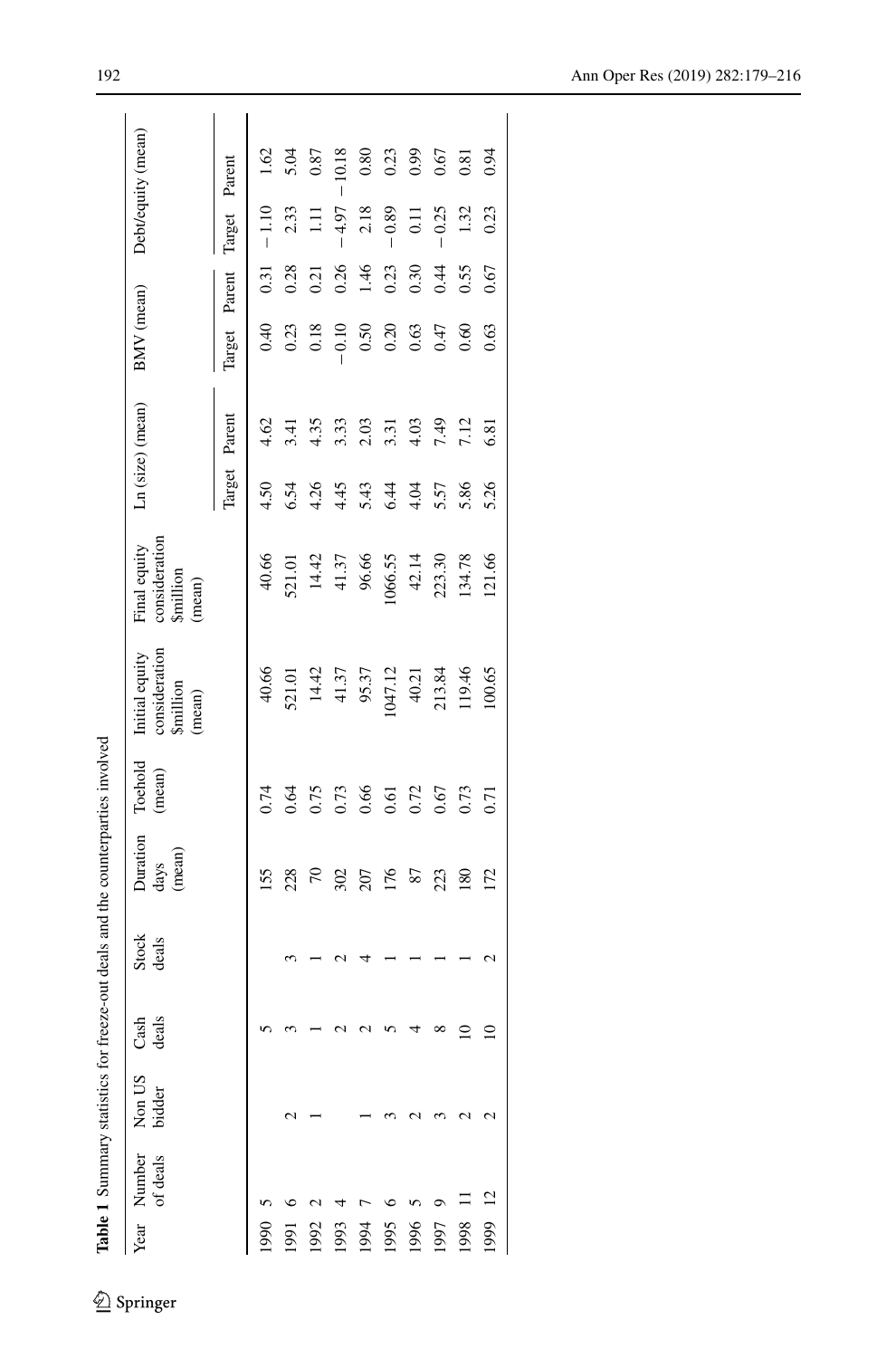|      | lable 1 continued       |                  |                   |                |                            |                            |                                                              |                                                      |                  |                              |               |      |                    |                       |
|------|-------------------------|------------------|-------------------|----------------|----------------------------|----------------------------|--------------------------------------------------------------|------------------------------------------------------|------------------|------------------------------|---------------|------|--------------------|-----------------------|
|      | Year Number<br>of deals | Non US<br>bidder | S<br>Cash<br>deal | Stock<br>deals | Duration<br>days<br>(mean) | Toehold<br>(mean)          | consideration<br>Initial equity<br><b>Smillion</b><br>(mean) | consideration<br>Final equity<br>\$million<br>(mean) | Ln (size) (mean) |                              | BMV (mean)    |      | Debt/equity (mean) |                       |
|      |                         |                  |                   |                |                            |                            |                                                              |                                                      | Target Parent    |                              | Target Parent |      | Target             | Parent                |
|      |                         |                  |                   |                | 118                        | 0.76                       | 852.89                                                       |                                                      | 5.86             | 6.13                         | 0.96          | 0.50 | 1.49               | 0.92                  |
|      |                         |                  |                   |                | $\Xi$                      |                            | 193.16                                                       | 884.16<br>201.16                                     | 5.17             | 7.4                          | 0.96          | 0.54 | 0.57               | 1.50                  |
| 2002 |                         |                  |                   |                | 89                         | 0.70                       | 330.26                                                       | 349.73                                               | 5.87             | 7.01                         | $-0.21$       | 0.37 | $-0.10$            | 1.23                  |
| 2003 |                         |                  |                   |                | $\frac{16}{1}$             |                            |                                                              |                                                      | 5.42<br>4.71     |                              | 0.79          | 7.48 | $-3.35$            | 0.39                  |
| 2004 |                         |                  |                   |                | 66                         |                            | 222.95<br>211.97<br>707.08                                   | 226.36<br>211.97<br>753.56                           |                  |                              | $-1.23$       | 1.05 | 4.44               |                       |
| 2005 |                         |                  |                   |                | $\mathfrak{A}$             | $0.75$<br>$0.77$<br>$0.68$ |                                                              |                                                      | 5.83             | 7.12<br>6.95<br>7.55<br>8.00 | 0.51          | 0.42 | 0.32               | 4.47<br>1.05<br>1.091 |
| 2006 |                         |                  |                   |                | $\frac{49}{5}$             |                            | 957.24                                                       | 957.24                                               | 6.00             |                              | 0.69          | 0.35 | $-0.34$            |                       |
| 2007 |                         |                  |                   |                | 139                        | 0.74                       | 91.44                                                        | 93.24                                                | 4.92             |                              | 0.76          | 0.45 | 0.15               | 0.30                  |
| 2008 |                         |                  |                   |                | 232                        | 0.57                       | 4,826.51                                                     | 5,925.66                                             | 7.97             | 9.73                         | 0.34          | 0.34 | 0.58               | 4.33                  |
| 2009 |                         |                  |                   | 4              | 138                        | 0.68                       | 223.17                                                       | 241.51                                               | 5.53             | 7.22                         | 0.94          | 0.93 | 2.05               | 1.56                  |
|      |                         |                  |                   |                |                            |                            |                                                              |                                                      |                  |                              |               |      |                    |                       |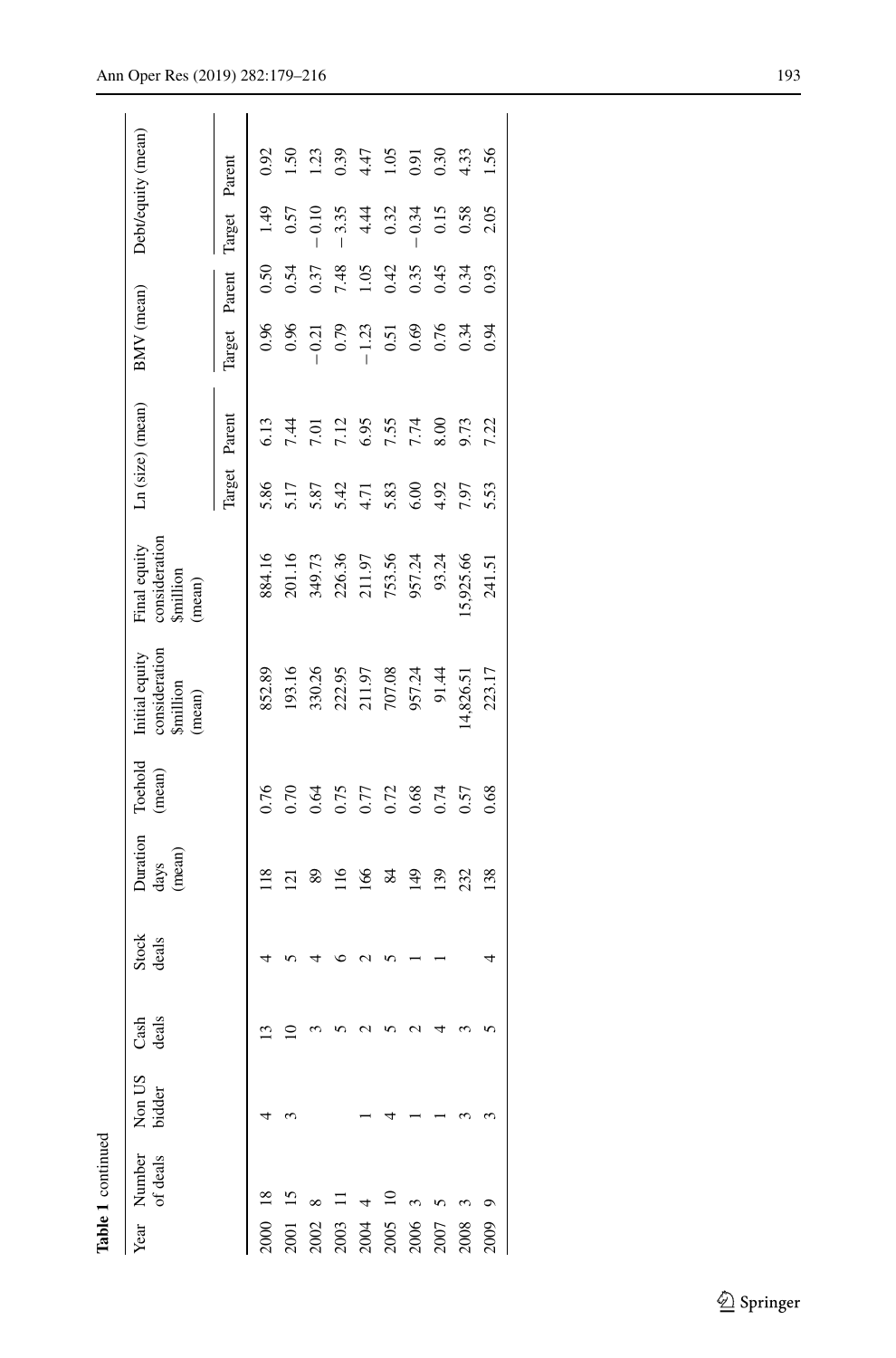|             | Table 1 continued                                                           |                  |               |                                                            |                            |                   |                                                              |                                                                                                                                                                                                                                                                                                                                                                                                                                                                                                                                                                                                                                                                                                                                                                                                                                                                                                                                                                                                                                                                                                                                                                                                                                                                                                                                                                                                                                                                                                                                                                                                                                                                                                                                                                                                                                                                                                                                                                             |                  |         |            |        |                    |                                         |
|-------------|-----------------------------------------------------------------------------|------------------|---------------|------------------------------------------------------------|----------------------------|-------------------|--------------------------------------------------------------|-----------------------------------------------------------------------------------------------------------------------------------------------------------------------------------------------------------------------------------------------------------------------------------------------------------------------------------------------------------------------------------------------------------------------------------------------------------------------------------------------------------------------------------------------------------------------------------------------------------------------------------------------------------------------------------------------------------------------------------------------------------------------------------------------------------------------------------------------------------------------------------------------------------------------------------------------------------------------------------------------------------------------------------------------------------------------------------------------------------------------------------------------------------------------------------------------------------------------------------------------------------------------------------------------------------------------------------------------------------------------------------------------------------------------------------------------------------------------------------------------------------------------------------------------------------------------------------------------------------------------------------------------------------------------------------------------------------------------------------------------------------------------------------------------------------------------------------------------------------------------------------------------------------------------------------------------------------------------------|------------------|---------|------------|--------|--------------------|-----------------------------------------|
| Year        | Number<br>of deals                                                          | Non US<br>bidder | deals<br>Cash | Stock<br>deals                                             | Duration<br>(mean)<br>days | Toehold<br>(mean) | consideration<br>Initial equity<br><b>Smillion</b><br>(mean) | consideration<br>Final equity<br>Smillion<br>(mean)                                                                                                                                                                                                                                                                                                                                                                                                                                                                                                                                                                                                                                                                                                                                                                                                                                                                                                                                                                                                                                                                                                                                                                                                                                                                                                                                                                                                                                                                                                                                                                                                                                                                                                                                                                                                                                                                                                                         | Ln (size) (mean) |         | BMV (mean) |        | Debt/equity (mean) |                                         |
|             |                                                                             |                  |               |                                                            |                            |                   |                                                              |                                                                                                                                                                                                                                                                                                                                                                                                                                                                                                                                                                                                                                                                                                                                                                                                                                                                                                                                                                                                                                                                                                                                                                                                                                                                                                                                                                                                                                                                                                                                                                                                                                                                                                                                                                                                                                                                                                                                                                             | Target           | Parent  | Target     | Parent | Target             | Parent                                  |
|             |                                                                             |                  | 3             |                                                            | 38                         | 0.79              | 521.75                                                       | 540.89                                                                                                                                                                                                                                                                                                                                                                                                                                                                                                                                                                                                                                                                                                                                                                                                                                                                                                                                                                                                                                                                                                                                                                                                                                                                                                                                                                                                                                                                                                                                                                                                                                                                                                                                                                                                                                                                                                                                                                      | 7.36             | 8.69    | 0.53       | 0.65   | 1.84               | 0.25                                    |
|             |                                                                             |                  |               |                                                            | 342                        | 0.68              | 34.93                                                        | 76.60                                                                                                                                                                                                                                                                                                                                                                                                                                                                                                                                                                                                                                                                                                                                                                                                                                                                                                                                                                                                                                                                                                                                                                                                                                                                                                                                                                                                                                                                                                                                                                                                                                                                                                                                                                                                                                                                                                                                                                       | 3.41             | 4.16    | 0.41       | 3.10   | $-0.29$            | 2.94                                    |
| 2012        |                                                                             |                  |               |                                                            | 268                        | 0.50              | 1705.06                                                      | 2870.46                                                                                                                                                                                                                                                                                                                                                                                                                                                                                                                                                                                                                                                                                                                                                                                                                                                                                                                                                                                                                                                                                                                                                                                                                                                                                                                                                                                                                                                                                                                                                                                                                                                                                                                                                                                                                                                                                                                                                                     | 7.66             | 9.05    | 0.47       | 1.36   | 4.09               | 1.74                                    |
| 2013        |                                                                             |                  |               |                                                            | 220                        | 0.52              | 732.42                                                       | 762.25                                                                                                                                                                                                                                                                                                                                                                                                                                                                                                                                                                                                                                                                                                                                                                                                                                                                                                                                                                                                                                                                                                                                                                                                                                                                                                                                                                                                                                                                                                                                                                                                                                                                                                                                                                                                                                                                                                                                                                      | 6.81             | 9.46    | 0.28       | 0.44   | 0.31               | 0.57                                    |
| 2014        |                                                                             |                  |               |                                                            | 89                         | 0.66              | 1361.98                                                      | 1439.49                                                                                                                                                                                                                                                                                                                                                                                                                                                                                                                                                                                                                                                                                                                                                                                                                                                                                                                                                                                                                                                                                                                                                                                                                                                                                                                                                                                                                                                                                                                                                                                                                                                                                                                                                                                                                                                                                                                                                                     | 8.03             | 11.04   | 0.14       | 0.24   | 0.47               | 1.18                                    |
| Total       | $\mathcal{S}$                                                               | 38               | Ē             | 5                                                          |                            |                   | 102,369.50                                                   | 109,255.50                                                                                                                                                                                                                                                                                                                                                                                                                                                                                                                                                                                                                                                                                                                                                                                                                                                                                                                                                                                                                                                                                                                                                                                                                                                                                                                                                                                                                                                                                                                                                                                                                                                                                                                                                                                                                                                                                                                                                                  |                  |         |            |        |                    |                                         |
| Median 6.52 |                                                                             |                  |               |                                                            | 138                        | 0.74              | 75.30                                                        | 78.31                                                                                                                                                                                                                                                                                                                                                                                                                                                                                                                                                                                                                                                                                                                                                                                                                                                                                                                                                                                                                                                                                                                                                                                                                                                                                                                                                                                                                                                                                                                                                                                                                                                                                                                                                                                                                                                                                                                                                                       | $5.45***$        | 8.93*** |            |        |                    | $0.22***$ $0.62***$ $0.42***$ $0.57***$ |
|             | stockholding in target shares of the<br>consideration is estimated based on |                  |               | consideration and, at the bottom, the median sample values |                            |                   |                                                              | bidder upon announcement of the freeze-out. Initial equity consideration is estimated based on the first announcement's offering cash price<br>average is employed for the estimation of the mean p.a. of book to market value (BMV) figure. The Debt/Equity ratio is estimated as the ratio of accounting debt over equity<br>This table summarizes deal and mean per annum (p.a.) counterparty characteristics in the sample of US listed targets gone private by their worldwide listed parents. The number<br>the final terms offered, subsequent to which there is a successful deal consummation. Ln(Size) is the natural logarithm of the historical 251-day<br>of deals represents, for each year, the total number of freeze-outs included, broken down by those initiated by non US listed ultimate parent holding companies in the next, and<br>book values based on the last annual report before the first offering announcement. The two last rows report, on top, the sum for the number of deal subcategories and equity<br>Duration is the number of trading days from the deal's first announcement until the removal of the target stock from the exchange. Toehold represents the mean p.a. of the initial<br>or the exchange ratio in terms of parent shares calculated on the historical 251-day average bidder price in a period ending 42 trading days before the deal announcement. Final<br>average market capitalization 42 trading days before the initial deal announcement, based on the outstanding shares in the last accounting year. The same 251-day historical<br>the cash and stock offerings in the subsequent two columns. The cash and stock offers do not add up, for every year, to the total number of deals, the balance being mixed offers.<br>***Significance at $\alpha$ = 0.001 of continuity corrected nonparametric Pearson's Chi <sup>2</sup> (1) tests for equality of the median between parent and subsidiary figures |                  |         |            |        |                    |                                         |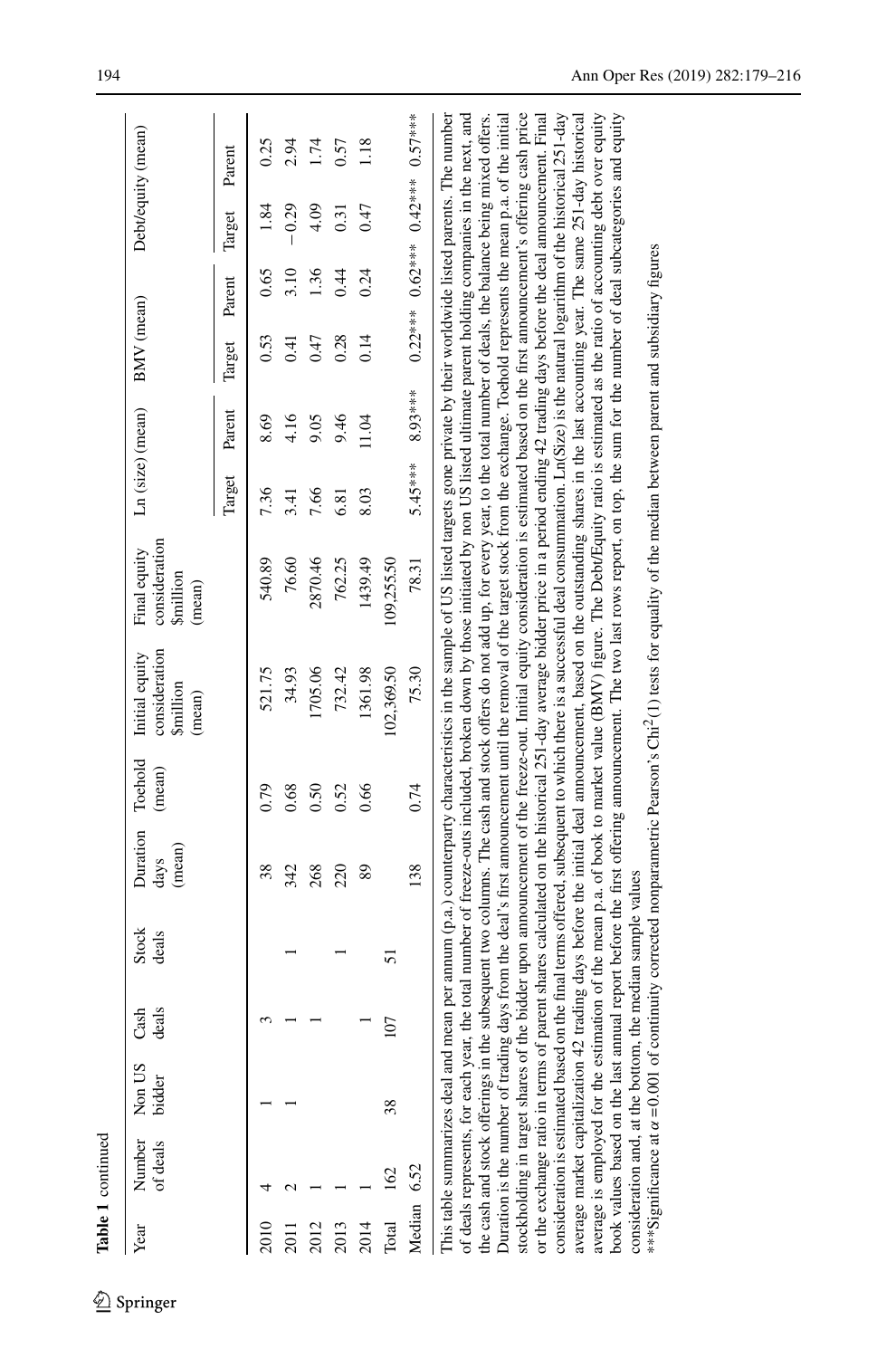differences in successful bids. Approximately one in three bidder stocks exhibits some period of non-trading, eight of them missing more than 10 days in a 252-day trading year. The situation with the targets is more acute, with 145 firms, or 89.5% of the sample, experiencing some non-trading, two thirds of them missing in excess of ten trading days in a year. The mean target stock illiquidity before the deal announcement ranges from 1.26, for the LOT proxy, to 142.86, for the Amivest, times higher than its listed bidder's. This significant margin of liquidity disparity is reasonable for the majority of squeeze-outs involving parents already holding a substantial toehold in the target, alluding to a liquidity-driven downward sloping demand stock curve (Loderer and Jacobs [1995;](#page-36-14) Wurgler and Zhuravskaya [2002\)](#page-37-1). An intensive discrepancy is also witnessed in comparing alternative liquidity proxies' historical volatility, which appears universally higher in the target. The ratio of target over parent illiq-uidity ranges from 1[.](#page-16-1)65 to 87.34. $9$  With very few exceptions, the liquidity proxies portray non-Gaussian distributions, mostly positively skewed with significant kurtosis. In unreported results, available from the authors upon request, the breakdown of liquidity proxy statistics by alternative deal offering type underlies no significant difference between cash and stock offers for the target versus parent illiquidity.

#### <span id="page-16-5"></span><span id="page-16-0"></span>**5 Results**

#### **5.1 Liquidity transfer's magnitude and scarcity of target stock**

To make clear how important the added value derived from liquidity transfer is, we estimate its contribution for each specific deal via the standardized expression [\(7\)](#page-6-3). In line with the existing literature, we resort to alternative liquidity proxies to help us ascertain the magnitude and direction of its influence. Mean and median statistics of the expected net value added from liquidity tran[s](#page-16-3)fer for different liquidity proxies<sup>[10](#page-16-4)</sup> by offering type are reported in Table [3.](#page-18-0) The estimated value of liquidity transfer is positive in the vast majority of the cases and for most liquidity proxies, including the small sample of mixed offers.

The point estimate for median liquidity transfer is positive and higher for cash offers. Its median contribution to parent value, measured with Chacko proxy, for stock and cash deals safely covers the 1.5 million average investment banking fees for equivalently sized US deals (Calomiris and Hitscherich [2007\)](#page-35-22). Notably, in two cash and eight stock deals by RelSprd, and five cash and eleven stock deals by Chacko, liquidity transfer's estimated contribution sufficiently covers the initial premium offered, suggesting a decisive role in deal economics.

The stock market environment can be conducive to or prohibitive for generating value to the bidder via liquidity transfer. A critical factor is the prevalence of a downward sloping demand curve for the target's stock, evidence of a volume return relation (Loderer and Jacobs [1995;](#page-36-14) Shleifer [1986;](#page-36-15) Wurgler and Zhuravskaya [2002\)](#page-37-1). Liquidity transfer's added value exists insofar as the demand curve flattens by shifting from the target's to the bidder's liquidity profile. A direct way to expose the existence of such a relation is to examine whether liquidity underlies the availability of shares in the market. In this case, bidders facing downward demand curves in the target's secondary market before a squeeze-out can increase target stock illiquidity by purchasing, i.e. removing, some additional target shares from the market. Even if the

<span id="page-16-3"></span><span id="page-16-2"></span><span id="page-16-1"></span><sup>9</sup> The volatility ratio of target over parent Turno proxy, which measures liquidity, appears less than unity. However, with a Taylor expansion of the inverse Turno, the ratio of target over parent illiquidity is 3.25.

<span id="page-16-4"></span><sup>&</sup>lt;sup>10</sup> In unreported results, available from the authors upon request, only two of the liquidity transfer estimates with alternative liquidity proxies are strongly correlated, namely Amivest with Amih.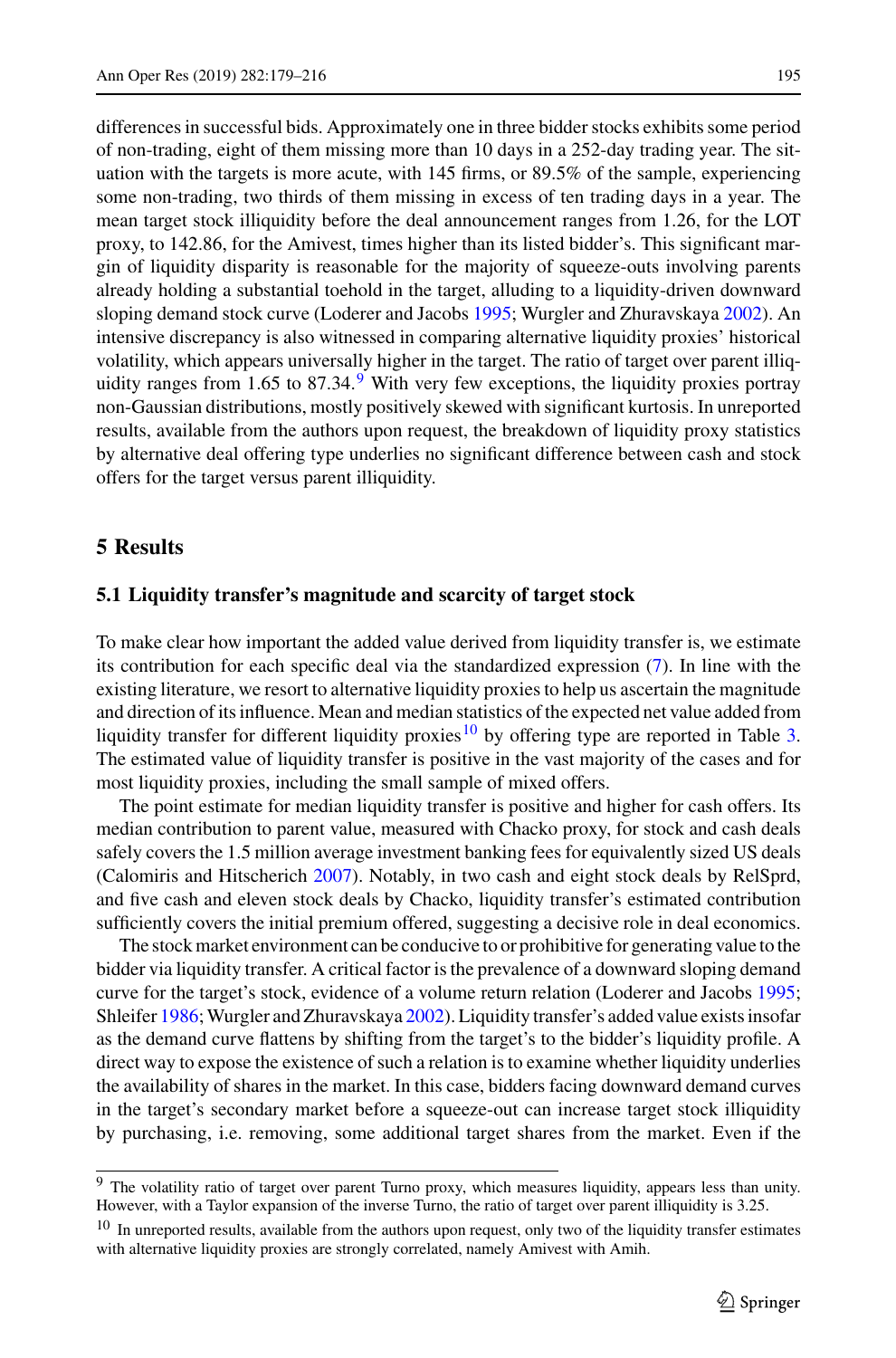Table 2 Liquidity proxy sample statistics

| Proxy                 | Median         |                |                             | Mean                                            |                            |                | Skewness   |             | Kurtosis    |             |
|-----------------------|----------------|----------------|-----------------------------|-------------------------------------------------|----------------------------|----------------|------------|-------------|-------------|-------------|
|                       | Target         | Parent         | $\mathrm{Tg}t/\mathrm{Par}$ | Target                                          | Parent                     | TgtPar         | Target     | Parent      | Target      | Parent      |
| Amih                  | $2.9e - 04***$ | $2.5e - 06***$ | 116.00                      | $0.0112*$                                       | $0.0013*$                  | 8.62           | $10.77***$ | $12.32***$  | $127.30***$ | $154.90***$ |
| $\sigma(\rm{Amih})$   | $5.4e-04$      | $2.6e - 06$    | 207.69                      | $0.0287$ $\textbf{FFT}$                         | $TFT_{100,000}$            | $\overline{5}$ | $9.54***$  | $12.47***$  | $103.60***$ | $157.60***$ |
| AdjAmih               | $2.8e - 04**$  | $2.5e - 06***$ | 112.00                      | $0.0095*$                                       | $0.0011*$                  | 8.64           | $11.22***$ | $12.32***$  | 135.30***   | $155.00***$ |
| $\sigma(\rm AdjAmih)$ | $5.4e-04$      | $2.6e - 06$    | 207.69                      | $0.0261$ <sup>TTT</sup>                         | $0.0037$ <sup>TTT</sup>    | 7.05           | $9.54***$  | $12.42***$  | $103.00***$ | $156.70***$ |
| Relsprd               | $0.0357***$    | $0.0113***$    | 3.16                        | $0.0671***$                                     | $0.0207***$                | 3.24           | $3.70***$  | $2.66***$   | 20.69***    | 11.89****   |
| $\sigma$ (Relsprd)    | 0.0184         | 0.0067         | 2.75                        | $\overline{\text{trt}}$ 2040.0                  | $0.0244$ <sup>TTT</sup>    | 1.65           | 5.92***    | $3.49***$   | $51.05***$  | $16.90***$  |
| Turno                 | $0.0012***$    | $0.0027***$    | 0.44                        | $0.0020***$                                     | $0.0042***$                | 0.48           | $4.34***$  | $3.01***$   | $27.74***$  | 14.26***    |
| $\sigma$ (Turno)      | 0.0015         | 0.0017         | 0.88                        | $\mathrm{t\mathbf{r}\mathbf{r}\mathbf{r}}$ 1200 | $0.0036^{\rm TT}$          | 0.75           | $2.44***$  | 4.51 ***    | 9.39***     | $30.67***$  |
| Amivest               | $1.7e - 06***$ | $3.7e - 08***$ | 45.95                       | $6.0e - 04$                                     | $4.2e - 06$                | 142.86         | 12.61***   | 5.21 ***    | $160.00***$ | 31.84***    |
| $\sigma$ (Amivest)    | $3.4e - 06$    | $4.4e - 08$    | 77.27                       | $6.9\mathrm{e}{-04}^\mathrm{TT}$                | $7.9e - 06$ <sup>TTT</sup> | 87.34          | $12.61***$ | $8.23***$   | 159.90***   | $80.36***$  |
| AdjRoll               | $0.0138***$    | 0.0079***      | 1.75                        | $0.0207***$                                     | $0.0107***$                | 1.93           | $4.00***$  | $5.52***$   | 26.45****   | 46.19***    |
| <b>FHT</b>            | $0.0084***$    | $0.0015***$    | 5.60                        | $0.0123***$                                     | $0.0047***$                | 2.62           | $5.13***$  | $6.08***$   | 43.04***    | 54.78***    |
| Gammaps               | $-3.2e - 10$   | $-1.9e-11$     | 16.84                       | $-9.3e - 08$                                    | $-2.9e - 08$               | 3.21           | $-5.07$    | $-11.74***$ | 52.71***    | $146.20***$ |
| Chacko                | 0.4921 ***     | $0.2816***$    | 1.75                        | $0.5211***$                                     | 0.3248***                  | 1.60           | $0.19***$  | $0.53**$    | 2.54        | 2.52        |
| Longst                | $0.9186***$    | $0.2673***$    | 3.44                        | $0.7642***$                                     | $0.3693***$                | 2.07           | $-0.96$    | $0.85***$   | 2.73        | 2.52        |
| Longthn               | 0.7079***      | $0.0501***$    | 14.13                       | $0.5793***$                                     | $0.2638***$                | 2.20           | $-0.17$    | $1.21***$   | 1.21        | 2.75        |
| LOT                   | $0.0158***$    | $0.0054***$    | 2.93                        | 0.0332                                          | 0.0264                     | 1.26           | $2.57***$  | 8.59***     | 11.29***    | 76.12***    |

 $\overline{\mathbf{y}}$ 

\*\*\*Rejection of the null hypothesis of equality between medians at  $\alpha = 0.001$ , \*\* at the 0.01 and \* at the 0.05 level. In tests involving variables representing the standard deviations of Amihud σ(Amih), adjusted Amihud σ(Adjamih) and relative spread σ(Relsprd),  $^{747}$  rejection at  $\alpha = 0.001$  of the null hypothesis of no heterogeneity between variances of

\*\*\*\*Rejection of the null hypothesis of equality between medians at  $\alpha$  =0.001, \*\* at the 0.01 and \* at the 0.05 level. In tests involving variables representing the standard deviations of Amihud  $\sigma$ (Amih), adjusted Amihud  $\sigma$ (Adjamih) and relative spread  $\sigma$ (Relsprd),  $^{TTT}$  rejection at  $\alpha$  =0.001 of the null hypothesis of no heterogeneity between variances of each deal from a Chi squared test with  $k-1$  degrees of freedom (DerSimonian and Laird 1986). For skewness and kurtosis, \*\*\*rejection at the  $\alpha = 0.001$ , and \*\* at the  $\alpha = 0.01$ 

−1 degrees of freedom (DerSimonian and Laird [1986\)](#page-35-23). For skewness and kurtosis, \*\*\*rejection at the α = 0.001, and \*\* at the α = 0.01

<span id="page-17-0"></span>each deal from a Chi squared test with k

level of the null hypothesis of normality

level of the null hypothesis of normality

 $\mathbf{L}$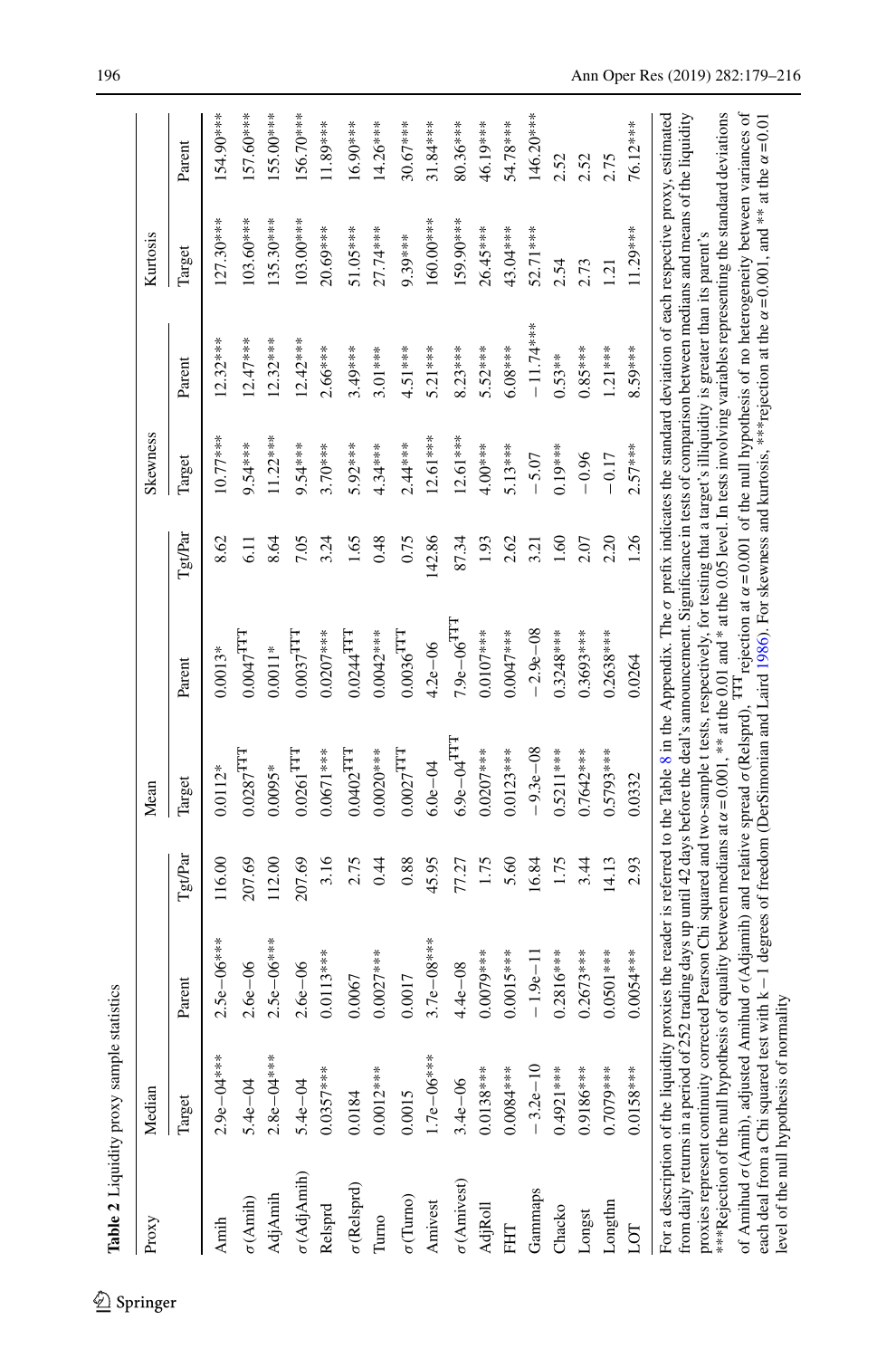| Table 3 Estimated added value from liquidity transfer with different proxies by deal type                                                                                                                                                                                                                                                                                                        |          |                                                              |                                                                                                                         |         |          |           |       |                 |           |
|--------------------------------------------------------------------------------------------------------------------------------------------------------------------------------------------------------------------------------------------------------------------------------------------------------------------------------------------------------------------------------------------------|----------|--------------------------------------------------------------|-------------------------------------------------------------------------------------------------------------------------|---------|----------|-----------|-------|-----------------|-----------|
|                                                                                                                                                                                                                                                                                                                                                                                                  | Cash     |                                                              |                                                                                                                         | Stock   |          |           | Mixed |                 |           |
|                                                                                                                                                                                                                                                                                                                                                                                                  | Mean     | Median                                                       | %Positive                                                                                                               | Mean    | Median   | %Positive | Mean  | Median          | %Positive |
| LTRelsprd(\$million)                                                                                                                                                                                                                                                                                                                                                                             |          | $\pm$                                                        | 86.9**                                                                                                                  | 12.2    | 0.1      | 80.0**    | 3.68  | 0.05            | 100.0**   |
| std_LTRelsprd                                                                                                                                                                                                                                                                                                                                                                                    |          | 0.02                                                         |                                                                                                                         | 956     | 0.018    |           | 0.016 | 0.012           |           |
| LTLOT(\$million)                                                                                                                                                                                                                                                                                                                                                                                 |          | 0.67                                                         | 77.5**                                                                                                                  | $-1.64$ | 0.43     | 68.0**    | 191   | 19.6            | 100.0**   |
| std_LTLOT                                                                                                                                                                                                                                                                                                                                                                                        |          | 0.013                                                        |                                                                                                                         | 22.7    | 0.002    |           | 0.133 | 0.061           |           |
| LTChacko(\$million)                                                                                                                                                                                                                                                                                                                                                                              | $8.98**$ | $2.93***$                                                    | 72.64**                                                                                                                 | $230**$ | 5.61***  | 76.0**    | 502   | $\overline{19}$ | 50.0      |
| std_LTChacko                                                                                                                                                                                                                                                                                                                                                                                     | $0.18**$ | $0.072*$                                                     |                                                                                                                         | 7.41 ** | $0.209*$ |           | 0.165 | 0.161           |           |
| This table summarizes the mean and median of the estimated value of liquidity transfer before the deal announcement for the freeze-out deal sample in millions of dollars. The<br>estimation of the amount of liquidity transfer is performed with expression (6) Liq Trans $f = E_t = 0 \left  \Delta d^T P N^T \alpha P_{Tg}^T (1 - d^T)(1 - d^P) \right $ and is underneath standardized with |          |                                                              |                                                                                                                         |         |          |           |       |                 |           |
| expression (7) $\frac{LiqTransf}{Pr$ = $\frac{\Delta G}{I}$                                                                                                                                                                                                                                                                                                                                      |          | $\Delta d^T P \alpha P_{T_p}^{\rm Pr} e (1 - d^T) (1 - d^P)$ | $-$ . LTRelsprd stands for estimation based on the relative spread, LTLOT is based on the LOT liquidity proxy, LTChacko |         |          |           |       |                 |           |
| is calculated on the Chacko immediacy proxy. The std_prefix indicates liquidity transfer is standardized by the equity premium. Descriptions of the liquidity proxies appear in<br>Table 8 of the Appendix. The column %Positive indicates the percentage of positive relevant row statistics in the sample, with stars marking significance for a test for the null                             |          | $(1-\alpha)P^TO$                                             |                                                                                                                         |         |          |           |       |                 |           |
| hypothesis that it is equal to 50%. Stars on mean and median values indicate significance of two sample t test and Wilcoxon rank-sum, respectively, of the null hypothesis of<br>equality between cash and stock offers                                                                                                                                                                          |          |                                                              |                                                                                                                         |         |          |           |       |                 |           |
| *Significance at the $\alpha$ = 0.05 level, ** at the 0.05, and *** at the 0.001 level                                                                                                                                                                                                                                                                                                           |          |                                                              |                                                                                                                         |         |          |           |       |                 |           |

<span id="page-18-0"></span>

| i<br>S         |
|----------------|
| ---------<br>l |
| Î              |
|                |
|                |
|                |
|                |
|                |
|                |
| ļ              |
|                |
| i<br>י         |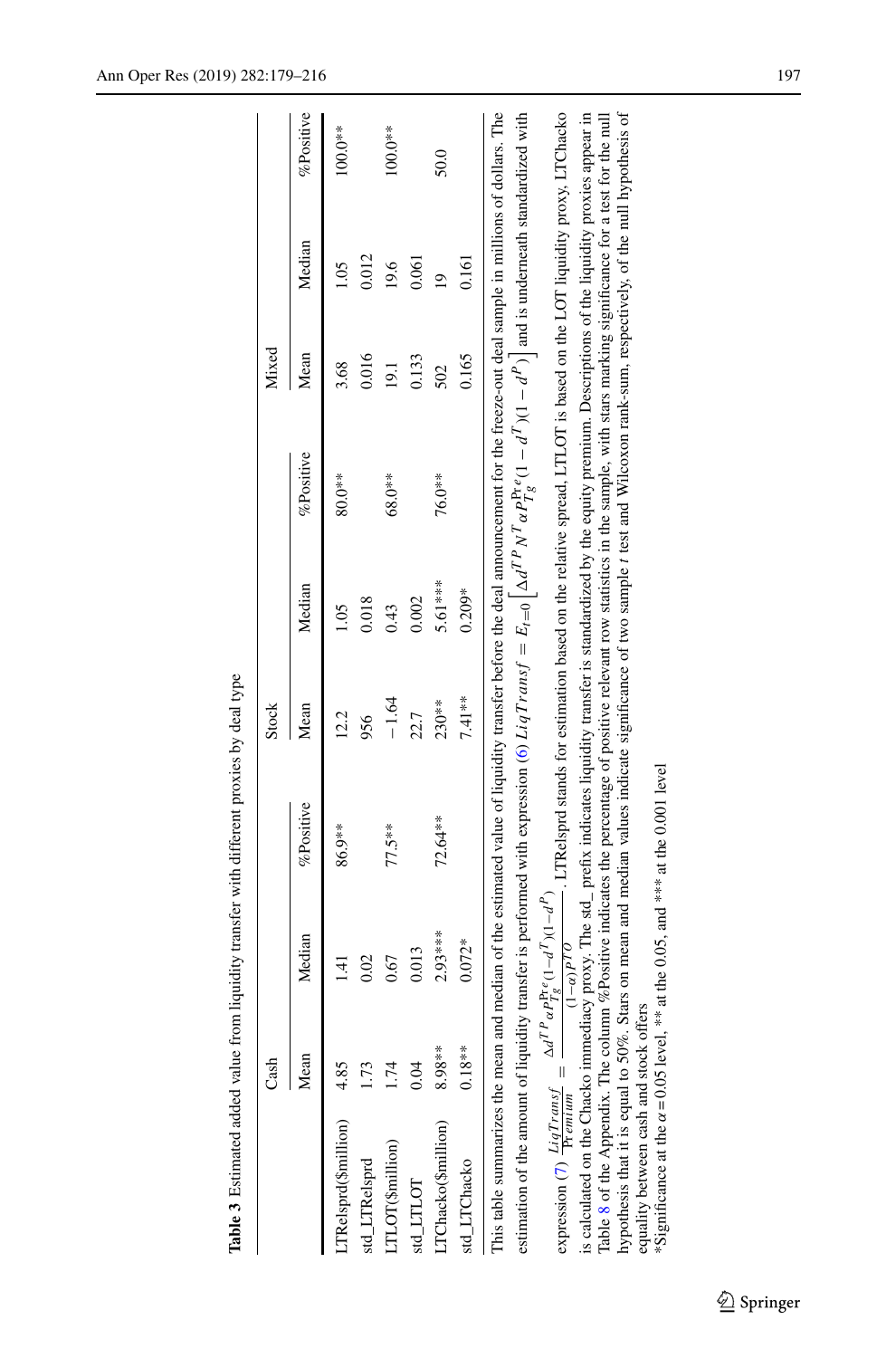bidder's sole intention is to obtain a controlling toehold, higher target illiquidity means a cheaper stock if liquidity is priced. Both the added value derived from liquidity transfer and a favorable deal outcome, via the intimidation of prospective arbitrageurs, is facilitated.

Table [4](#page-20-0) reports the results of simultaneous centile regressions for ten of the liquidity proxies between the two extreme 33 and 67% centiles, determined by target stock turnover, on the toehold. The two extreme centiles for every proxy are chosen to portray the differential impact of higher versus lower illiquidity on the parent. Should more illiquid targets, carrying a higher capacity to their acquirers from liquidity transferring, experience steeper demand curves, there is an obvious incentive to amass a higher toehold vis-à-vis an ultimate intention to freeze out. The regressions employ a number of control variables to minimize the effect of confounders and missing covariates. The relative book to market value of the target's over parent's stock (RELBMV), the debt to equity ratio (DBTEQ), the relative size between the bidder and the target (RELSIZE), a dummy for the years following the Siliconix decision (SILCX), a dummy for Thermo-Electron deals (THERMO), another for short-form mergers (SHFM), another for companies with negative equity (NEGEQ), a dummy for cash  $(CASH = 1)$  or stock offers  $(CASH = 0)$ , and the natural logarithm of the deal duration in days are included. Results from 1000 Monte Carlo bootstrap resampling indicate that the option-based liquidity proxies Chacko and Lonsgt have a direct positive relation with the toehold size at a significance level of  $\alpha = 0.001$ , and, marginally, Turno and AdjAmih at a  $\alpha$  = 0.10 level. The point estimates for the toehold coefficient show a dependence of illiquidity on the amount of free-floating shares across liquidity proxies, with the exception of one proxy (FHT). Although only the Chacko proxy exhibits a statistically significant higher estimate of sensitivity with the toehold size in the more versus less illiquid centile, the majority of point estimates corroborate the inequality. Hence, this is fertile ground for affecting liquidity via reducing the availability of target shares.

The other source of liquidity synergies, according to our analysis, is the potential long-run improvement in acquirer stock liquidity. In unreported results, available from the authors upon request, median sample illiquidity improvement statistics support a statistically significant long-run improvement in parent liquidity across all deal types, stronger for stock offers. Our findings confirm a positive long-run effect of parent illiquidity improvement on bidder value and evidence that its anticipated positive synergy is factored into bidder price upon the deal's announcement.

### **5.2 Generated Cumulative Abnormal Returns**

To analyze the economic rents generated on deal announcement, the implied option-adjusted underlying target's value CAR (OACAR) versus the non-adjusted values are compared to expose the utility of the suggested adjustment. The former registers the effects on the target's underlying equity of new information revealed about a bidder's offer relative to the target's fair value and the possibility of upward bid revision(s). The latter includes the claim that target shareholders have against the bidding firm derived from the put option offered. The discrepancy between the market CAR and OACAR, both estimated with Scholes-Williams betas, appears significant between the summary statistics reported on Table [5.](#page-23-0) The former register a positive mean and median target CAR of 14.54 and 11.61%, while the option-adjusted statistics are 3[.](#page-19-0)26 and 0.18%, respectively.<sup>[11](#page-19-1)</sup> The equality between the observed and OACAR figures is rejected at the  $\alpha = 0.001$  level of significance, with nonparametric

<span id="page-19-1"></span><span id="page-19-0"></span><sup>&</sup>lt;sup>11</sup> Cases where there is either no convergence in the option adjustment algorithm or there is convergence to a degree not significantly different than zero underlying price at the  $\alpha$  = 0.05 level are excluded.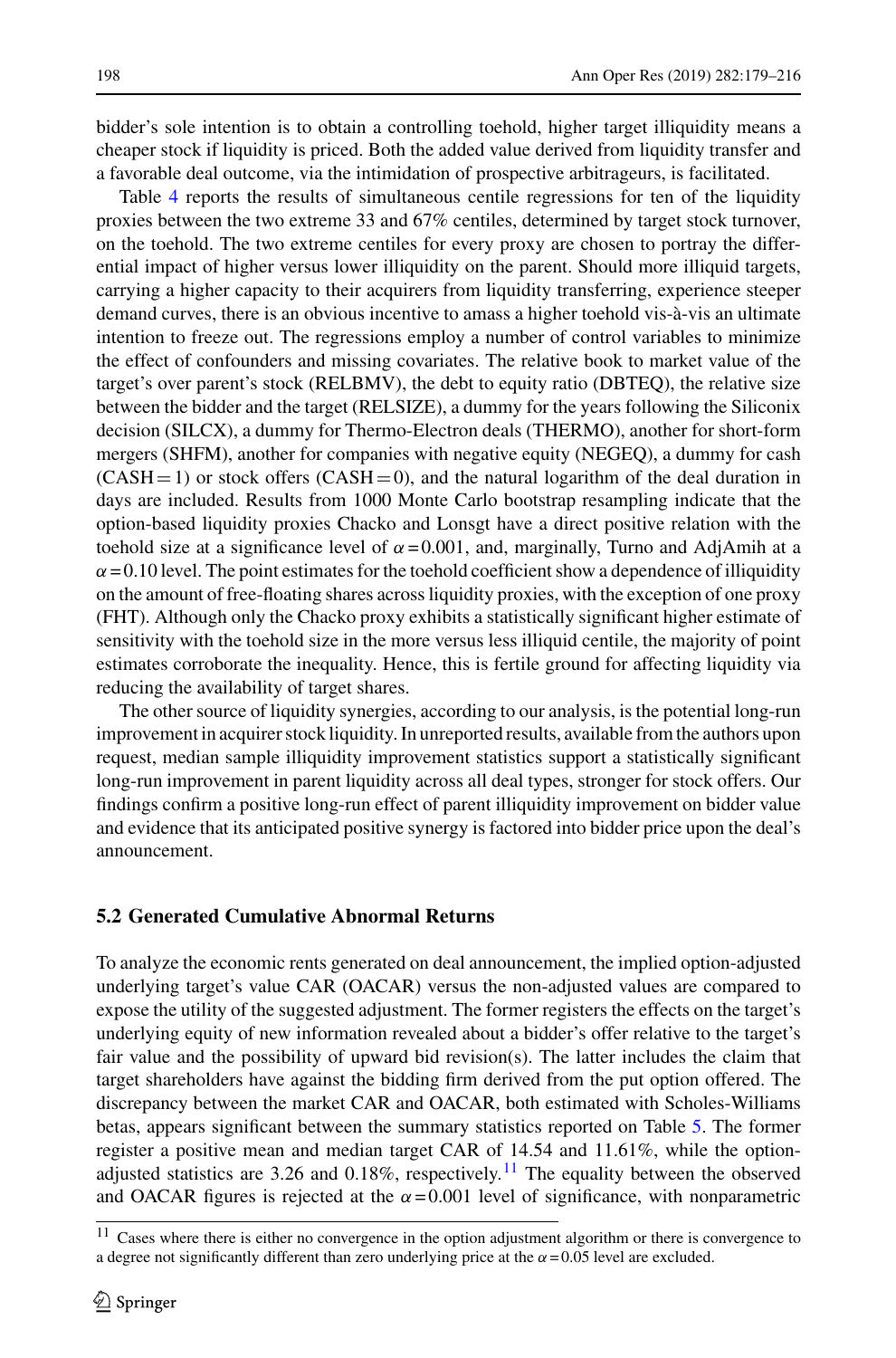<span id="page-20-0"></span>

| i                                                                    |
|----------------------------------------------------------------------|
|                                                                      |
|                                                                      |
|                                                                      |
|                                                                      |
|                                                                      |
|                                                                      |
|                                                                      |
|                                                                      |
| ֧֧֧֧֧֧ׅ֧֧֧֚֚֚֚֚֚֚֚֚֚֚֚֚֚֚֚֚֚֚֚֚֚֚֡֟֟֓֝֝֟֓֝֟֓֞֟֓֞֟֓֞֝֬֝֓֝֟֓֝֬֜֝֬֜֝֬֝֬ |
|                                                                      |
|                                                                      |
|                                                                      |
|                                                                      |
|                                                                      |
|                                                                      |
|                                                                      |
| tu ona non too                                                       |
| j                                                                    |
|                                                                      |
| ı                                                                    |
|                                                                      |
| i<br>l                                                               |
| $\overline{\phantom{a}}$                                             |
|                                                                      |
|                                                                      |
|                                                                      |
|                                                                      |
|                                                                      |
|                                                                      |
|                                                                      |
|                                                                      |
|                                                                      |
|                                                                      |
| į                                                                    |
| .<br>}                                                               |
| Į                                                                    |
| į                                                                    |
|                                                                      |
| l                                                                    |
|                                                                      |
|                                                                      |
|                                                                      |
| l                                                                    |
| ֕֕֡֡                                                                 |
| į                                                                    |
|                                                                      |
|                                                                      |
| $\ddot{\cdot}$<br>Table 4 1                                          |
|                                                                      |
| ;                                                                    |
|                                                                      |
|                                                                      |

|                              | Table 4 Testing for a downward slop                                                                               |                                                                                                                                                                                                                             |                                                                                                                                                                                                                            |                                                                                                                                                                                                                                                                                                                |                                                                                                                                                                                                                                                                                          |                                                                                                                                                                                                                                                  |                                                                                                                                                            |                                                                                                                                                                                                                                            |                                                                                                                                                                       |                                                                                                                                                                 |
|------------------------------|-------------------------------------------------------------------------------------------------------------------|-----------------------------------------------------------------------------------------------------------------------------------------------------------------------------------------------------------------------------|----------------------------------------------------------------------------------------------------------------------------------------------------------------------------------------------------------------------------|----------------------------------------------------------------------------------------------------------------------------------------------------------------------------------------------------------------------------------------------------------------------------------------------------------------|------------------------------------------------------------------------------------------------------------------------------------------------------------------------------------------------------------------------------------------------------------------------------------------|--------------------------------------------------------------------------------------------------------------------------------------------------------------------------------------------------------------------------------------------------|------------------------------------------------------------------------------------------------------------------------------------------------------------|--------------------------------------------------------------------------------------------------------------------------------------------------------------------------------------------------------------------------------------------|-----------------------------------------------------------------------------------------------------------------------------------------------------------------------|-----------------------------------------------------------------------------------------------------------------------------------------------------------------|
|                              | LOT                                                                                                               |                                                                                                                                                                                                                             | <b>Turno</b>                                                                                                                                                                                                               |                                                                                                                                                                                                                                                                                                                | HE                                                                                                                                                                                                                                                                                       |                                                                                                                                                                                                                                                  | hacko                                                                                                                                                      |                                                                                                                                                                                                                                            | ongst                                                                                                                                                                 |                                                                                                                                                                 |
|                              | q33                                                                                                               | q67                                                                                                                                                                                                                         |                                                                                                                                                                                                                            | Ţδ                                                                                                                                                                                                                                                                                                             |                                                                                                                                                                                                                                                                                          | Į9t                                                                                                                                                                                                                                              |                                                                                                                                                            | İ9t                                                                                                                                                                                                                                        | q33                                                                                                                                                                   | rop                                                                                                                                                             |
| TOEH                         | $0.00222$<br>(0.20)                                                                                               |                                                                                                                                                                                                                             |                                                                                                                                                                                                                            |                                                                                                                                                                                                                                                                                                                |                                                                                                                                                                                                                                                                                          |                                                                                                                                                                                                                                                  |                                                                                                                                                            |                                                                                                                                                                                                                                            |                                                                                                                                                                       |                                                                                                                                                                 |
| $RELSMV -0.00801$<br>(-0.50) |                                                                                                                   | $\begin{array}{r} -0.0158 \\ (-0.35) \\ -0.00203 \\ (-0.03) \\ -0.000229 \\ -0.000229 \\ -0.00255 \\ -0.0055 \\ 0.0057 \\ -0.00614 \\ -0.00614 \\ -0.00614 \\ -0.00614 \\ 0.0162 \\ 0.0062 \\ 0.0062 \\ 0.0063 \end{array}$ |                                                                                                                                                                                                                            |                                                                                                                                                                                                                                                                                                                |                                                                                                                                                                                                                                                                                          |                                                                                                                                                                                                                                                  |                                                                                                                                                            |                                                                                                                                                                                                                                            |                                                                                                                                                                       |                                                                                                                                                                 |
| DBTEQ                        |                                                                                                                   |                                                                                                                                                                                                                             |                                                                                                                                                                                                                            |                                                                                                                                                                                                                                                                                                                |                                                                                                                                                                                                                                                                                          |                                                                                                                                                                                                                                                  |                                                                                                                                                            |                                                                                                                                                                                                                                            |                                                                                                                                                                       |                                                                                                                                                                 |
| <b>RELSIZE</b>               | $(1.08)$ $(1.08)$ $(1.0078)$ $(0.00678)$ $(1.10)$ $(0.00724)$ $(1.46)$ $(1.46)$ $(0.00129)$ $(0.00129)$ $(0.019)$ |                                                                                                                                                                                                                             |                                                                                                                                                                                                                            |                                                                                                                                                                                                                                                                                                                |                                                                                                                                                                                                                                                                                          |                                                                                                                                                                                                                                                  |                                                                                                                                                            |                                                                                                                                                                                                                                            |                                                                                                                                                                       |                                                                                                                                                                 |
| YR2000                       |                                                                                                                   |                                                                                                                                                                                                                             |                                                                                                                                                                                                                            |                                                                                                                                                                                                                                                                                                                |                                                                                                                                                                                                                                                                                          |                                                                                                                                                                                                                                                  |                                                                                                                                                            |                                                                                                                                                                                                                                            |                                                                                                                                                                       |                                                                                                                                                                 |
| $SLCX$                       |                                                                                                                   |                                                                                                                                                                                                                             |                                                                                                                                                                                                                            |                                                                                                                                                                                                                                                                                                                |                                                                                                                                                                                                                                                                                          |                                                                                                                                                                                                                                                  |                                                                                                                                                            |                                                                                                                                                                                                                                            |                                                                                                                                                                       |                                                                                                                                                                 |
| THERMO                       |                                                                                                                   |                                                                                                                                                                                                                             |                                                                                                                                                                                                                            |                                                                                                                                                                                                                                                                                                                |                                                                                                                                                                                                                                                                                          |                                                                                                                                                                                                                                                  |                                                                                                                                                            |                                                                                                                                                                                                                                            |                                                                                                                                                                       |                                                                                                                                                                 |
| <b>SHFM</b>                  | $-0.00656$<br>$(-0.61)$                                                                                           |                                                                                                                                                                                                                             |                                                                                                                                                                                                                            |                                                                                                                                                                                                                                                                                                                |                                                                                                                                                                                                                                                                                          |                                                                                                                                                                                                                                                  |                                                                                                                                                            |                                                                                                                                                                                                                                            |                                                                                                                                                                       |                                                                                                                                                                 |
| NEGEQ                        | $0.00115$<br>$(0.14)$                                                                                             | $\begin{array}{c} -0.00631 \\ (-0.09) \\ 0.00421 \\ (0.15) \end{array}$                                                                                                                                                     | $-2.032$<br>$(-1.78)^+$<br>$(-0.06)$<br>$(-0.06)$<br>$(-0.06)$<br>$(-0.09)$<br>$(-0.79)$<br>$(-0.79)$<br>$(-0.79)$<br>$(-0.79)$<br>$(-0.08)$<br>$(-0.09)$<br>$(-0.09)$<br>$(-0.09)$<br>$(-1.30)$<br>$(-1.30)$<br>$(-1.30)$ | $\begin{array}{r} -2.012 \\ -1.47 \\ -0.182 \\ 0.038 \\ 0.039 \\ 0.039 \\ 0.039 \\ 0.039 \\ 0.039 \\ -0.11 \\ -0.51 \\ -0.51 \\ -0.51 \\ -0.54 \\ -0.64 \\ 0.04 \\ 0.004 \\ 0.004 \\ 0.004 \\ 0.004 \\ 0.004 \\ 0.004 \\ 0.004 \\ 0.004 \\ 0.004 \\ 0.006 \\ 0.006 \\ 0.012 \\ 0.006 \\ 0.012 \\ 0.006 \\ 0.0$ | $-0.411$<br>$(-0.48)$<br>$0.0604$<br>$-0.0387$<br>$(-0.69)$<br>$(-0.69)$<br>$(-0.69)$<br>$1.871$<br>$1.373$<br>$-0.658$<br>$-1.78$<br>$-1.78$<br>$-1.78$<br>$(-1.79)$<br>$(-1.79)$<br>$(-1.79)$<br>$(-1.79)$<br>$(-1.04)$<br>$(-1.04)$<br>$(-1.04)$<br>$(-1.05)$<br>$(-1.05)$<br>$(-1.0$ | $-0.339$<br>$-0.0348$<br>$-0.0348$<br>$-0.0324$<br>$-0.0029$<br>$-0.0029$<br>$-0.0069$<br>$-0.069$<br>$-0.069$<br>$-0.069$<br>$-1.77$<br>$-0.059$<br>$-0.059$<br>$-0.059$<br>$-0.059$<br>$-0.034$<br>$-0.314$<br>$-0.37$<br>$-0.357$<br>$-0.357$ | 0.725<br>$(3.94)$ ***<br>0.0205<br>0.006<br>0.006<br>-0.0061<br>-0.0718<br>-0.065<br>-0.0443<br>-0.0443<br>-0.0443<br>-0.0443<br>-0.0443<br>-0.05<br>-0.05 | 0.920<br>$(6.14)$ ***<br>$(6.14)$ ***<br>$(0.15)$<br>$(-1.63)$<br>$(-1.63)$<br>$(-1.63)$<br>$(-1.63)$<br>$(-1.63)$<br>$(-1.30)$<br>$(-0.024)$<br>$(-0.024)$<br>$(-0.024)$<br>$(-1.37)$<br>$(-1.37)$<br>$(-1.30)$<br>$(-1.30)$<br>$(-1.30)$ | 1.179<br>(5.33) <sup>***</sup><br>(6.33) <sup>***</sup><br>(0.02)<br>(0.02)<br>(-0.58)<br>(-0.58)<br>(-0.58)<br>(-1.48)<br>(-1.39)<br>(-0.03)<br>(-0.0034<br>(-0.003) | 0.711<br>(1.83) <sup>+</sup><br>(1.83) <sup>+</sup><br>(0.00722<br>(-0.035)<br>(-0.055)<br>(-0.055)<br>(-0.055)<br>(-0.055)<br>(-0.055)<br>(-0.055)<br>(-0.055) |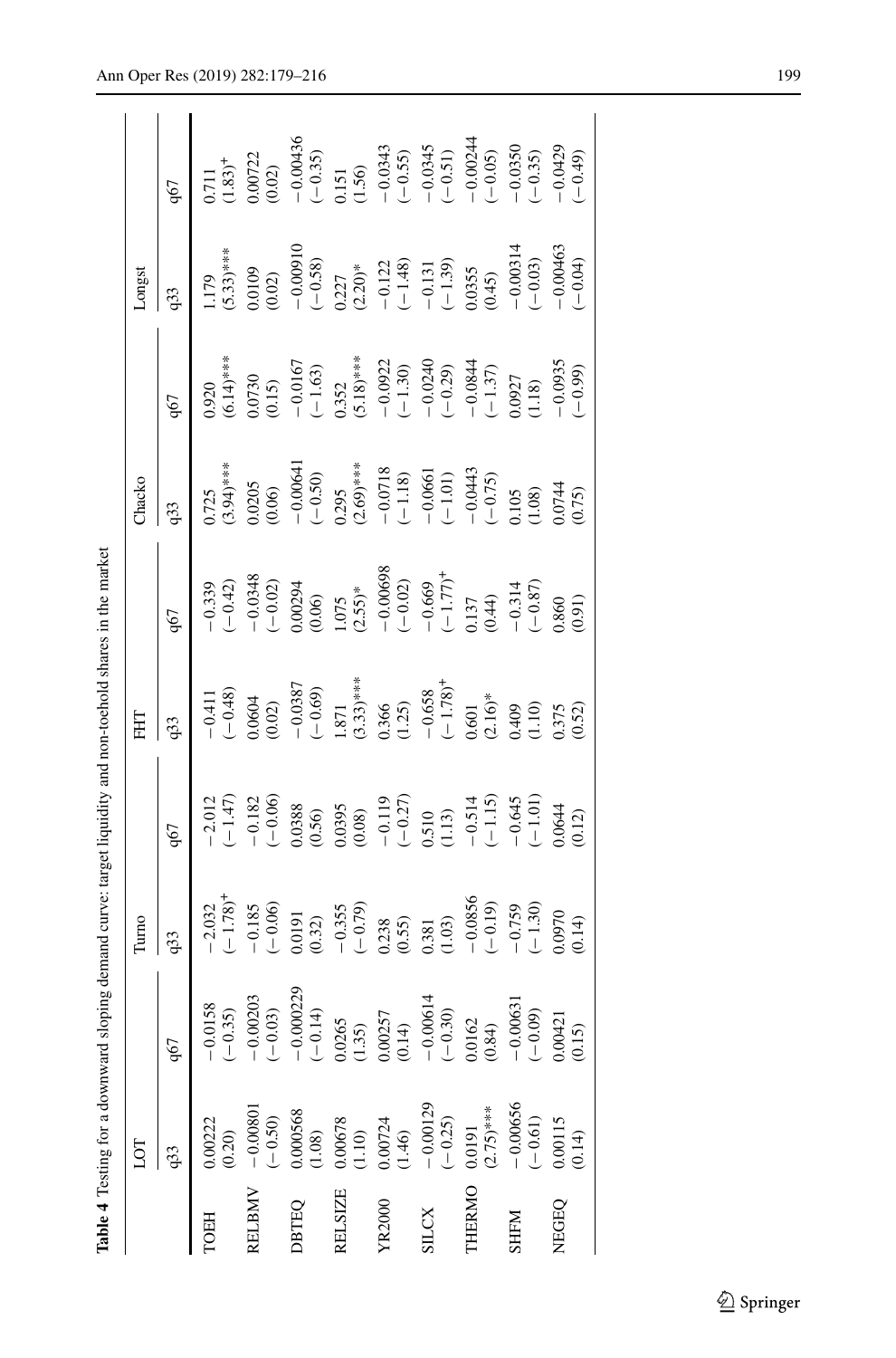| Table 4 continued     |                              |                                                                   |                                                                                                  |                                                                                                               |                                                                          |                                                                                                     |                                                                     |                                                                                                                                                                                                                                                                                                                       |                                                                                                                                  |                                                                                                                                                                  |
|-----------------------|------------------------------|-------------------------------------------------------------------|--------------------------------------------------------------------------------------------------|---------------------------------------------------------------------------------------------------------------|--------------------------------------------------------------------------|-----------------------------------------------------------------------------------------------------|---------------------------------------------------------------------|-----------------------------------------------------------------------------------------------------------------------------------------------------------------------------------------------------------------------------------------------------------------------------------------------------------------------|----------------------------------------------------------------------------------------------------------------------------------|------------------------------------------------------------------------------------------------------------------------------------------------------------------|
|                       | ĒД                           |                                                                   | <b>Turno</b>                                                                                     |                                                                                                               | Ë                                                                        |                                                                                                     | Chacko                                                              |                                                                                                                                                                                                                                                                                                                       | Longst                                                                                                                           |                                                                                                                                                                  |
|                       | q33                          | q67                                                               | q33                                                                                              | $\rm d_{0}$                                                                                                   | q33                                                                      | $\rm d_{\rm Q}$                                                                                     | q33                                                                 | q67                                                                                                                                                                                                                                                                                                                   | q3                                                                                                                               | q67                                                                                                                                                              |
| CASH                  | $-0.00120$<br>$(-0.45)$      |                                                                   |                                                                                                  | 0.279                                                                                                         |                                                                          |                                                                                                     |                                                                     |                                                                                                                                                                                                                                                                                                                       |                                                                                                                                  |                                                                                                                                                                  |
| DUR                   | $-0.000561$<br>$(-0.38)$     |                                                                   | $1.346$<br>(1.31)<br>- 0.0883<br>(-0.43)                                                         | $(0.88)$<br>-0.178<br>(-1.18)                                                                                 | $-0.0934$<br>$(-0.27)$<br>$-0.0129$<br>$(-0.09)$                         | 0.0808<br>0.260<br>0.165<br>0.1260                                                                  | $-0.0858$<br>$(-1.67)^+$<br>0.0461<br>(1.59)                        | $-0.0647$<br>$(-1.19)$<br>0.0815<br>(3.39)***                                                                                                                                                                                                                                                                         |                                                                                                                                  |                                                                                                                                                                  |
| Constant              | 0.00529<br>(0.41)            | $-0.00114$<br>$(-0.10)$<br>0.00130<br>0.0022)<br>0.0203<br>0.035) | $-5.574$<br>$(-3.63)$ ***<br>Q33PsR <sup>2</sup>                                                 | $-4.357$<br>$(-3.18)***$                                                                                      | $-5.472$<br>$(-4.99)***$                                                 | $-5.225$<br>( $-4.46$ )***                                                                          | $-0.278$<br>$(-1.10)$                                               | $-0.460$<br>$(-2.25)*$<br>Q67PsR <sup>2</sup>                                                                                                                                                                                                                                                                         | $\begin{array}{r} -0.0197 \\ (-0.23) \\ 0.0617 \\ (1.62) \\ -0.398 \\ (-1.26) \\ \hline \end{array}$                             |                                                                                                                                                                  |
| Pseudo $\mathbb{R}^2$ | Q33PsR <sup>2</sup><br>0.104 | $\rm Q67PsR^2$<br>0.0842                                          | 0.170                                                                                            | $Q67PsR^2$<br>0.184                                                                                           | $\rm Q33PsR^2$<br>0.349                                                  | $\rm Q67PsR^2$<br>0.303                                                                             | Q33PsR <sup>2</sup><br>0.376                                        | 0.372                                                                                                                                                                                                                                                                                                                 | 0.384                                                                                                                            | $\begin{array}{l} -0.0581\ (-0.93) \ (0.0298\ 0.0298\ 0.03) \end{array} \ \begin{array}{l} \scriptstyle 0.0581\ 0.033\ 0.293\ 0.071\ 0.071\ 0.0347\ \end{array}$ |
|                       | Longthn                      |                                                                   | AdjAmih                                                                                          |                                                                                                               | Adjamiv                                                                  |                                                                                                     | Relsprd                                                             |                                                                                                                                                                                                                                                                                                                       | Roll                                                                                                                             |                                                                                                                                                                  |
|                       | q33                          | q67                                                               | q33                                                                                              | $\rm d_{\rm Q}$                                                                                               | q33                                                                      | q67                                                                                                 | q33                                                                 | $\log$                                                                                                                                                                                                                                                                                                                | q33                                                                                                                              | $\log$                                                                                                                                                           |
| TOEH                  | (1.25)<br>0.438              |                                                                   |                                                                                                  |                                                                                                               |                                                                          |                                                                                                     |                                                                     |                                                                                                                                                                                                                                                                                                                       |                                                                                                                                  |                                                                                                                                                                  |
| RELBMV                | $\frac{0.0185}{(0.03)}$      | $-0.0632$<br>$(-0.15)$<br>0.0892<br>(0.10)                        | 4.679*<br>(1.70) <sup>+</sup><br>0.174<br>(0.03)<br>(0.03)<br>(-0.48)<br>5.086<br>5.086<br>0.617 |                                                                                                               | 2.955<br>(1.30)<br>0.142<br>(0.04)                                       | 1.321<br>(0.56)<br>(0.56)<br>0.449<br>(0.10)<br>- 0.6717<br>(1.59)<br>(0.59)<br>3.380<br>(3.81)**** | $0.0196$<br>$(0.76)$<br>$-0.00288$<br>$(-0.04)$                     | $\begin{array}{l} 0.0180 \\ (0.38) \\ (0.0193 \\ (0.19) \\ (0.000451 \\ (0.013) \\ (0.0348 \\ (0.0348 \\ (0.0107 \\ (0.0107 \\ (0.0107 \\ (0.0107 \\ (0.0107 \\ (0.0107 \\ (0.0107 \\ (0.0107 \\ (0.0107 \\ (0.0107 \\ (0.0107 \\ (0.0107 \\ (0.0107 \\ (0.0107 \\ (0.0107 \\ (0.0107 \\ (0.0107 \\ (0.0107 \\ (0.01$ | $\begin{array}{l} 0.00156 \\ (0.20) \\ -0.00729 \\ (-0.24) \\ 0.000746 \\ (1.07) \\ (1.07) \\ (1.00825 \\ (1.33) \\ \end{array}$ | $(0.00425$<br>$(0.33)$<br>$-0.00446$<br>$(-0.11)$<br>$(0.00742)$<br>$(0.00742)$<br>$(0.0287)$<br>$(-0.80)$                                                       |
| DBTEQ                 | $-0.00748$<br>$(-0.42)$      |                                                                   |                                                                                                  |                                                                                                               |                                                                          |                                                                                                     |                                                                     |                                                                                                                                                                                                                                                                                                                       |                                                                                                                                  |                                                                                                                                                                  |
| <b>RELSIZE</b>        | $0.597$<br>(2.50)*           | $-0.0189$<br>$(-0.82)$<br>0.246<br>(1.15)                         |                                                                                                  |                                                                                                               |                                                                          |                                                                                                     |                                                                     |                                                                                                                                                                                                                                                                                                                       |                                                                                                                                  |                                                                                                                                                                  |
| YR2000                | $-0.0373$<br>$(-0.21)$       | $-0.0982$<br>$(-0.64)$                                            |                                                                                                  | $-0.00336*$<br>$(-0.00)$<br>$0.224$<br>$0.029$<br>$-0.0299$<br>$-0.200$<br>$(-0.20)$<br>$5.400$<br>$5.58)***$ | $-0.0392$<br>$(-0.30)$<br>$3.758$<br>$(4.06)$ ***<br>$1.295$<br>$(1.59)$ |                                                                                                     | $-0.000145$<br>$(-0.08)$<br>0.0265<br>$(2.12)*$<br>0.0110<br>0.031) |                                                                                                                                                                                                                                                                                                                       | $-0.00167$<br>$(-0.47)$                                                                                                          |                                                                                                                                                                  |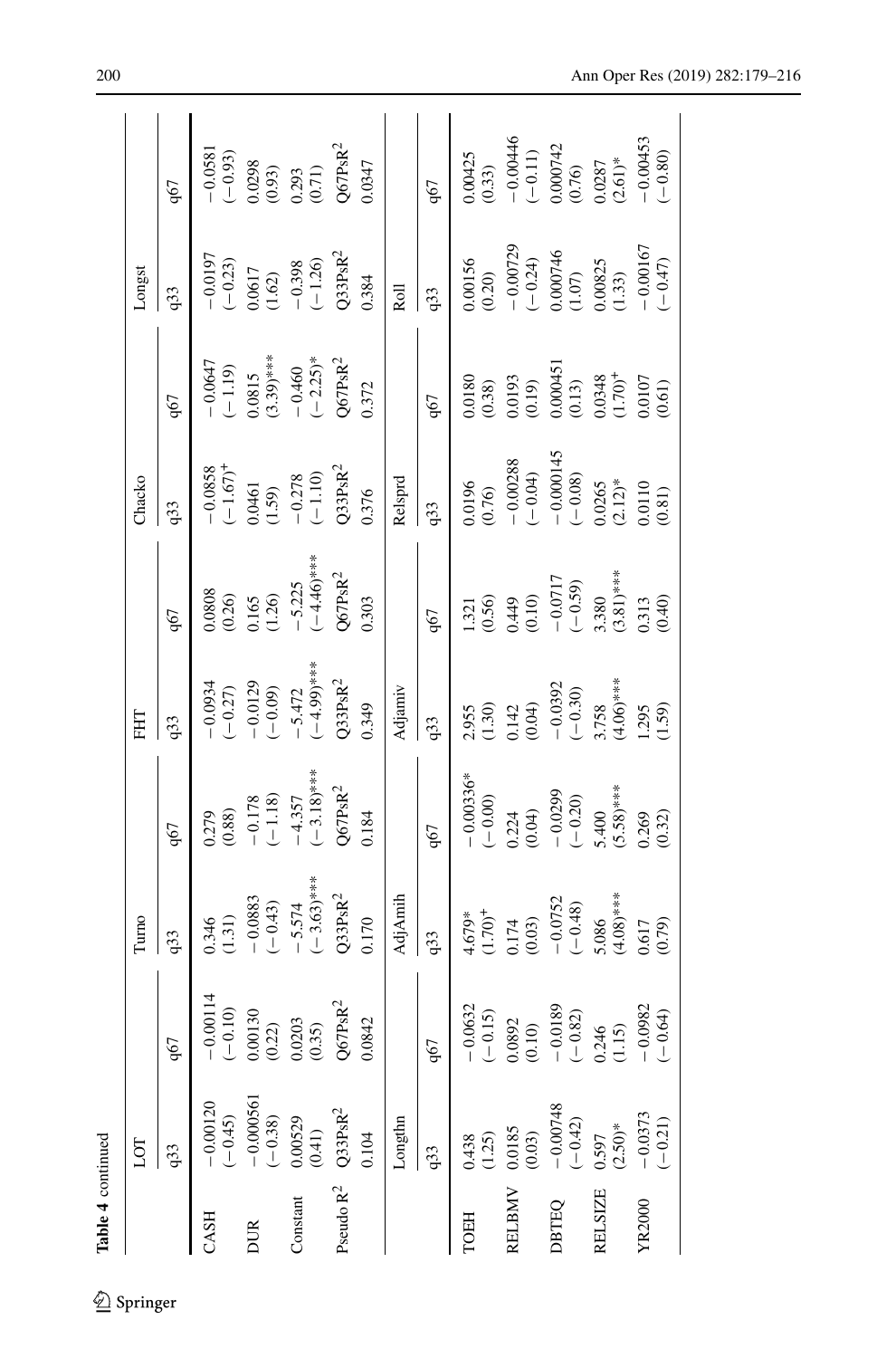|               | Longthn                                   |                        | AdjAmih                                                                          |                                                                                                                                                                               | Adjamiv                                                                                                              |                                                | Relsprd                                                                                                                                                    |                                                                                                                                 | Roll                                                                                                                |                                                                                                                             |
|---------------|-------------------------------------------|------------------------|----------------------------------------------------------------------------------|-------------------------------------------------------------------------------------------------------------------------------------------------------------------------------|----------------------------------------------------------------------------------------------------------------------|------------------------------------------------|------------------------------------------------------------------------------------------------------------------------------------------------------------|---------------------------------------------------------------------------------------------------------------------------------|---------------------------------------------------------------------------------------------------------------------|-----------------------------------------------------------------------------------------------------------------------------|
|               | q33                                       | q67                    | q33                                                                              | q67                                                                                                                                                                           | 133                                                                                                                  | q67                                            | q33                                                                                                                                                        | q67                                                                                                                             |                                                                                                                     | q67                                                                                                                         |
| SILCX         | 0.0615<br>(0.35)                          | 1.0697<br>(0.51)       |                                                                                  | (0.41)<br>0449                                                                                                                                                                | $-0.0537$<br>$(-0.06)$                                                                                               | $-1.021$<br>$(-1.05)$                          | $-0.0103$<br>(-0.82)                                                                                                                                       |                                                                                                                                 |                                                                                                                     | 0.58)                                                                                                                       |
| <b>THERMO</b> | $0.467$<br>(2.34)*                        | $0.113$<br>$(0.74)$    |                                                                                  |                                                                                                                                                                               |                                                                                                                      | $0.860$<br>$(1.12)$                            |                                                                                                                                                            |                                                                                                                                 | $\begin{array}{c} 0.00240 \\ (0.61) \\ 0.00158 \\ (0.46) \end{array}$                                               |                                                                                                                             |
| <b>SHFM</b>   | $-0.173$<br>$(-0.72)$                     | $-0.0484$<br>$(-0.28)$ | $\begin{array}{c} 0.218 \\ 0.22) \\ 0.954 \\ 1.13) \\ 0.363 \\ 0.20 \end{array}$ | 1.055<br>(1.27)<br>2.925<br>(1.92) <sup>+</sup><br>1.152<br>(1.02)                                                                                                            |                                                                                                                      |                                                |                                                                                                                                                            |                                                                                                                                 |                                                                                                                     |                                                                                                                             |
| NEGEQ         | (1.333)                                   | $-0.0389$<br>$(-0.29)$ |                                                                                  |                                                                                                                                                                               |                                                                                                                      | $2.078$<br>$(1.74)^+$<br>$-0.194$<br>$(-0.13)$ |                                                                                                                                                            |                                                                                                                                 |                                                                                                                     |                                                                                                                             |
| CASH          | $-0.184$<br>(-1.28)                       | $-0.0845$<br>(-0.66)   |                                                                                  | $-1.635$<br>$(-1.67)$ <sup>+</sup><br>0.497                                                                                                                                   |                                                                                                                      | $-1.946$<br>$(-2.11)^*$                        |                                                                                                                                                            |                                                                                                                                 |                                                                                                                     |                                                                                                                             |
| DUR           | $-0.0661$<br>$(-1.62)$                    | $0.0215$<br>$(0.46)$   | 0.173<br>$(0.13)$<br>$- 0.529$<br>$(- 0.56)$<br>$(1.54)$<br>$(1.54)$             | (1.58)                                                                                                                                                                        | 0.676<br>(0.77)<br>2.253<br>(1.68) <sup>+</sup><br>(1.68) <sup>+</sup><br>(1.79) <sup>+</sup><br>(1.79) <sup>+</sup> | $0.640$<br>$(2.38)*$                           | $\begin{array}{l} 1.0294\\ (1.52)\\ 0.0120\\ (0.21)\\ 0.00940\\ (0.12)\\ -0.00425\\ (-0.64)\\ 0.00242\\ (0.00242\\ 0.00242\\ (0.78)\\ 0.00242 \end{array}$ | $-0.0125$<br>$(-0.64)$<br>$(-0.64)$<br>0.0707<br>0.156<br>0.156<br>0.156<br>0.00669<br>0.00669<br>0.00669<br>0.00669<br>0.00669 | $-0.000255$<br>$(-0.02)$<br>0.00444<br>0.50)<br>0.00213<br>$-0.00213$<br>$(-0.88)$<br>0.00311<br>0.00311<br>0.00589 | $-0.00758$<br>$(-1.62)$<br>0.0154<br>0.0154<br>0.0169<br>0.00157<br>$-0.00157$<br>0.00154<br>0.000154<br>0.00208<br>0.00208 |
| Constant      | 0.198<br>$(0.47)$                         | 0.802<br>$(1.67)$      | $-16.78$<br>$(-5.39)***$                                                         | $-11.41$<br>$(-3.89)$ ***                                                                                                                                                     | $-20.28$<br>$(-7.27)***$                                                                                             | $-16.07$<br>$(-5.56)$ ***                      | $-0.00978$<br>$(-0.31)$                                                                                                                                    | $-0.00135$<br>$(-0.03)$                                                                                                         |                                                                                                                     |                                                                                                                             |
|               | Pseudo $R^2$ Q33PsR <sup>2</sup><br>0.223 | $Q67P_8R^2$<br>0.00593 | 233PsR <sup>2</sup><br>0.265                                                     | $267P$ s $R^2$                                                                                                                                                                | $233 \mathrm{PsR}^2$<br>1.232                                                                                        | Q67PsR <sup>2</sup><br>0.204                   | 233PsR <sup>2</sup><br>136                                                                                                                                 | Q67PsR <sup>2</sup><br>1.222                                                                                                    | Q33PsR <sup>2</sup><br>0.0944                                                                                       | 1.165                                                                                                                       |
|               |                                           |                        |                                                                                  | This table reports results from simultaneous centile regressions between the 33 and 67% extreme liquidity centiles of liquidity proxies on parent toehold and other controls. |                                                                                                                      |                                                |                                                                                                                                                            |                                                                                                                                 |                                                                                                                     |                                                                                                                             |

Coefficients marked with asterisks indicate the rejection of the null hypothesis the 67% centile coefficient is bigger than the 33% centile's. TOEH is the percentage shareholding in arget shares held by the parent. RELBMV is the ratio of book to market value of the parent to the target. DBTEQ is the debt to equity ratio of the stock. RELSIZE is the logarithm Parentheses report r-statistics obtained from 1000 Monte Carlo bootstrap resampling. The description and estimation of liquidity proxies appears in Table 8 in the Appendix. of the target market capitalization over the acquirer's, estimated based on the average price 252 trading days and up to 42 days before the deal announcement. YR2000 indicates a dummy which takes the value of one for the years following and including 2000, when the SEC issued Reg. M-A. SILCX is a dummy equal to one for the years following the Siliconix decision. THERMO is a dummy for deals involving companies within Thermo-Electron's interests. SHFM is a dummy for short-form merger deals. NEGEQ is equal to one if the company reported a negative equity in the accounting year immediately before the year the deal was announced. CASH takes a value of one for cash offerings and eero for stock offerings. DUR is the natural logarithm of a deal's duration, counting trading days from the announcement until its final consummation. Q33PsR<sup>2</sup> and Q67PSR<sup>2</sup> Parentheses report *t*-statistics obtained from 1000 Monte Carlo bootstrap resampling. The description and estimation of liquidity proxies appears in Table [8](#page-33-0) in the Appendix. Coefficients marked with asterisks indicate the rejection of the null hypothesis the 67% centile coefficient is bigger than the 33% centile's. TOEH is the percentage shareholding in target shares held by the parent. RELBMV is the ratio of book to market value of the parent to the target. DBTEQ is the debt to equity ratio of the stock. RELSIZE is the logarithm of the target market capitalization over the acquirer's, estimated based on the average price 252 trading days and up to 42 days before the deal announcement. YR2000 indicates a dummy which takes the value of one for the years following and including 2000, when the SEC issued Reg. M-A. SILCX is a dummy equal to one for the years following the Siliconix decision. THERMO is a dummy for deals involving companies within Thermo-Electron's interests. SHFM is a dummy for short-form merger deals. NEGEQ is equal to one if the company reported a negative equity in the accounting year immediately before the year the deal was announced. CASH takes a value of one for cash offerings and zero for stock offerings. DUR is the natural logarithm of a deal's duration, counting trading days from the announcement until its final consummation. Q33PsR<sup>2</sup> and Q67PSR<sup>2</sup> Significance at the  $\alpha = 0.10$  level, \* at the 0.05 level, \*\* at the 0.01 level, and \*\*\* at the 0.001 level +Significance at the  $\alpha$  = 0.10 level, \* at the 0.05 level, \*\* at the 0.01 level, and \*\*\* at the 0.001 level are the pseudo R-squares of the 33 and 67% centile regressions, respectively are the pseudo R-squares of the 33 and 67% centile regressions, respectively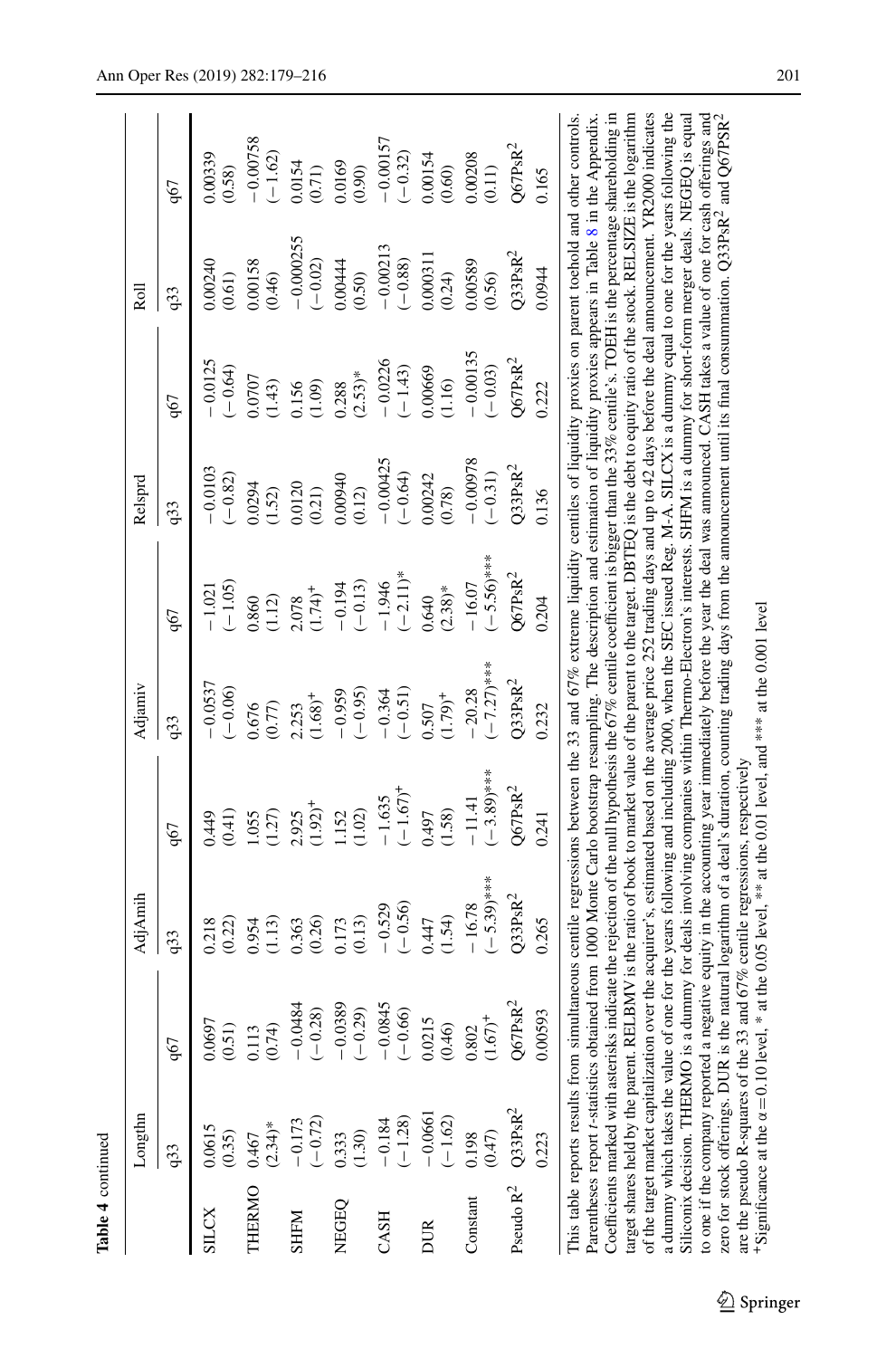<span id="page-23-0"></span>

| Table 5 Freeze-out announcements | abnormal returns         |                    |                                       |                    |                                      |                    |
|----------------------------------|--------------------------|--------------------|---------------------------------------|--------------------|--------------------------------------|--------------------|
|                                  | sample<br>目              |                    | Higher target illiquidity 1/3 centile |                    | Lower target illiquidity 1/3 centile |                    |
|                                  | Parent                   | Target             | Parent                                | Target             | Parent                               | Target             |
| All offers                       |                          |                    |                                       |                    |                                      |                    |
| Mean Observed CAR                | $-5.39\%$<br>$(-3.40)$   | 14.54%             | $-5.93\%$<br>$(-0.84)$                | 11.40%             | $-11.41\%$<br>$(-5.44)$              | $18.5\%$           |
| Mean OACAR                       |                          | $3.26\%$<br>(9.89) |                                       | $2.07\%$<br>(4.37) |                                      | (5.30)<br>3.3%     |
| Median Observed<br>CAR           | $-0.74\%$ **             | $11.61\%***$       | $-0.54%$                              | $8.69\% *$         | $-0.97%$                             | $14.37%$ *         |
| Median OACAR<br>Cash offers      | $\overline{1}$           | 0.18%              | Ï                                     | $-1.42%$           | Ï                                    | $1.58\% *$         |
| Mean Observed CAR                | $-8.04\%$<br>$(-3.13)$   | 17.60%             | $-9.85\%$<br>$(-1.37)$                | 13.27%             | $-16.28%$<br>$(-2.60)$               | 21.26%             |
| Mean OACAR                       |                          | 5.85%<br>(8.84)    |                                       | 4.93%<br>(4.14)    |                                      | $6.22\%$<br>(4.37) |
| Median Observed<br>CAR           | $-5.42\%$ <sup>†</sup>   | $14.82\%***$       | $-0.39%$                              | $10.06\%$ *        | $-1.27%$                             | $15.56\%$ *        |
| Median OACAR<br>Stock offers     | $\overline{\phantom{a}}$ | $1.34\%$ *         | Ï                                     | 1.28%              | Ï                                    | $2.03\% *$         |
| Mean Observed CAR                | $(-1.67)$<br>$1.63\%$    | $6.94\%*$          | $1.23\%$<br>(0.31)                    | 7.99%              | $(-1.13)$<br>7.16%                   | $9.66\% *$         |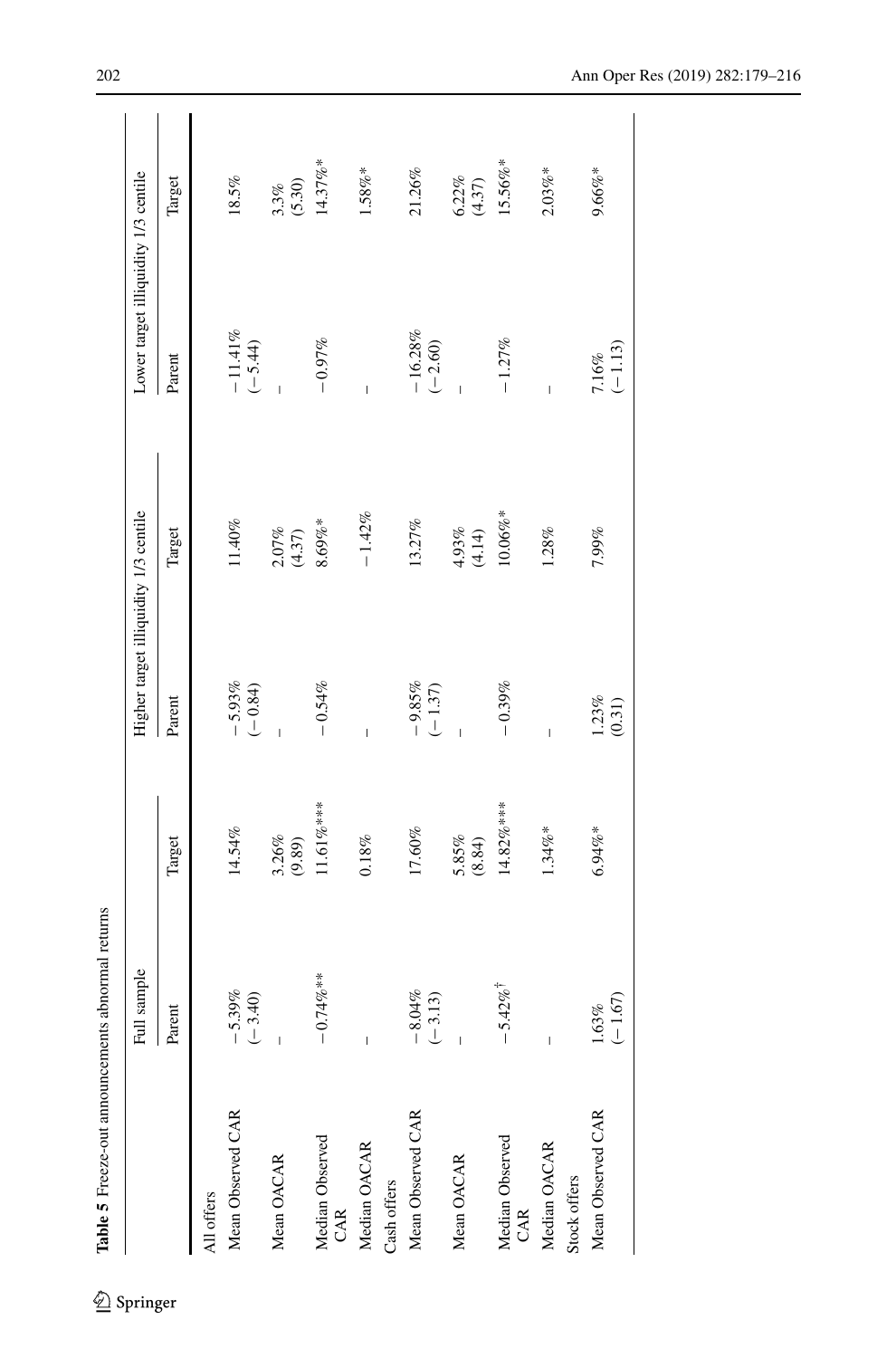| n |  |
|---|--|
|   |  |
| ⋍ |  |
|   |  |

|                              | Full sample                        |                        |           | Higher target illiquidity 1/3 centile |          | Lower target illiquidity 1/3 centile |
|------------------------------|------------------------------------|------------------------|-----------|---------------------------------------|----------|--------------------------------------|
|                              | Parent<br>$\overline{\phantom{a}}$ | l'arget                | Parent    | Target                                | Parent   | Target                               |
| Mean OACAR                   |                                    | $-1.34\%$<br>$(-4.27)$ |           | $-3.20%$<br>$(-1.68)$                 | Ī        | $-1.16%$<br>$(-3.78)$                |
| Median Observed<br>CAR       | 0.78%                              | 5.51%*                 | $-0.88\%$ | 7.09%*                                | 1.43%    | $10.31\%$ *                          |
| Median OACAR<br>Mixed offers | $\overline{1}$                     | $-0.22%$               | I         | $-0.21%$                              | I        | $-0.55%$                             |
| Mean Observed CAR            | $-2.97%$<br>(1.15)                 | 5.36%                  | I         | I                                     | $-5.37%$ | 8.61%                                |
| Median Observed<br>CAR       | 1.84%                              | $-1.13%$               | I         | I                                     | $-5.37%$ | 8.61%                                |
| Median CAR                   |                                    | $-28.23%$              | I         | I                                     | I        | $-26.91%$                            |

Parentheses underneath means report Cowan's (1992) generalized sign test for cross-sectional significance of CAR. Medians marked with stars indicate significance of rejection<br>of the null hypothesis of cross-sectional equal on the right, the first two columns represent the lower liquidity 1/3 centile and the last two the more liquid 1/3 centile, measured with the inverse turnover illiquidity proxy. −1, + 1] event window surrounding the freeze-out announcement. The two leftmost columns report the CAR for the full deal sample; on the right, the first two columns represent the lower liquidity 1/3 centile and the last two the more liquid 1/3 centile, measured with the inverse turnover illiquidity proxy. Parentheses underneath means report Cowan's [\(1992\)](#page-35-24) generalized sign test for cross-sectional significance of CAR. Medians marked with stars indicate significance of rejection of the null hypothesis of cross-sectional equality to zero based on binomial nonparametric signed rank test †Significance at the  $\alpha$  = 0.10 level, \* at the 0.05 level, \*\* at the 0.01 level, and \*\*\* at the 0.001 level from its target's option-adjusted CAR, in a [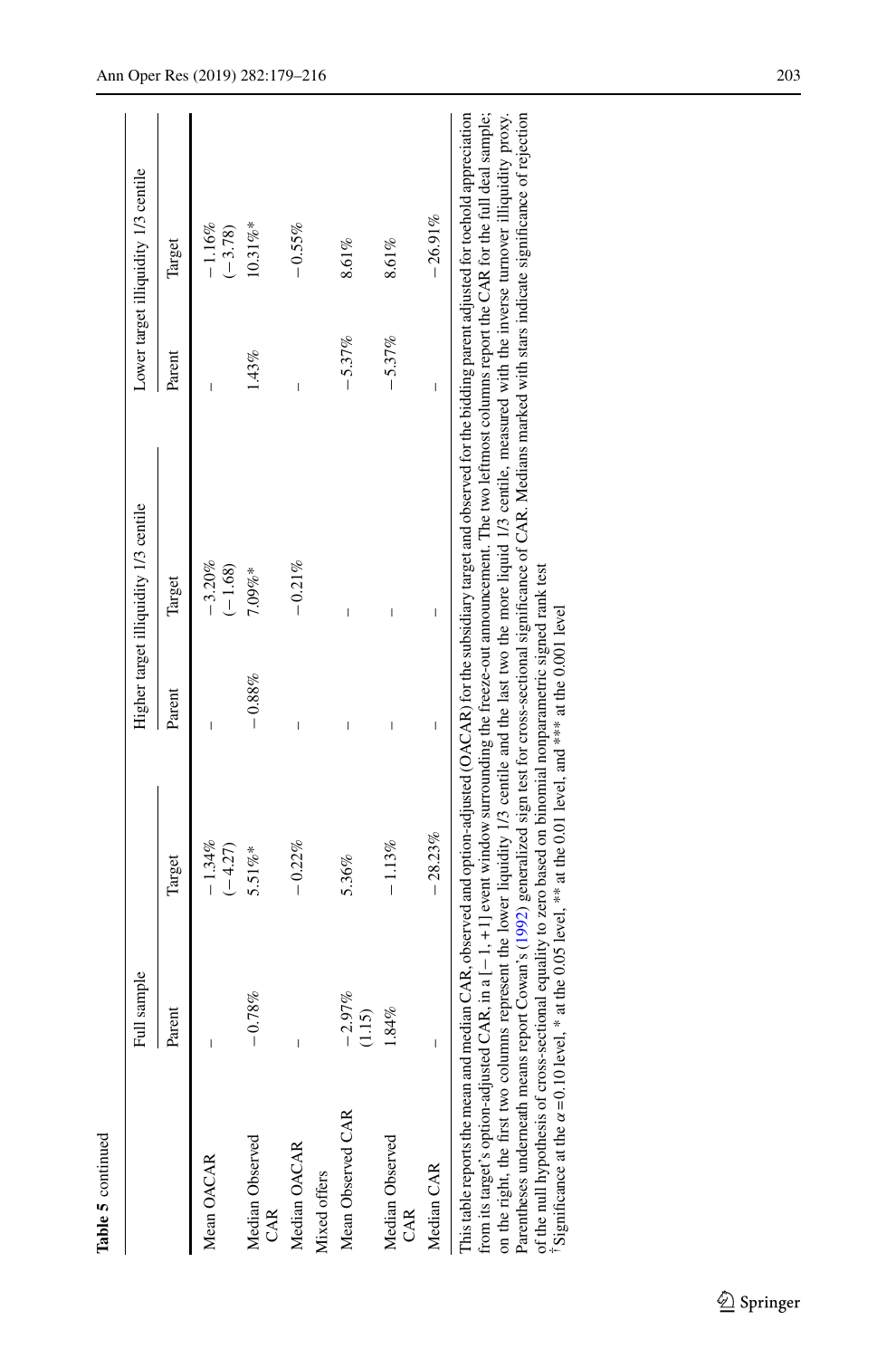Wilcoxon signed-rank tests for the whole sample and the individual stock and cash deal subsamples. The apparent discrepancy between the two figures reveals the importance of the put option offered in squeeze-out economics, underlying more than 11.28% out of the 14.54% average target unadjusted CAR. Notably, the existing squeeze-out empirical literature (e.g. Bates et al. [2006;](#page-34-1) Lee and Chung [2013\)](#page-36-16) mostly ignores this important implied options adjustment in estimating target CAR.

For the cross-sectional tests of CAR, Cowan's [\(1992\)](#page-35-24) nonparametric sign test is conducted, as suggested by Maynes and Rumsey [\(1993\)](#page-36-4), for interpreting the thin trading return adjustments. The average adjusted CAR for parent stock, employing Eq. [\(11\)](#page-7-2), the empirical counterpart of Eq. [\(9\)](#page-7-1), which excludes toehold appreciation due to the bid premium, is reported in the left column of Table [5.](#page-23-0) Bidder average adjusted CAR is negative (-5.39%), but insignificantly different from zero, whereas the median is statistically significantly negative (-0.74%). The wide variation between mean and median underlies a significant negative skewness in our US squeeze-out sample. A part of the adjusted bidder CAR is represented by the positive liquidity transfer synergies explained in Eq. [\(9\)](#page-7-1). Although liquidity transfer can mitigate the market's negative reaction, it does not on average reverse the negative sign of bidder adjusted CAR, although it can still have an important positive contribution to bidder returns.

Similar to the existing findings of BLL and Lee and Chung [\(2013\)](#page-36-16), squeeze-out targets in our sample register a statistically significant positive mean observed CAR of 14.54%. However, the mean target OACAR amounts to less than a quarter of that, registering 3.26%. The nearly 20% margin of difference between mean adjusted bidder CAR and target observed CAR is diminished by comparing medians and OACAR. In terms of medians, target CAR is 11.61% and OACAR is an insignificantly different than zero 0.18%, rendering its margin from median-adjusted bidder CAR less than 1%. Overall, both from the bidder and target side, we find compelling evidence for the dependence of market expected returns on toehold appreciation.

The table is further split by medium of exchange to test the disparity of bidder versus target abnormal returns between cash and stock deals. The higher the cash content, the lower the bidder returns and the greater the disparity between bidder and target CAR and OACAR. Stock offers exhibit a median negative (-0.78%) bidder CAR, and median negative (-0.22%) target OACAR, not significantly different from zero. Cash offers register a negative median bidder CAR, and a positive median 1.34% target OACAR, respectively. Mixed offers display a positive 1.84% median parent CAR and a median negative (-28.23) target CAR[.](#page-25-0)[12](#page-25-1) Overall, the market receives more positive cash deal announcements for targets versus bidders, and stock deals leave market participants indifferent irrespective of the medium offered The literature purports that the higher frequency of cash versus stock offers in squeeze-outs is either due to the fact that minority shareholders can receive cash more quickly (Subramanian [2007\)](#page-37-0) or because bidders wish to signal their confidence in their assessment of target value (Fishman [1989\)](#page-35-25) and the valuation of their own stock (Eckbo and Thorburn [2000\)](#page-35-26). The optionadjusted analysis provides a straightforward ratification of the latter, pinpointing that cash bid higher median returns underlie target value rather than bidder inertia.

The target illiquidity can shed additional light on the drivers of abnormal returns. The sample is divided into three illiquidity centiles by target turnover ratio, with results, for the most illiquid, reported in the middle column, and for the most liquid, or least illiquid, in the right-hand column of Table [5.](#page-23-0) When comparing the centiles we see that the bidder median-adjusted CAR is not significantly different than zero for both target extreme illiquidity

<span id="page-25-1"></span><span id="page-25-0"></span><sup>&</sup>lt;sup>12</sup> OACAR is not estimated for mixed offers.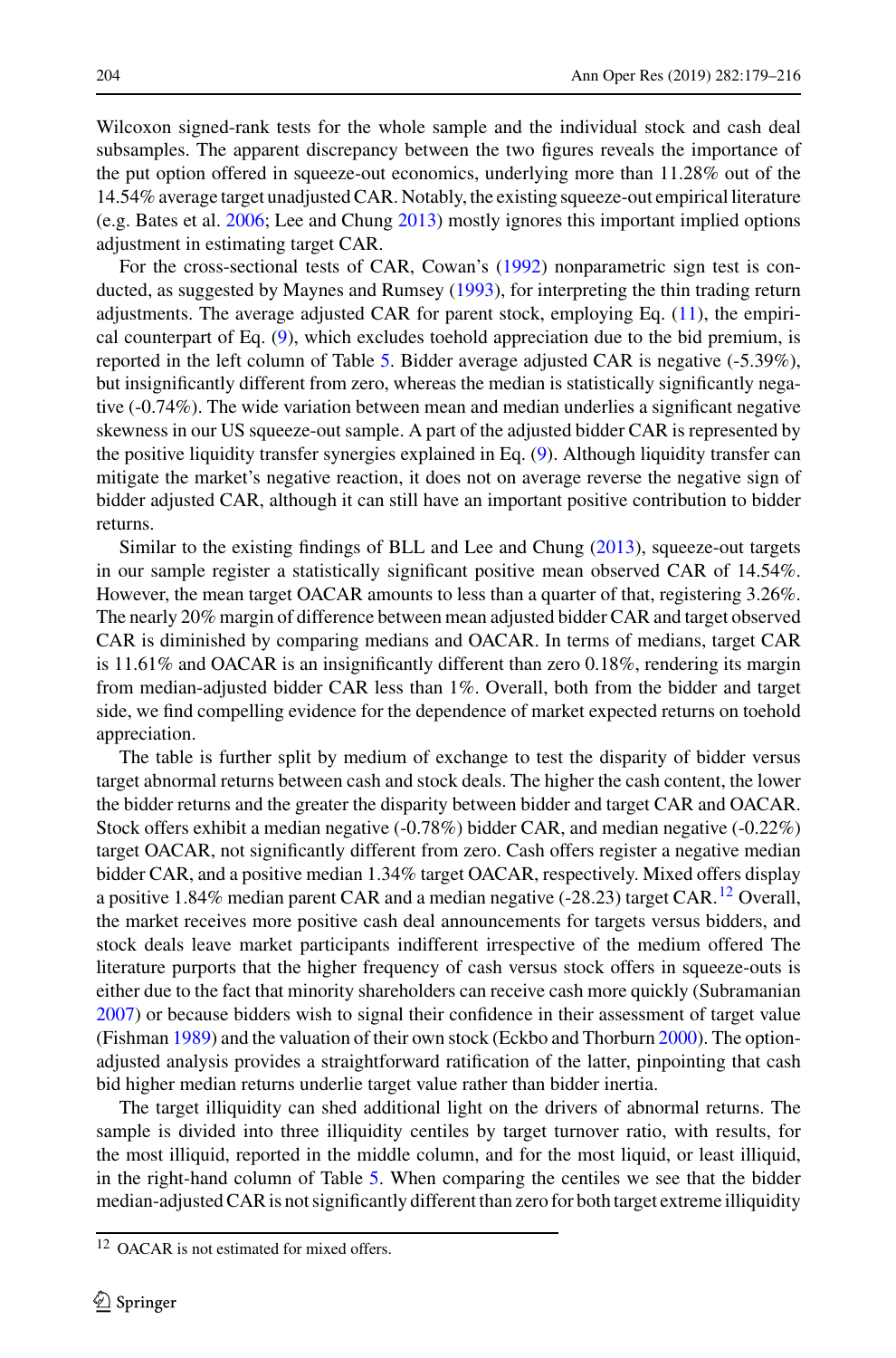samples. In contrast, the more liquid the target stock, the higher the target median OACAR, of 1.58% (versus -1.42%). Market participants expect an increased premium on freezeout announcements for more illiquid targets, although for bidders there is no statistically significantly different from zero abnormal announcement return. Hence, although bidders in squeeze-outs fail to capture the liquidity premium, in line with Massa and Xu's [\(2013\)](#page-36-1) findings, market participants do not penalize them with negative returns, possibly due to liquidity transfer's contribution to bidder returns.

We next focus on the alternative means of payment between alternative target illiquidity centiles. The median OACAR of less liquid targets' shareholders is statistically significantly lower in cash offers only. This can underlie an expectation of a lower premium revision, due to the absence of arbitrageurs (Jindra and Walking [2004\)](#page-36-11). However, the bidder's choice of stock versus cash is not returning statistically significantly different OACAR between illiquidity centiles, on the basis of a two sample nonparametric equality of medians test. However, in the most illiquid centile of target stock, the choice of stock is statistically significantly better received than cash, registering a positive 1.43% median CAR versus a negative (-1.27%), at the  $\alpha$  = 0.05 level.

Why does the market receive the announcement of stock offers for the most illiquid targets as better news for bidders than cash? Liquidity transfer in conjunction with bidder long-run liquidity can offer a plausible explanation. The value added for the bidder, on the basis of our theoretical analysis for liquidity transfer, increases for targets with a greater margin of stock liquidity difference, which, coupled with its potential to bridge information asymmetry in stock deals (Hansen [1987\)](#page-36-25), can render equity the medium of choice.

To gauge the direct effects of target's illiquidity on bidder adjusted CAR, we report a series of Generalized Method of Moments (GMM) on the basis of Eq. [\(10\)](#page-7-0) with alternative estimation methods<sup>[13](#page-26-1)</sup> in Table [6.](#page-27-0) Liquidity and liquidity differences are estimated with all of the employed liquidity proxies, but are reported with only Amih and RelSprd liquidity proxies to save space, without qualitative differences. In the first two columns of Table [6,](#page-27-0) entitled Panel A, the iterative GMM results are reported, employing year dummies and liquidity risk, measured as the standard deviation of stock turnover ratio, as instruments.

In the next four columns, Panels B and C, results are based on the Taylor polynomial expansion of the nonlinear term included in Eq.  $(10)$ :

$$
\alpha \frac{\Delta d^{TP}}{1 - \beta \Delta d^{TP}} \simeq c_1 \Delta d^{TP} + c_2 \left(\Delta d^{TP}\right)^2 + c_3 \left(\Delta d^{TP}\right)^3 + c_4 \left(\Delta d^{TP}\right)^4 \tag{19}
$$

The last two columns show results from the same formulation as in Panel B, with a reduced set of covariates to facilitate convergence, estimated with the continuously updated GMM or CUE of Hansen et al. [\(1996\)](#page-36-26). The illiquidity difference between the target and its acquirer, and its nonlinear terms, appear to be a consistently significant factor in the GMM results, supporting the suggested nonlinear formulation (10). Across models, stock offers consistently deliver a lower parent CAR versus cash. Relatively smaller targets generate greater bidder CAR. Superior parent liquidity appears to deliver higher CAR to the bidder, in line with the posited effect of liquidity transfer in Hypothesis 1. The estimated coefficients in the

<span id="page-26-1"></span><span id="page-26-0"></span><sup>&</sup>lt;sup>13</sup> Weak identification hampers nonlinear GMM estimators in samples of relatively smaller size (Stock et al. [2002\)](#page-36-27). To overcome this difficulty and check the consistency of results, three alternative GMM approaches are pursued. First, an iterative formulation according to Eq. [\(10\)](#page-7-0); second, a third-order Taylor expansion of the nonlinear term  $\alpha \frac{\Delta d^{TP}}{1-\beta \Delta d^{TP}} \simeq c_1 \Delta d^{TP} + c_2 \left( \Delta d^{TP} \right)^2 + c_3 \left( \Delta d^{TP} \right)^3 + c_4 \left( \Delta d^{TP} \right)^4$  estimated with two-stage GMM; and third, a reduced form with the same Taylor expansion polynomial estimated with Hansen et al.'s [\(1996\)](#page-36-26) continuously updated GMM estimator or CUE. Results for other liquidity proxies are consistent with reported findings and are available from the authors upon request.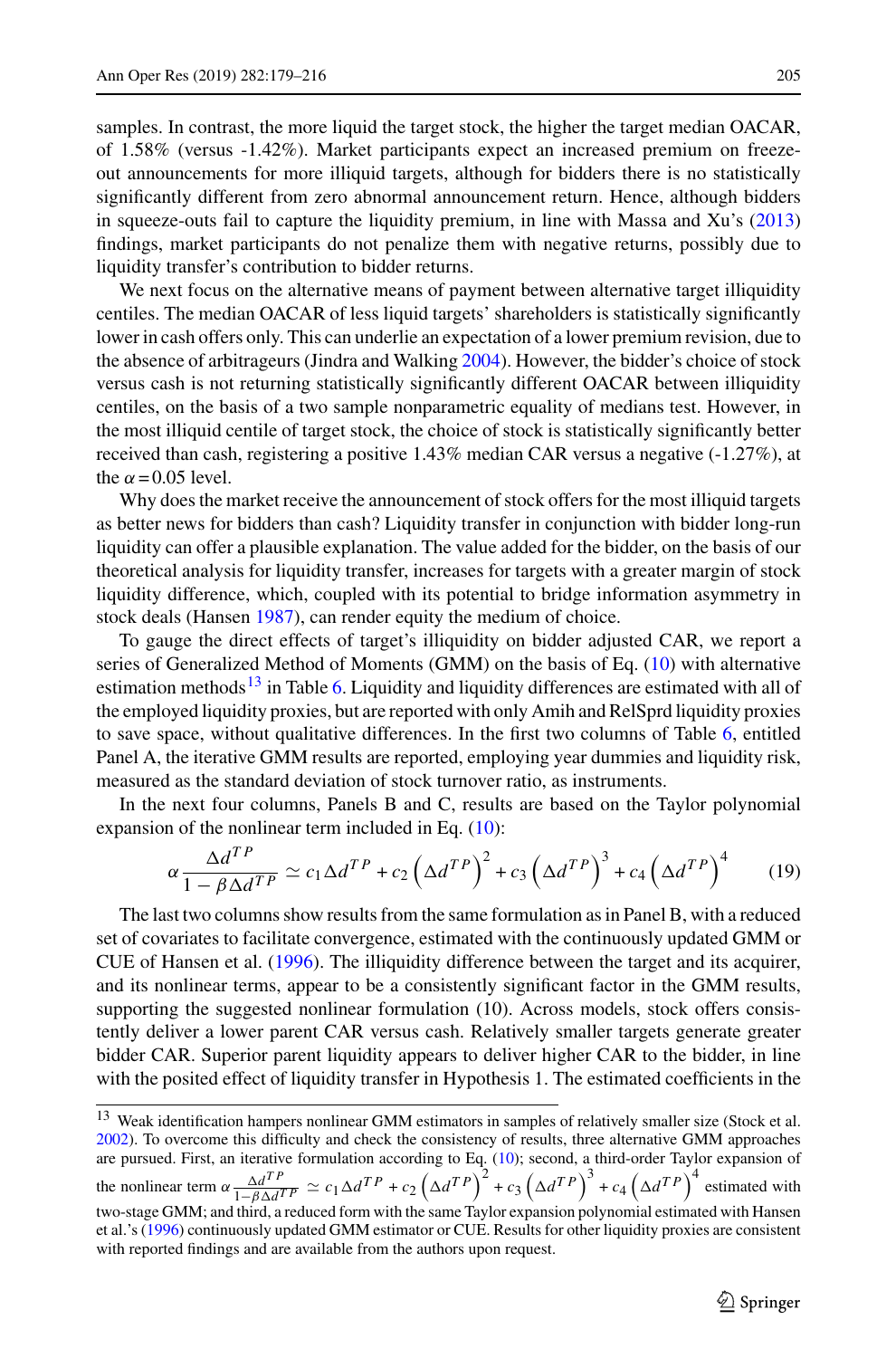|                                                                                     | AdjAmih<br>Panel A     | RelSprd                 | AdjAmih<br>Panel B     | RelSprd                   | AdjAmih<br>Panel C          | RelSprd                   |
|-------------------------------------------------------------------------------------|------------------------|-------------------------|------------------------|---------------------------|-----------------------------|---------------------------|
| Eq: CAR <sup>P</sup>                                                                |                        |                         |                        |                           |                             |                           |
| $\varDelta d^{TP}$                                                                  | 0.0722<br>(1.47)       | 0.0930<br>(0.67)        | 0.0908<br>(0.99)       | 0.290<br>(1.00)           | $-0.128$<br>$(-3.03)$ ***   | 0.217<br>$(2.41)^*$       |
| $\beta_2$ of $\left(\frac{\beta_2 \Delta d^{TP}}{(1-\beta_3 \Delta d^{TP})}\right)$ | $-0.468$<br>$(-0.59)$  | $-0.340$<br>$(-0.25)$   |                        |                           |                             |                           |
| $\beta_3$ of $\left(\frac{\beta_2 \Delta d^{TP}}{(1-\beta_3 \Delta d^{TP})}\right)$ | $-1.089$<br>(2.228)    | $-2.354$<br>(0.272)     |                        |                           |                             |                           |
|                                                                                     | 0.07<br>$(-0.79)$      | 0.02<br>$(-4.33)$ ***   | 5.460<br>(1.34)        | 4.484<br>(1.43)           | $-1.586$<br>$(-1.25)$       | 3.915<br>$(3.17)$ ***     |
| $\left(\Delta d^{TP}\right)^2$ $\left(\Delta d^{TP}\right)^3$                       |                        |                         | $-229.3$<br>$(-0.22)$  | $-0.218$<br>$(-3.10)$ *** | $-8143.5$<br>$(-1.76)^+$    | $-0.129$<br>$(-3.14)$ *** |
|                                                                                     |                        |                         | 1717.1<br>(0.29)       | 0.0279<br>(0.57)          | 45227.2<br>$(1.74)^{+}$     | 0.00223<br>(0.08)         |
| $\left(\Delta d^{TP}\right)^4 N$                                                    |                        |                         | $-2978.1$<br>$(-0.35)$ | 0.00289<br>(0.27)         | $-62228.0$<br>$(-1.71)^{+}$ | 0.00469<br>(0.80)         |
| <b>RELSIZE</b>                                                                      | $-0.334$<br>$(-1.47)$  | $-0.00532$<br>$(-0.01)$ | $-0.117$<br>$(-0.34)$  | 0.354<br>(1.40)           | 0.892<br>$(2.66)$ ***       | $-0.0637$<br>$(-1.08)$    |
| <b>RELBMV</b>                                                                       | 0.00583<br>(0.81)      | $-0.00880$<br>$(-0.04)$ | 0.00100<br>(0.54)      | 0.00148<br>(0.54)         |                             |                           |
| <b>DBTEQ</b>                                                                        | $-0.0188$<br>$(-0.54)$ | 0.0474<br>(0.39)        | $-0.0243$<br>$(-0.98)$ | $-0.0389$<br>$(-1.23)$    |                             |                           |
| <b>INVPRCE</b>                                                                      | $-0.0203$<br>$(-0.09)$ | $-0.220$<br>$(-0.34)$   | $-0.102$<br>$(-0.55)$  | $-0.488$<br>$(-1.40)$     |                             |                           |
| NEGEQ                                                                               | 0.0873<br>(0.34)       | 0.274<br>(0.18)         | $-0.120$<br>$(-0.98)$  | $-0.0714$<br>$(-0.45)$    |                             |                           |
| <b>SILCX</b>                                                                        | $-0.108$<br>$(-0.56)$  | 0.00750<br>(0.02)       | $-0.107$<br>$(-1.03)$  | 0.238<br>(1.02)           |                             |                           |
| <b>THERMO</b>                                                                       | 0.0745<br>(0.41)       | 0.142<br>(0.20)         | 0.0735<br>(0.78)       | 0.104<br>(0.79)           |                             |                           |
| SHFM                                                                                | $-0.223$<br>$(-0.35)$  | $-0.0458$<br>$(-0.02)$  | $-0.274$<br>$(-1.27)$  | $-0.0980$<br>$(-0.33)$    |                             |                           |
| <b>CASH</b>                                                                         | $-0.157$<br>$(-0.41)$  | $-0.124$<br>$(-0.23)$   | $-0.277$<br>$(-1.21)$  | $-0.273$<br>$(-1.58)$     |                             |                           |
| DUR                                                                                 | $-0.0599$<br>$(-0.64)$ | 0.0289<br>(0.04)        | $-0.0644$<br>$(-0.98)$ | 0.00238<br>(0.04)         |                             |                           |
| <b>ARUNUP</b>                                                                       | $-0.0452$<br>$(-0.21)$ | $-0.380$<br>$(-0.17)$   | $-0.104$<br>$(-0.40)$  | $-0.297$<br>$(-1.59)$     | $-0.481$<br>$(-3.48)$ ***   | $-0.0497$<br>$(-1.41)$    |
| Constant                                                                            | 0.929<br>(1.26)        | $-0.0793$<br>$(-0.03)$  | 0.321<br>(0.67)        | $-0.448$<br>$(-0.97)$     | $-0.776$<br>$(-2.30)^*$     | $-0.0449$<br>$(-0.53)$    |

<span id="page-27-0"></span>**Table 6** GMM estimation of Parent CAR on illiquidity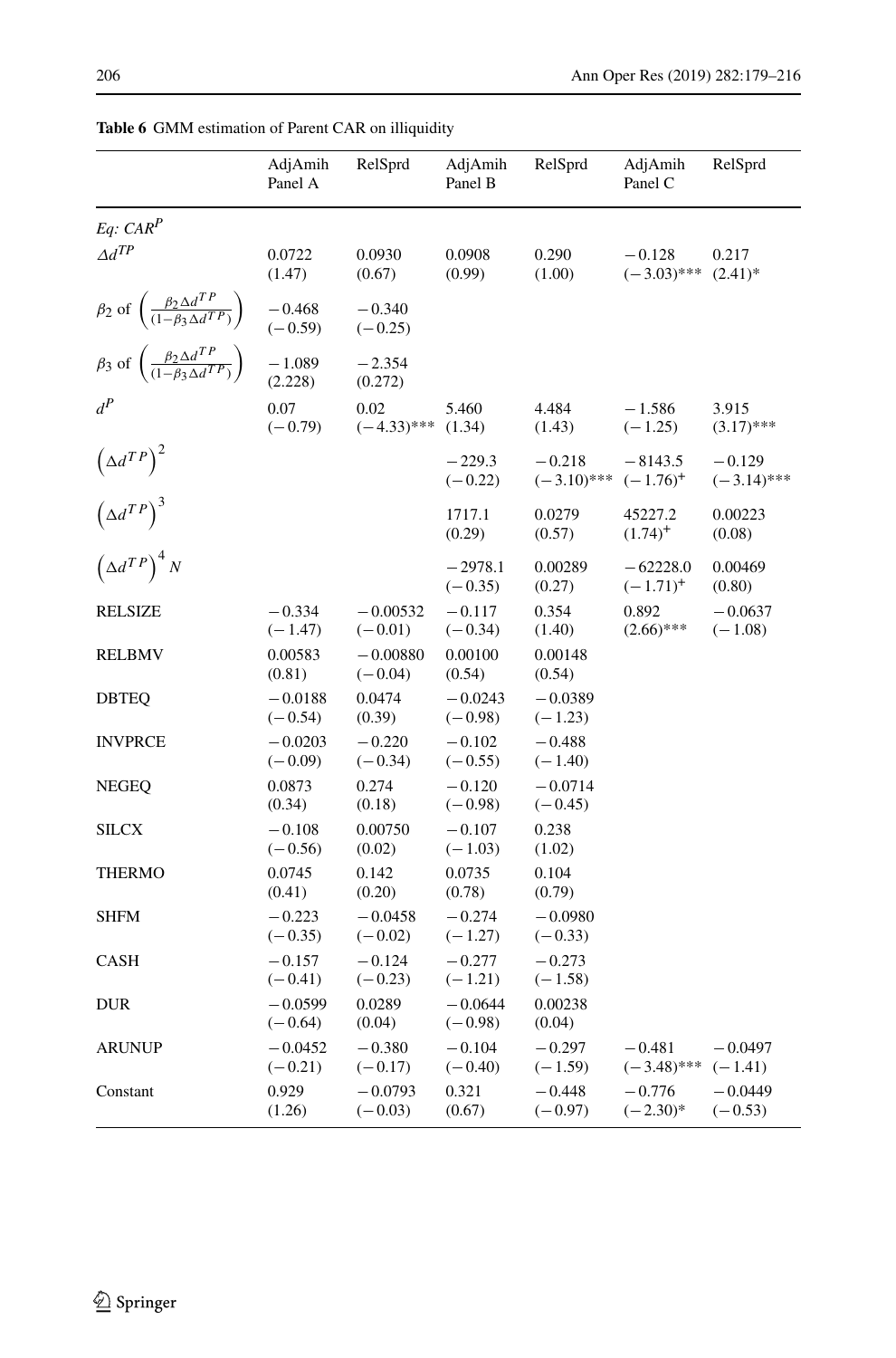#### **Table 6** continued

|                      | AdjAmih<br>Panel A      | RelSprd               | AdjAmih<br>Panel B | RelSprd     | AdjAmih<br>Panel C | RelSprd     |
|----------------------|-------------------------|-----------------------|--------------------|-------------|--------------------|-------------|
| Eq: $\Delta d^{TP}$  |                         |                       |                    |             |                    |             |
| <b>RELSIZE</b>       | 4.211<br>$(5.18)$ ***   | 0.137<br>(0.42)       |                    |             |                    |             |
| <b>DBTEQ</b>         | $-0.0734$<br>$(-0.28)$  | $-0.142$<br>$(-1.22)$ |                    |             |                    |             |
| <b>RELBMV</b>        | $-0.0175$<br>$(-0.48)$  | 0.0274<br>(1.34)      |                    |             |                    |             |
| <b>INVPRCE</b>       | $-0.652$<br>$(-0.58)$   | 0.578<br>(1.09)       |                    |             |                    |             |
| $\sigma_{TgtTurno}$  | $-355.1$<br>$(-2.22)^*$ | $-110.1$<br>$(-1.32)$ |                    |             |                    |             |
| Constant             | $-0.634$<br>$(-0.59)$   | 1.273<br>$(3.06)$ **  |                    |             |                    |             |
| Hansen's J-statistic | 11.94                   | 20.43                 |                    |             |                    |             |
| p_HanJ               |                         |                       | 0.939              | 0.976       | 0.736              | 0.684       |
| p_EndoC              |                         |                       | 0.400              | 0.503       | 0.571              | 0.985       |
| p_Redn               |                         |                       | $0.0008***$        | $0.00371**$ | $0.00149**$        | $0.00422**$ |

This table reports coefficients from GMM estimation of the system of nonlinear equations of the parent-adjusted CAR on parent illiquidity and other covariates, and its difference from target stock on several covariates before the deal announcement. Panel A follows the nonlinear formulation (30) estimated with iterative GMM, Panel

B employs a third-order Taylor expansion of the nonlinear term  $\beta_2 \frac{\Delta d^{TP}}{1-\beta_3 \Delta d^{TP}} \approx c_1 \Delta d^{TP} + c_2 \left(\Delta d^{TP}\right)^2 +$  $c_3\left(\Delta d^{TP}\right)^3$  +  $c_4\left(\Delta d^{TP}\right)^4$  and the same covariates as in Panel A, estimated with two stages GMM, and

Panel C reports results from estimating the Taylor polynomial formulation with continuously updated GMM estimator or CUE of Hansen et al. [\(1996\)](#page-36-26), with fewer covariates to facilitate convergence. Year dummy variables are employed as instruments in every formulation. Each column lists the coefficients estimated, employing, from left to right AdjAmih and RelSprd to calculate target versus parent liquidity difference and parent illiquidity, the description of which can be found in the "Appendix". In Panel A, Eq: *CAR<sup>P</sup>* denotes the formulation  $E^P(CAR_0) = c + \beta_1 d^P + \beta_2 \frac{\Delta d^{TP}}{1 - \beta_3 \Delta d^{TP}} + \beta_4 \Delta d^{TP} + \beta X + \gamma I + u$  and Eq:  $\Delta d^{TP}$  denotes  $\Delta d^{TP} = \zeta X + \kappa I + v$  from expression [\(10\)](#page-7-0). Row  $\Delta d^{TP}$  reports the coefficient of the difference of target minus parent average stock illiquidity 252 trading days and up to 42 days before the deal announcement. *d<sup>P</sup>* is the parent liquidity discount and  $\beta_2$  and  $\beta_3$ , each of the coefficients in the nonlinear expression  $\beta_2 \frac{\Delta d^T P}{1-\beta_3 \Delta d^T P}$ . Covariates RELBMV, RELSIZE, INVPRCE, DBTEQ, SILCX, THERMO, SHFM, NEGEQ, CASH, and DUR are described in Table [4.](#page-20-0) ARUNUP is the estimated bidder stock run-up 41 trading days before the deal announcement, adjusted for infrequent trading. σ *TgtTurno* is the coefficient of the standard deviation of the target stock's 252 trading days and up to 42 days before the deal announcement. The reported Hansen J-statistic of the test for over-identifying restrictions at the bottom of Panel A is not significant. Panel B reports the coefficients of the third-order Taylor polynomial expansion of the nonlinear term in expression (30) and the rest of the covariates listed in Panel A, estimated with two-stages GMM. At the bottom of the panel, the probability of accepting the null hypothesis of instrument validity, p\_HanJ, from a Hansen's J test, of accepting the null of Δ*dTP* endogeneity, p\_EndoC, from a difference-in-Sargan statistic, and accepting the null hypothesis of instrument redundancy, p\_Redn, are listed for each alternative specification. In Panel C, the coefficients from the CUE GMM estimation of the Taylor expansion formulation of the nonlinear model with reduced covariates are reported. The partial derivative of liquidity difference on parent CAR, based on the delta method,  $\frac{\partial CAR^P}{\partial \Delta d^{TP}}$ , is additionally reported

Coefficient t-statistics and z-statistics, for derivatives, are reported in parentheses, with +indicating significance at the  $\alpha$  = 0.10 level, \* at the 0.05 level, \*\* at the 0.01 level, and \*\*\* at the 0.001 level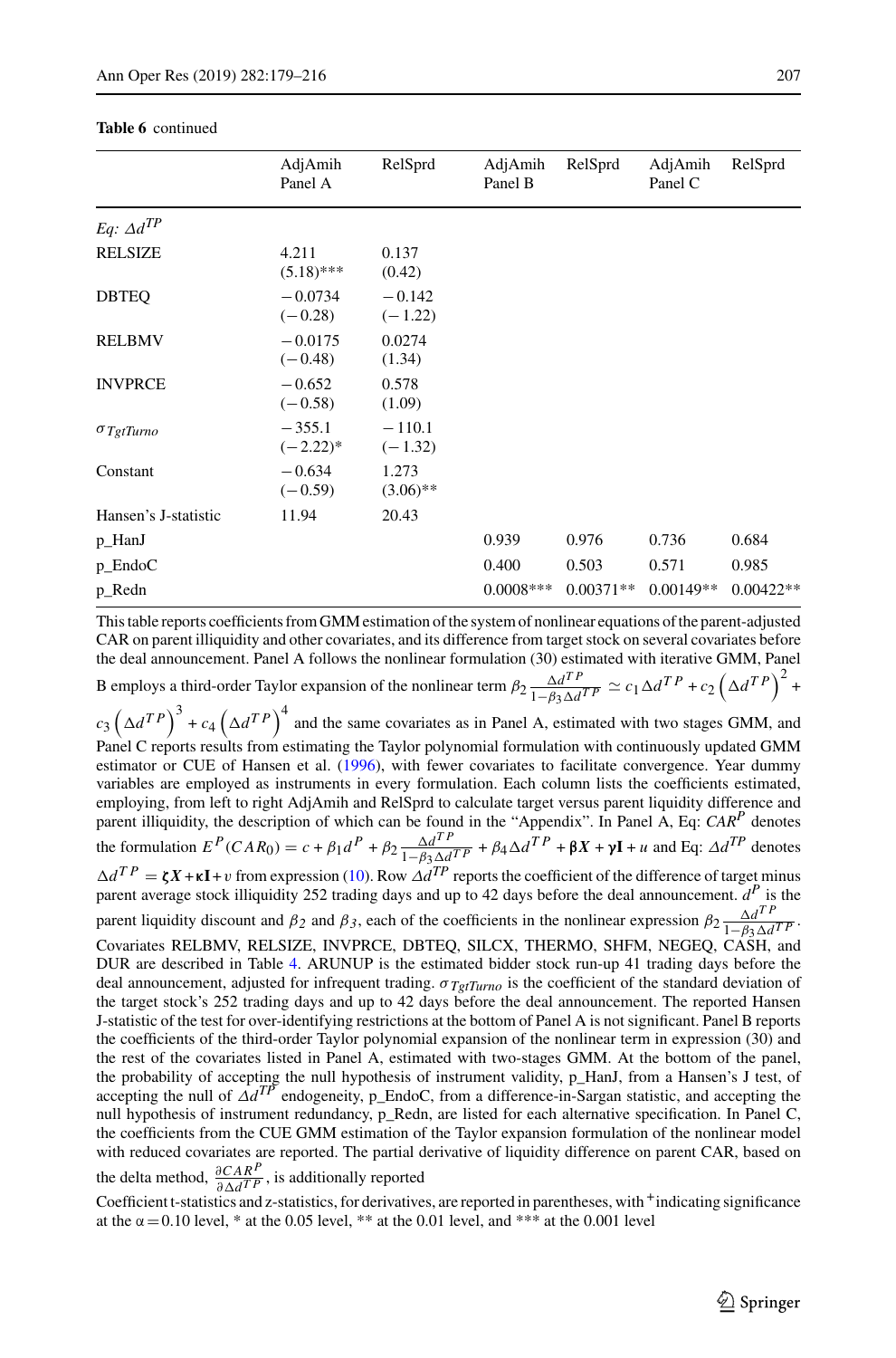iterative, two-stage Taylor expansion and CUE GMM results consistently indicate that thinner illiquidity differences between the parent and its subsidiary drive statistically significant higher bidder CAR. This is indicated either through the significant negative coefficient of the nonlinear denominator  $\beta_3$  in the full model in Panel A, the negative squared illiquidity difference in the Taylor polynomial full model in Panel B, or the first partial derivative of illiquidity difference on parent CAR in the reduced Taylor expanded model in Panel C. Its negative effect supports Massa and Xu's [\(2013\)](#page-36-1) findings of higher bidder CAR in acquisitions of listed versus unlisted firms, and its nonlinearity justifies our suggested theoretical formulation.

#### **5.3 Liquidity transfer and overbidding**

To clarify liquidity transfer's role on the market's assessment of the probability that a deal is over/underbid, a series of centile regressions are run, with the probability PROB ITM that market participants endogenously assign to the cash deal outcome as the dependent variable, and liquidity transfer as the independent variable. PROB ITM is estimated, as described in Sect. [3.3,](#page-10-0) following Madan et al. [\(2008\)](#page-36-7) formulation. Centile regression is selected because of the nonlinear role liquidity transfer plays on the probability of upward bid revisions, modeled in Sect. [3.3](#page-10-0) with the put getting more ITM, i.e. increasing its moneyness. Following Amihud et al. [\(2004\)](#page-34-2) model, either a small or a large liquidity transfer can generate a successful deal outcome so long as the offer exceeds the pre-tender market price. Hence, we do not expect a linear relation between liquidity transfer and the probability that the put is ITM. Centile regression is run across alternative PROB ITM centiles to gauge liquidity transfer's impact for different probabilities.

For the sake of establishing a base case scenario, Table [7](#page-30-1) lists results for the median ITM PROB regression. For robustness, a number of control variables are used, described in Sect. [5.1](#page-16-5) above. In addition, a series of unreported regressions with alternative standardized liquidity transfer variables on the basis of a series of liquidity proxies give the same qualitative results.

Results from the median regression are reported on Table [7.](#page-30-1) The median probability the put option gets in the money, assuming no liquidity transfer, is the regression constant 0.552. The market expected Thermo-Electron freezout deals to have an increased probability of overbidding, at a 0.10 level of significance, in line with the upward revisions in one out of three Thermo-electron deals in the sample. Results show, as expected, liquidity transfer having an overall negative impact on the probability of overbidding.

As discussed in the first paragraph above, liquidity transfer is not expected to affect the probability of overbidding in a linear way. The nonlinear impact of liquidity transfer is clarified in Fig. [2,](#page-31-0) which compares the estimated coefficients of the liquidity transfer covariate across centile regressions for every sample centile, at an increasing 5% step of the probability the option gets in the money. The top line represents the 95% confidence interval for the 5% PROB ITM sample centile regression, and the bottom line the same 95% confidence interval for the 95% PROB ITM centile. Figure [2](#page-31-0) indicates that for the lower PROB ITM centiles up to and including the 40% centile of PROB ITM equal to 12.5%, coefficients are either not or barely significantly different from zero. Hence, liquidity transfer has no significant impact in deals for which the market assigns a lower probability of overbidding. For median to higher PROB ITM sample centiles, liquidity transfer has a clear negative impact on the probability of overbidding. According to Amihud et al. [\(2004\)](#page-34-2) model, there is no requirement for upward bid revision or to bid higher if there is enough value to bidders to cover the deal cost plus the value of the firm under incumbent management. The reported regression coefficient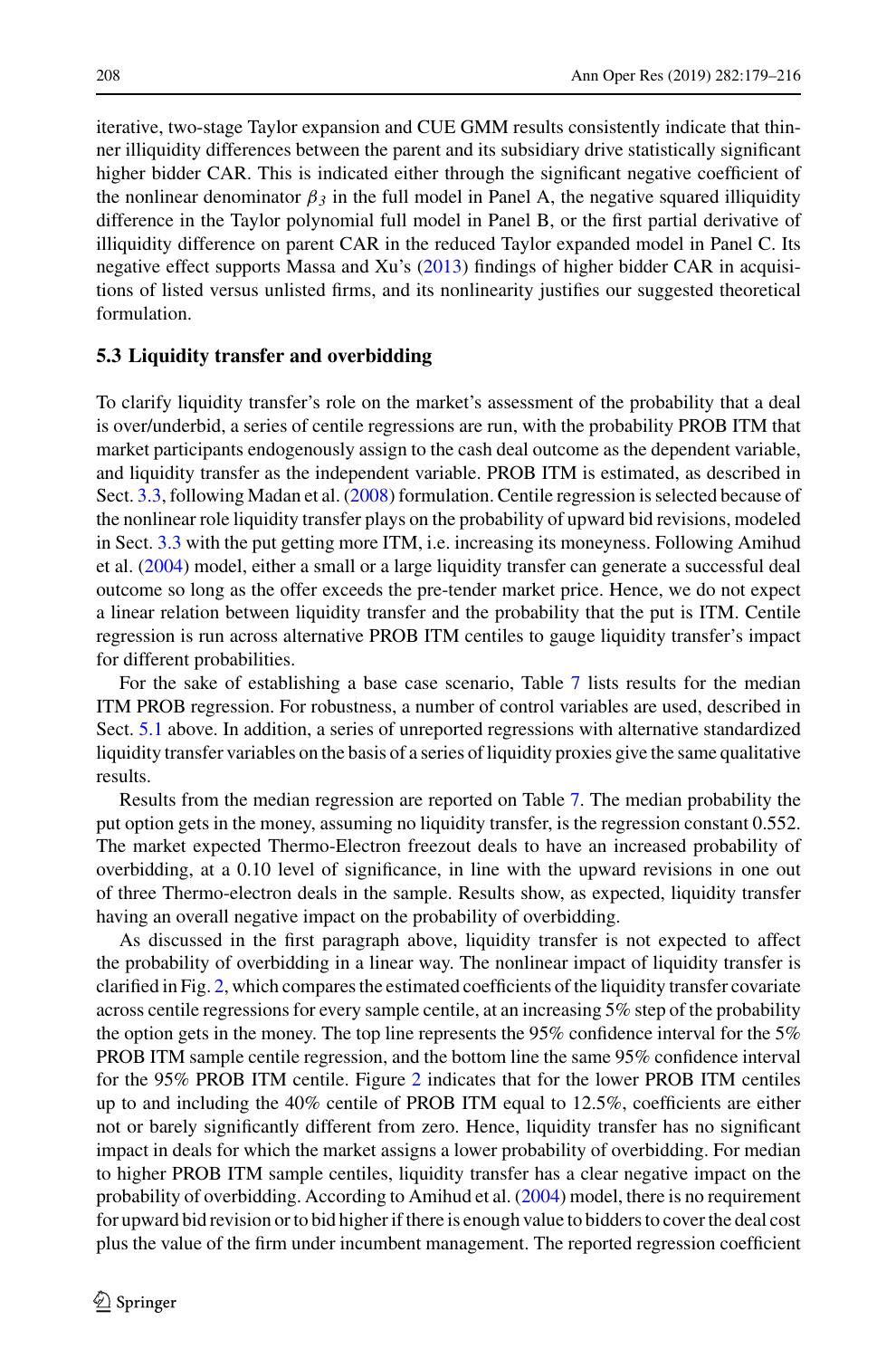|                | PROB ITM                      |
|----------------|-------------------------------|
| std_LTRelsprd  | $-0.0000152$<br>$(-4.35)$ *** |
| <b>ARUNUP</b>  | $-0.299$<br>$(-1.34)$         |
| <b>RELBMV</b>  | 0.0058<br>(0.18)              |
| <b>RELSIZE</b> | 0.0156<br>(0.19)              |
| <b>THERMO</b>  | 0.142<br>$(1.92)^{+}$         |
| <b>NEGEQ</b>   | $-0.0185$<br>$(-0.22)$        |
| <b>SHFM</b>    | $-0.051$<br>$(-0.66)$         |
| <b>SILCX</b>   | $-0.00591$<br>$(-0.14)$       |
| <b>INVPRCE</b> | 0.0173<br>(0.78)              |
| Constant       | 0.552<br>$(6.33)$ ***         |
| N              | 107                           |

<span id="page-30-1"></span>**Table 7** Median regression of the probability the option gets in the money (ITM)

This table reports coefficients from quantile regression of the probability the offered option to participate in a cash squeeze-out bid gets in the money, PROB ITM, until squeeze-out bid expiration on standardized liquidity transfer std\_LTRelsprd, calculated with the relative spread liquidity proxy, which is described in the "Appendix", and covariates RELBMV, RELSIZE, INVPRCE, SILCX, THERMO, SHFM, NEGEQ, CASH, and ARUNUP, described in Table [4](#page-20-0)

Heteroscedasticity robust *t*-statistics are reported in parentheses, with <sup>+</sup>indicating significance at the  $\alpha$  = 0.10 level, \* at the 0.05 level, \*\* at the 0.01 level, and \*\*\* at the 0.001 level

point estimates in Fig. [2](#page-31-0) show that liquidity transfer synergy drives prospective acquirers to successfully conclude their bids by overbidding less than their counterparts with lower liquidity transfer values. The coefficient point estimates allude to the role liquidity transfer synergy can play but only in deals with a higher potential for overbidding, exhibiting PROB ITM very close to or higher than the sample median.

### <span id="page-30-0"></span>**6 Conclusion**

This paper examines whether acquirers can earn superior abnormal returns by transferring their superior liquidity to less liquid targets taken private. The transfer of liquidity is posited as an additional synergy in mergers and acquisitions, stemming from the stock liquidity difference between the bidder and its target. This synergy is evaluated drawing on theoretical and empirical evidence from the squeeze-out stage of going private transactions. Assuming that liquidity is priced, an analysis is developed to account for the expected benefit accruing to a bidder's valuation from upgrading the liquidity of its toehold in illiquid target shares after removing them from the exchange. The value derived from the acquirer's superior bidder liquidity being transferred to the valuation of its toehold is factored into the decision to proceed with the squeeze-out. The estimated added value, stemming from liquidity transfer according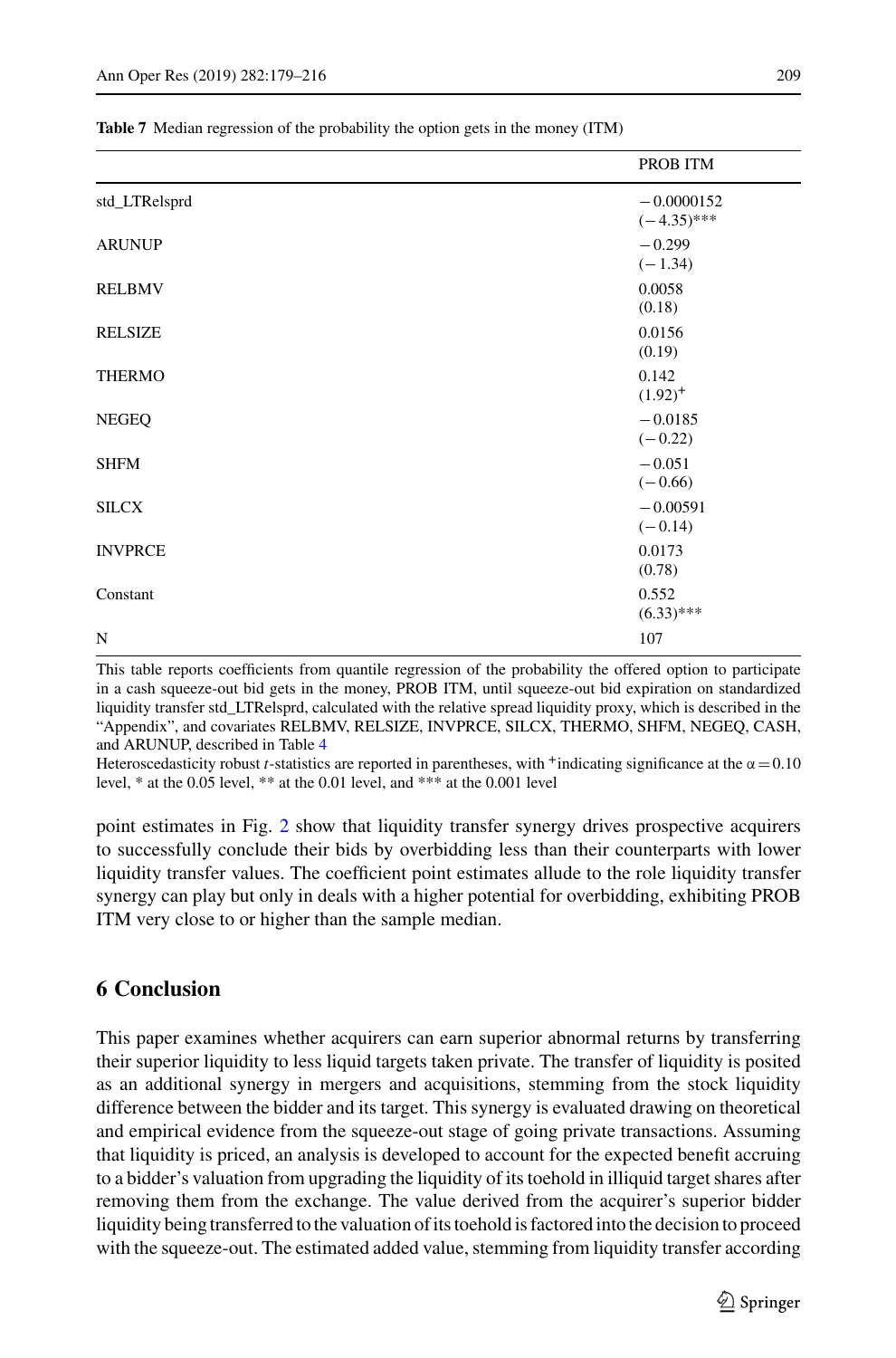

Comparison of Liquidity Transfer's impact on ITM probability

<span id="page-31-0"></span>**Fig. 2** Impact of liquidity transfer across sample centiles. Coefficients of PROB ITM centile regressions on liquidity transfer are shown in the figure, with coefficients from growing PROB ITM centiles from the top line (5% PROB ITM centile, denoted as qr2\_5 in the legend) to the bottom (95% PROB ITM centile, denoted as qr2 95 in the legend). The estimated coefficient is the middle point of each line, and its 95% confidence interval extends through the line's width

to the existing SEC rules, escapes the entire fairness valuation rule, leaving room for bidders to avoid overbidding. This synergy, based on our theoretical analysis, depends on individual counterparty stock illiquidity and their liquidity differences, which in turn nonlinearly affect the expected cumulative abnormal returns and the reservation deal premium of prospective acquirers.

Because more illiquid targets can be taken private at a lower premium, due to the absence of arbitrageurs (Gomes [2001\)](#page-35-8), the theoretically estimated added value from liquidity transfer can, in this case, benefit the acquirers more than squeezing-out firms with less illiquid stock. Empirical evidence from our sample of the entire freeze-out universe in the US markets initiated by globally listed acquirers between 1990 and 2014 not only shows that controllers' stock is many times more liquid than their subsidiaries' before the deal announcement but also that toehold size influences target illiquidity. Estimations take into account the infrequent trading witnessed in the sample, and relevant liquidity proxies are accordingly adjusted for trade-to-trade returns (Maynes and Rumsey [1993\)](#page-36-4), an adjustment missing from the relevant squeeze-out literature, including Bates et al. [\(2006\)](#page-34-1) and Cheung et al. [\(2015\)](#page-35-27). The median estimated liquidity transferring synergy can amount to up to 20.9% in stock and 7.2% in cash offer deal premiums, with a positive contribution in 72.6% of the deals and a median value of \$2.93 million, on the basis of Chacko et al. [\(2008\)](#page-35-17) liquidity proxy. In the US market environment, prospective acquirers, controlling sizeable toeholds of their targets, enjoy an advantageous downward sloping stock demand curve environment, which supports thinner stock market trading for their target (Lin et al. [2009\)](#page-36-28). The extent to which self-dealing bidders can increase targets' illiquidity by buying additional stock, extracting a disproportionate share of the deal's generated wealth, is left for future research.

To correctly interpret deal generated wealth, target cumulative abnormal returns are estimated by subtracting from market prices the attached option to participate in the squeeze-out offer. The option-adjusted minimum target CAR (OACAR) is estimated based on a novel method employing Heston and Nandi's [\(2000\)](#page-36-6) stochastic volatility frame-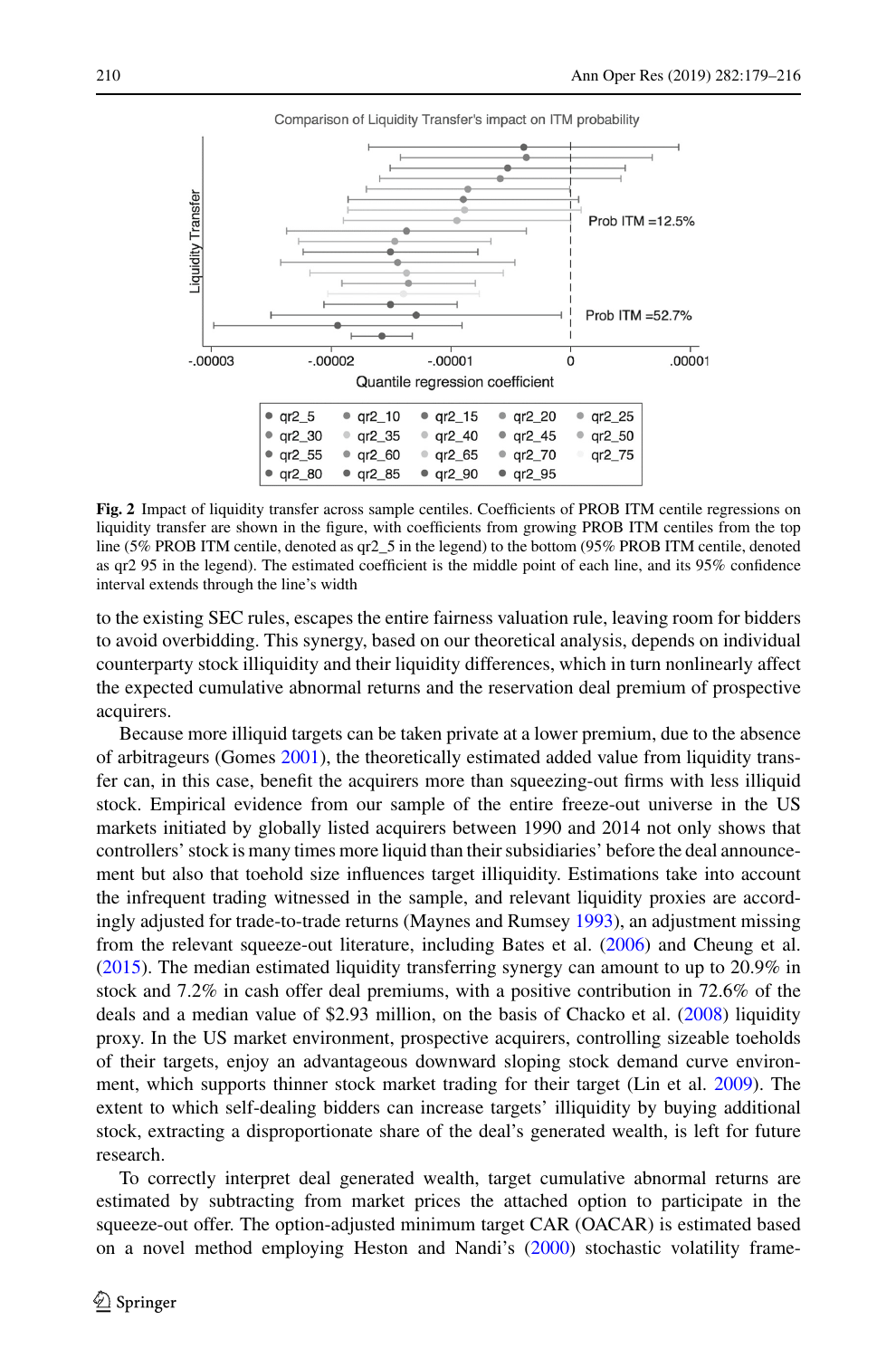Empirical results show that parent bid announcement CAR is significantly higher in deals with more liquid parents and more illiquid targets, in which targets exhibit lower OACAR. The theoretically proposed nonlinear relation of parent CAR, adjusted for its toehold appreciation, with liquidity differences between target and bidder stock, is confirmed, becoming more positive the more pronounced their illiquidity difference. Target OACAR is higher in cash versus stock offers, underlying value driven motives behind the selection of exchange medium (Fishman [1989;](#page-35-25) Eckbo and Thorburn [2000\)](#page-35-26). Evidence that more illiquid targets are received as better news in the market for bidders in cash than for stock is provided, which portrays an impounded liquidity transfer synergy, coupled with a long-run liquidity improvement in parents' stock. The relatively more positive market reaction to bidder CAR for relatively more illiquid targets can be partly attributed to the direct effect of liquidity transfer and partly to the expectation of longer-run illiquidity improvement following a successful freezeout.

The extent to which the offering price exceeds the target's underlying value upon the offer's expiration date is an important deal parameter (Borochin [2014\)](#page-35-20). We develop a new methodology to estimate the probability that the put option granted to the target's minority shareholders gets In The Money, i.e. its "moneyness," and facilitate the associated probability of underbidding. The implied probability of moneyness is derived from the estimated put option offered to target shareholders, employing a distribution of moneyness suggested by Madan et al. [\(2008\)](#page-36-7). The extension of our method to corporate finance deals in relevant contexts is left to future researchers. On this basis, additional insights are gained on the role of liquidity transfer in deal economics. It is shown to nonlinearly affect the market's assessment of the probability that bidders overbid, playing no role in deals in which market consensus assigns a lower than median probability of overbidding, while strongly influencing those with median and above median probability assessments. In the latter, higher liquidity transfer synergy is associated with a lower probability of overbidding, underlying Amihud et al. [\(2004\)](#page-34-2) freeze-out model, which suggests that a small positive value margin can ensure bidding success. Bidders with the benefit of liquidity transfer can complete deals without commensurately raising premiums, because liquidity transfer is not estimated in court fair valuation. The nonlinearity of liquidity transfer's influence can not only act as a catalyst for a favorable-to-bidder outcome but also a less expensive one, to the extent it cannot get adjudicated. A more detailed analysis of the legal ramifications is left for future researchers.

**Open Access** This article is distributed under the terms of the Creative Commons Attribution 4.0 International License [\(http://creativecommons.org/licenses/by/4.0/\)](http://creativecommons.org/licenses/by/4.0/), which permits unrestricted use, distribution, and reproduction in any medium, provided you give appropriate credit to the original author(s) and the source, provide a link to the Creative Commons license, and indicate if changes were made.

## **Appendix**

See Table [8.](#page-33-0)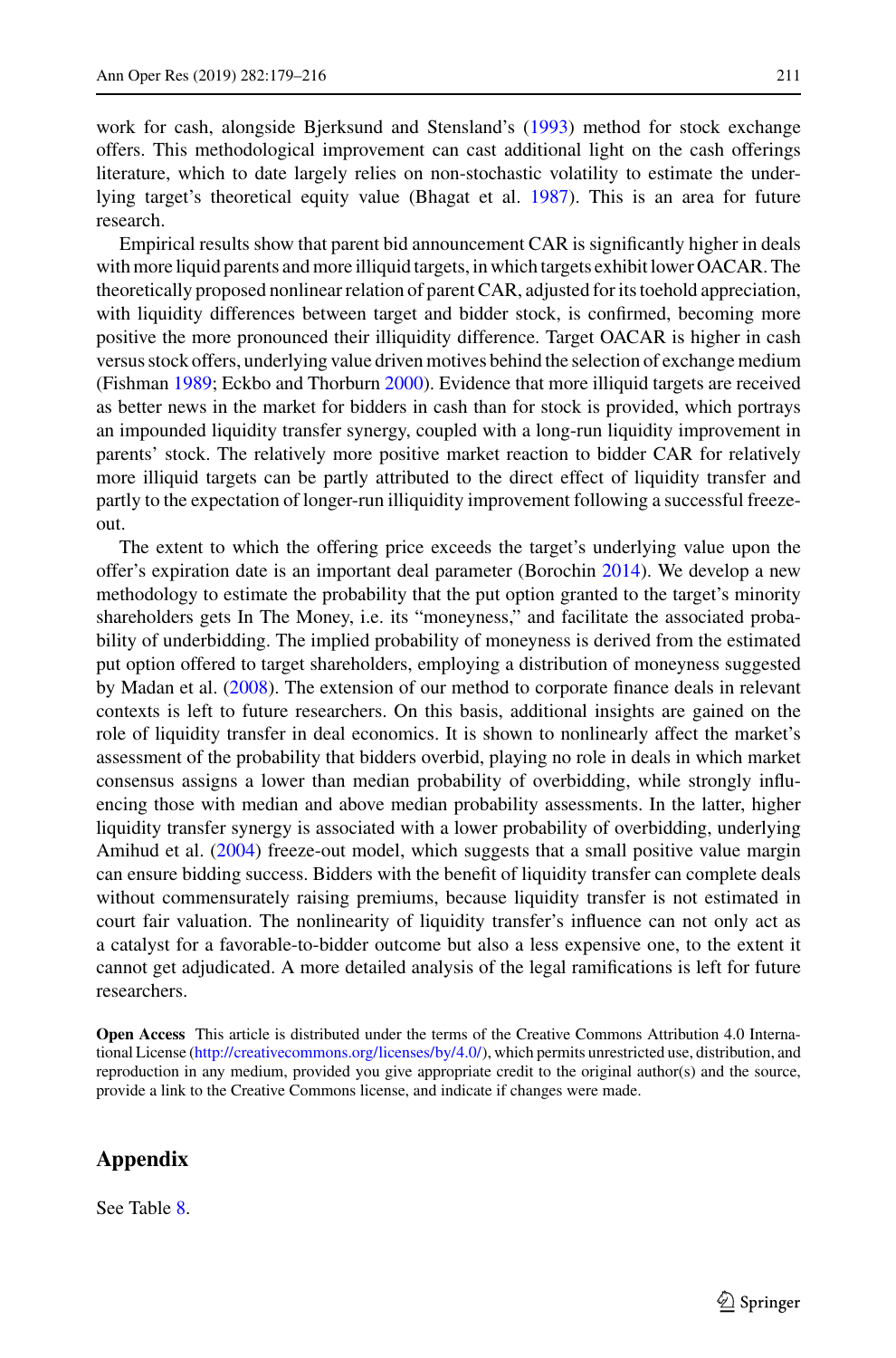<span id="page-33-0"></span>**Table 8** Description of liquidity proxies

| Liquidity proxy | Description                                                                                                                                                                                                                                                                                                                                                                                                             |
|-----------------|-------------------------------------------------------------------------------------------------------------------------------------------------------------------------------------------------------------------------------------------------------------------------------------------------------------------------------------------------------------------------------------------------------------------------|
| Amih, AdjAmih   | Amih is Amihud's ILLIQ (Amihud 2002), which is estimated as the ratio<br>of the absolute daily return $R_t$ multiplied by 1000 and divided by the<br>daily dollar volume \$Volume:<br>$Amih_t = \frac{1000 R_t }{\$Volume_t}$<br>Adjamih is the adjusted Amihud ratio estimated with the adjusted return                                                                                                                |
|                 | $\tilde{R}_t$ which is the ratio of $R_t$ by the square root of NT days trading gap:<br>$Adjamih_t = \frac{1000 R_t }{\sqrt{NT}$ \$Volume <sub>t</sub> $= \frac{1000 \tilde{R}_t }{\sqrt{V}dt}$                                                                                                                                                                                                                         |
| Relsprd         | Relsprd is the relative spread estimated as the closing day bid-ask spread<br>divided by the stock price:<br>$Relsprd = \frac{Ask-Bid}{Price}$                                                                                                                                                                                                                                                                          |
| Turno           | Turno is the turnover ratio estimated as the daily shares volume divided by<br>the total number of the company's outstanding shares:<br>$Turno_t = \frac{Volume_t}{OutstandingShares}$                                                                                                                                                                                                                                  |
| Amivest         | Amivest is the inverse Amivest ratio (Datar et al. 1998), estimated as the<br>daily adjusted for infrequent trading absolute return multiplied by 1000<br>and divided by the number of shares traded daily:<br>$Amivest_t = \frac{1000\left \tilde{R}_t\right }{Volum_e}$                                                                                                                                               |
| AdjRoll         | This is the Roll (1984) measure adjusted for non-negative price covariance<br>(Harris 1990) and non-trading days:                                                                                                                                                                                                                                                                                                       |
|                 | $Adjroll_t = \begin{cases} 2\sqrt{-Cov(\tilde{R}_t, \tilde{R}_{t-1})} & \text{if } Cov(\tilde{R}_t, \tilde{R}_{t-1}) < 0 \\ 2\sqrt{Cov(\tilde{R}_t, \tilde{R}_{t-1})} & \text{if } Cov(\tilde{R}_t, \tilde{R}_{t-1}) \ge 0 \end{cases}$                                                                                                                                                                                 |
| Gammaps         | Pastor and Stambaugh (2003) Gamma adjusted for non-trading is derived<br>from the regression of excess returns over the CRSP value-weighted<br>index returns $\widetilde{RM}_t$ , adjusted for thin trading, on daily dollar volume:<br>$\widetilde{R}_{t+1} + \widetilde{RM}_{t+1} = \theta + \varphi \widetilde{R}_t + (Gamma_t) sign \left[ \widetilde{R}_t \right] \$Volume_t + \varepsilon_t$                      |
| LOT             | Goyenko et al.'s (2009) modification of the original Lesmond et al. (1999)<br>LOT measure is employed, which breaks down the maximization of<br>likelihood space on the basis of stock, not index, returns. It calculates the<br>implied difference between the costs of buying minus selling a stock.<br>After adjusting returns for non-trading days it is estimated as follows:<br>$LOT = \alpha_{2i} - \alpha_{1i}$ |
|                 | where:                                                                                                                                                                                                                                                                                                                                                                                                                  |
|                 | $\tilde{R}_t = \tilde{R}_t^* - \alpha_{1i}$ for $\tilde{R}_t^* < \alpha_{1i}$                                                                                                                                                                                                                                                                                                                                           |
|                 | $\tilde{R}_t = \tilde{R}_t^*$ for $\alpha_{1i} < \tilde{R}_t^* < \alpha_{2i}$                                                                                                                                                                                                                                                                                                                                           |
|                 | $\tilde{R}_t = \tilde{R}_t^* - \alpha_{2i}$ for $\alpha_{2i} < \tilde{R}_t^*$                                                                                                                                                                                                                                                                                                                                           |
| FHT             | Employed in research analysis of very illiquid markets (Marshall et al.<br>$(2013)$ , it is estimated based on Fong et al. $(2011)$ , with the proportion of<br>zero stock returns z and the standard deviation of adjusted daily returns $\sigma$ :<br>$FHT = 2\sigma N^{-1}\left(\frac{1+z}{2}\right)$                                                                                                                |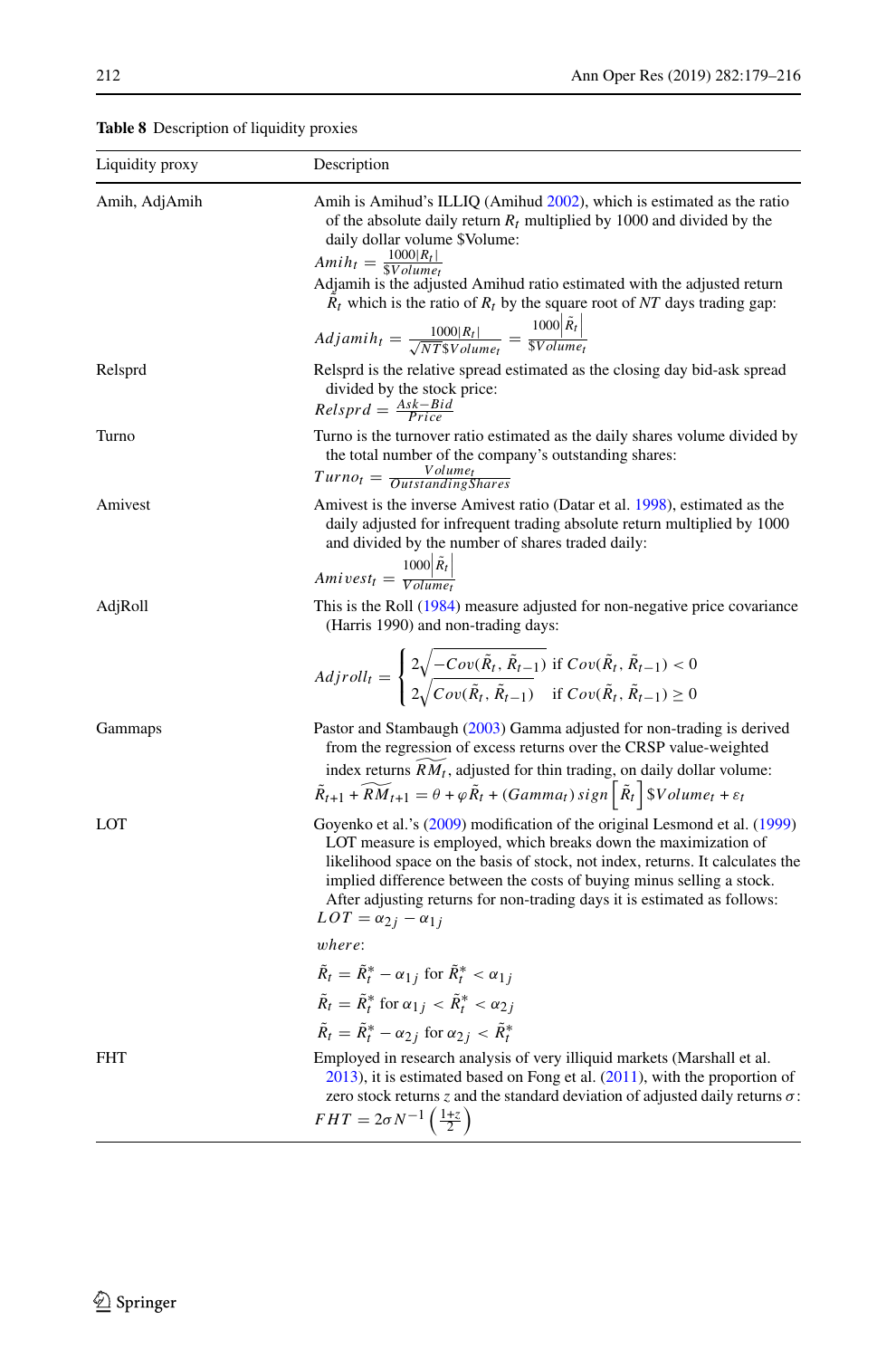| Liquidity proxy   | Description                                                                                                                                                                                                                                                                         |
|-------------------|-------------------------------------------------------------------------------------------------------------------------------------------------------------------------------------------------------------------------------------------------------------------------------------|
| Longst            | Longstaff and Schwartz's $(2001)$ option value for the maximum lack of<br>marketability discount, assuming the standard deviation of the annualized<br>daily stock returns is $\sigma$ and T is the length of time the shares are illiquid:                                         |
|                   | $Longst = \left(2+\frac{\sigma^2 T}{2}\right)N(d) + \sqrt{\frac{\sigma^2 T}{2\pi}}e^{-\frac{\sigma^2 T}{8}} - 1$                                                                                                                                                                    |
|                   | where $d = \frac{\sqrt{\sigma^2 T}}{2}$                                                                                                                                                                                                                                             |
| Longthn           | Longstaff and Schwartz's $(2001)$ version for the upper bound for the<br>thin-trading discount, which, in addition to the variables in the<br>marketability discount Longst, incorporates the length L of the interval<br>during which the investor can sell the illiquid security: |
|                   | $Longth n = (P_t + Longst) \frac{T}{L} \int_{0}^{\infty} v F^{\frac{T}{L}-1}(v) f(v) dv,$                                                                                                                                                                                           |
|                   | $F(v) = N\left(\frac{v - \frac{\sigma^2 L}{2}}{\sqrt{\sigma^2 L}}\right) - e^v N\left(\frac{-v - \frac{\sigma^2 L}{2}}{\sqrt{\sigma^2 L}}\right),\right.$                                                                                                                           |
|                   | $f(v) = \frac{2}{\sqrt{2\pi-2T}}e^v e^v \left(\frac{-\left(v+\frac{\sigma^2L}{2}\right)^2}{2\sigma^2L}\right)_{v=\frac{v}{2}} e^v e^{\left(\frac{-v-\frac{\sigma^2L}{2}}{\sqrt{\sigma^2L}}\right)}$                                                                                 |
| Chacko            | Chacko et al. $(2008)$ derive the cost of purchasing (+) or liquidating (-)<br>securities under a prevailing riskless rate $r$ , security return volatility $\sigma$<br>and expected waiting time $\frac{1}{\sqrt{\frac{S}{B}}}\$ for the completion of an order with               |
|                   | size $Q$ as follows:                                                                                                                                                                                                                                                                |
|                   | Chacko $\left(\frac{1}{\mp}\right) = -\frac{1}{\varphi_{\left(\frac{1}{\mp}\right)}(\lambda^{\left(\frac{S}{B}\right)})}$                                                                                                                                                           |
|                   |                                                                                                                                                                                                                                                                                     |
|                   | where $\varphi_{\left(\frac{1}{\pi}\right)}(\lambda^{\left(\frac{S}{B}\right)}) = \left(\frac{1}{2} - \frac{r}{\sigma^2}\right) \mp \sqrt{\left(\frac{1}{2} - \frac{r}{\sigma^2}\right)^2 + \frac{2\left(r + \lambda^{\left(\frac{S}{B}\right)}(Q)\right)}{\sigma^2}}$              |
|                   |                                                                                                                                                                                                                                                                                     |
| <b>References</b> |                                                                                                                                                                                                                                                                                     |

- <span id="page-34-5"></span><span id="page-34-2"></span>*Markets, 5,* 31–56. Amihud, Y., Kahan, M., & Sundaram, R. K. (2004). The foundations of freezeout laws in takeovers. *The Journal of Finance, 59,* 1325–1344.
- <span id="page-34-0"></span>Amihud, Y., & Mendelson, H. (1986). Asset pricing and bid-ask spread. *Journal of Financial Economics, 17,* 223–249.

<span id="page-34-3"></span>Andrade, G., Mitchell, M., & Stafford, E. (2001). New evidence and perspectives on mergers. *Journal of Economic Perspectives, 15,* 103–120.

<span id="page-34-4"></span>Baron, D. P. (1983). Tender offers and management resistance. *Journal of Finance, 38,* 813–827.

<span id="page-34-1"></span>Bates, T.W., Lemmon, M. L., & Linck, J. S. (2006). Shareholder wealth effects and bid negotiation in freeze-out deals: Are minority shareholders left out in the cold? *Journal of Financial Economics, 81*(3), 681–708.

Betton, S., Eckbo, B. E., & Thorburn, K. S. (2009). Merger negotiations and the toehold puzzle. *Journal of Financial Economics, 91,* 158–178.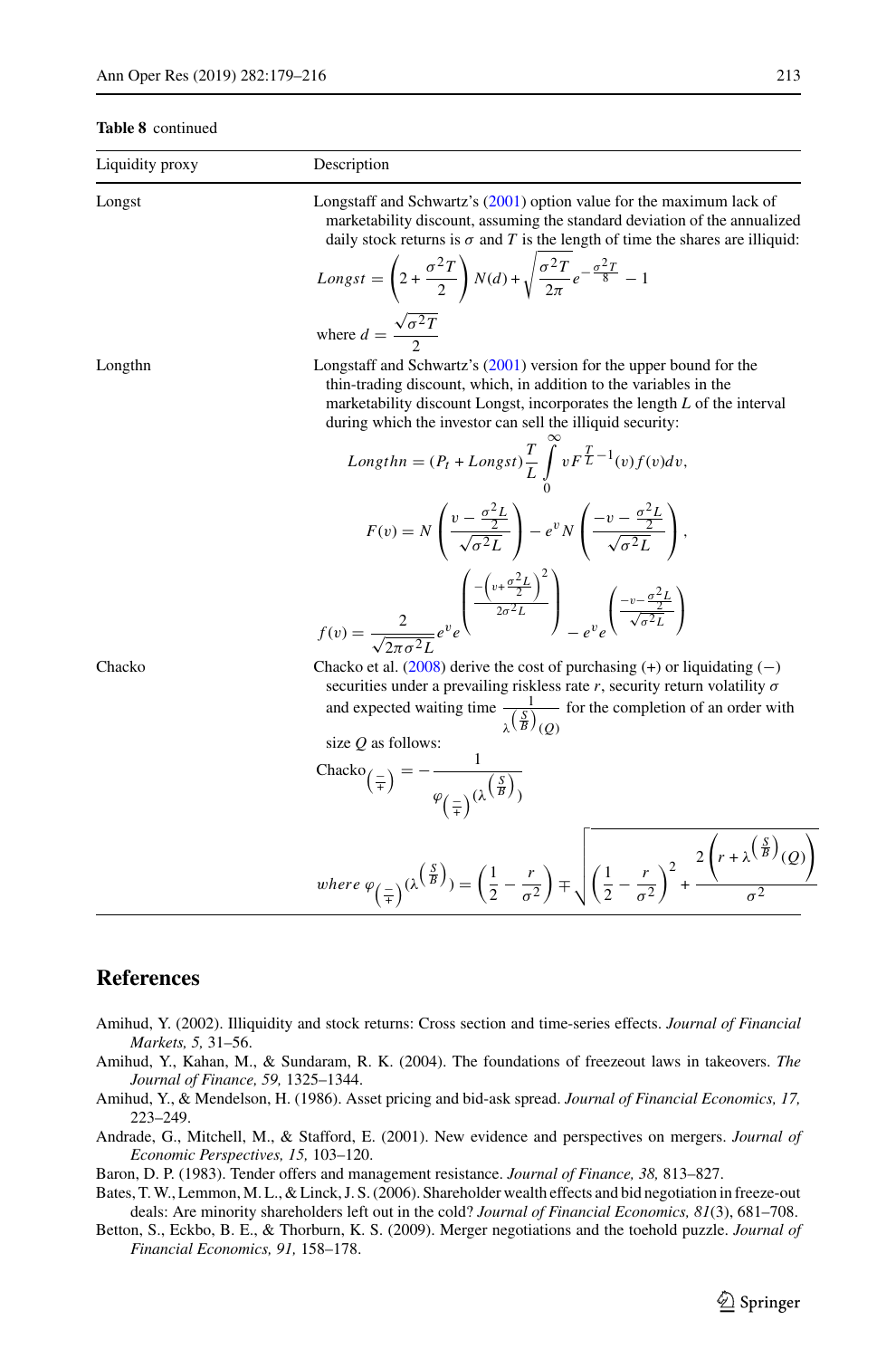- <span id="page-35-2"></span>Bhagat, S., Brickley, J. A., & Lowenstein, U. (1987). The pricing effects of interfirm cash tender offers. *Journal of Finance, 42,* 965–986.
- <span id="page-35-21"></span>Bharath, S. T., & Dittmar, A. (2010). Why do firms use private equity to opt out of public markets? *Review of Financial Studies, 23,* 1771–1818.
- <span id="page-35-3"></span>Bjerksund, P., & Stensland, G. (1993). American exchange options and a put-call transformation: A note. *Journal of Business Finance and Accounting, 20,* 761–764.
- <span id="page-35-18"></span>Black, F., & Scholes, M. (1973). The pricing of options and corporate liabilities. *Journal of Political Economy, 81,* 637–654.
- Boehmer, E., Musumeci, J., & Poulsen, A. B. (1991). Event-study methodology under conditions of eventinduced variance. *Journal of Financial Economics, 30,* 253–272.
- <span id="page-35-7"></span>Boot, A., Gopalan, R., & Thakor, A. (2006). The entrepreneur's choice between private and public ownership. *Journal of Finance, 61,* 803–836.
- <span id="page-35-20"></span>Borochin, P. A. (2014). When does a merger create value? Using option prices to elicit market beliefs. *Financial Management*, *43*(2), 445–466.
- <span id="page-35-22"></span>Calomiris, C. W., & Hitscherich, D. M. (2007). Banker fees and acquisition premia for targets in cash tender offers: Challenges to the popular wisdom on banker conflicts. *Journal of Empirical Legal Studies, 4,* 909–938.
- <span id="page-35-17"></span>Chacko, G., Jurek, J., & Stafford, E. (2008). The price of immediacy. *Journal of Finance, 63,* 1253–1290.
- <span id="page-35-11"></span>Cherkes, M., Sagi, J., & Stanton, R. (2009). A liquidity-based theory of closed-end funds. *Review of Financial Studies, 22,* 257–297.
- Chernozhukov, V., Fernández-Val, I., & Kowalski, A. E. (2015). Quantile regression with censoring and endogeneity. *Journal of Econometrics, 186,* 201–221.
- <span id="page-35-27"></span>Cheung, W. M., Chung, R., & Fung, S. (2015). The effects of stock liquidity on firm value and corporate governance: Endogeneity and the REIT experiment. *Journal of Corporate Finance, 35,* 211–231.
- <span id="page-35-10"></span>Cochrane, J. H. (2004). *Asset pricing: Liquidity, trading, and asset prices*. NBER Reporter Online, Winter 2004/05, 1–12.
- <span id="page-35-6"></span>Cooney, J., Moeller, T., & Stegemoller, M. (2009). The underpricing of private targets. *Journal of Financial Economics, 93,* 55–66.
- <span id="page-35-12"></span>Cooper, S. K., Groth, J. C., & Avera, W. E. (1985). Liquidity, exchange listing and common stock performance. *Journal of Economics and Business, 37,* 19–33.
- <span id="page-35-9"></span>Cornelli, F., & Li, D. (2002). Risk arbitrage in takeovers. *Review of Financial Studies, 15,* 837–868.
- <span id="page-35-24"></span>Cowan, A. R. (1992). Nonparametric event study tests. *Review of Quantitative Finance and Accounting, 2,* 343–358.
- <span id="page-35-1"></span>Croci, E., & Petmezas, D. (2010). Minority shareholders' wealth effects and stock market development: Evidence from increase-in-ownership M&As. *Journal of Banking & Finance, 34,* 681–694.
- <span id="page-35-14"></span>Das, S., & Hanouna, P. (2010). Run lengths and illiquidity. *Annals of Operations Research, 176,* 127–152.
- <span id="page-35-16"></span>Datar, V. T., Naik, N. Y., & Radcliffe, R. (1998). Liquidity and stock returns: An alternative test. *Journal of Financial Markets, 1,* 205–219.
- <span id="page-35-23"></span>DerSimonian, R., & Laird, N. (1986). Meta-analysis in clinical trials. *Controlled Clinical Trials, 7,* 177–188.
- <span id="page-35-26"></span>Eckbo, B. E., & Thorburn, K. S. (2000). Gains to bidder firms revisited: Domestic and foreign acquisitions in Canada. *Journal of Financial and Quantitative Analysis, 35,* 1–25.
- <span id="page-35-4"></span>Faccio, M., McConnell, J., & Stolin, D. (2006). Returns to acquirers of listed and unlisted targets. *Journal of Financial and Quantitative Analysis, 41,* 197–220.
- <span id="page-35-0"></span>Fang, V. W., Noe, T. H., & Tice, S. (2009). Stock market liquidity and firm value. *Journal of Financial Economics, 94,* 150–169.
- <span id="page-35-25"></span>Fishman, M. J. (1989). Preemptive bidding and the role of the medium of exchange in acquisitions. *The Journal of Finance, 44,* 41–57.
- <span id="page-35-15"></span>Fong, K., Holden, C., & Trzcinka, C. (2011) *What are the best liquidity proxies for global research?* SSRN working paper, [http://ssrn.com/abstract=1558447.](http://ssrn.com/abstract=1558447)
- <span id="page-35-5"></span>Fuller, K., Netter, J., & Stegemoller, M. (2002). What do returns to acquiring firms tell us? Evidence from firms that make many acquisitions. *Journal of Finance, 57,* 1763–1793.
- <span id="page-35-19"></span>Gilli, M., & Schumann, E. (2012). Heuristic optimisation in financial modelling. *Annals of Operations Research, 193,* 129–158.
- <span id="page-35-8"></span>Gomes, A. (2001). *Takeovers, freezeouts, and risk arbitrage*. University of Pennsylvania, Center for Analytic [Research in Economics and the Social Sciences, unpublished paper, accessed from](http://papers.ssrn.com/sol3/papers.cfm%3fabstract_id%3d277109) http://papers.ssrn. com/sol3/papers.cfm?abstract\_id=277109.
- Gorton, G. B., & Pennacchi, G. G. (1993). Security baskets and index-linked securities. *The Journal of Business, 66,* 1–27.
- <span id="page-35-13"></span>Goyenko, R. Y., Holden, C. W., & Trzcinka, C. A. (2009). Do liquidity measures measure liquidity? *Journal of Financial Economics, 92,* 153–181.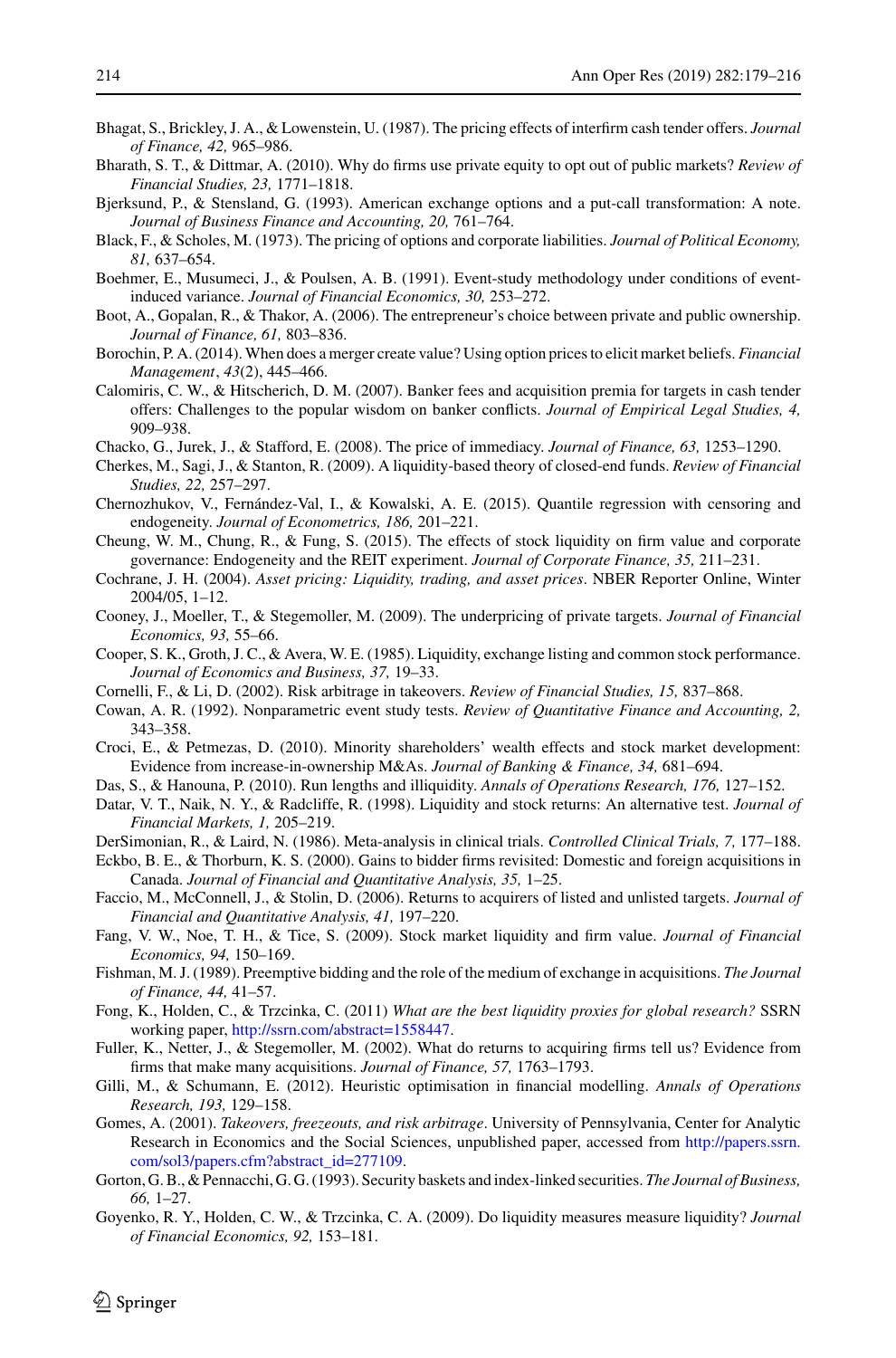- <span id="page-36-8"></span>Hamermesh, L. A., & Wachter, M. L. (2009). Rationalizing appraisal standards in compulsory buyouts. *Boston College Law Review, 50*(4), 1021.
- <span id="page-36-25"></span>Hansen, R. (1987). A theory for the choice of exchange medium in mergers and acquisitions. *Journal of Business, 60,* 75–95.
- <span id="page-36-26"></span>Hansen, L., Heaton, J., & Yaron, A. (1996). Finite-sample properties of some alternative GMM estimators. *Journal of Business and Economic Statistics, 14*(3), 262–280.
- <span id="page-36-6"></span>Heston, S. L., & Nandi, S. (2000). A closed-form GARCH options valuation models. *Review of Financial Studies, 6,* 327–343.
- <span id="page-36-10"></span>Holmstrom, B., & Tirole, J. (1993). Market liquidity and performance monitoring. *Journal of Political Economy, 101,* 678–709.
- <span id="page-36-0"></span>Jaffe, J., Jindra, J., Pedersen, D., & Voetmann, T. (2015). Returns to acquirers of public and subsidiary targets. *Journal of Corporate Finance, 31,* 246–270.
- <span id="page-36-11"></span>Jindra, J., & Walking, R. A. (2004). Speculation spreads and the market pricing of proposed acquisitions. *Journal of Corporate Finance*, *10*(2004), 495–526.
- <span id="page-36-18"></span>Kyle, A. (1985). Continuous auctions and insider trading. *Econometrica, 53,* 1315–1335.
- <span id="page-36-16"></span>Lee, K. Y., & Chung, K. H. (2013). Liquidity and returns to target shareholders in the market for corporate control: Evidence from the US markets. *Journal of Business Finance and Accounting, 40,* 142–171.
- <span id="page-36-24"></span>Lehn, K., & Poulsen, A. (1989). Free cash flow and stockholder gains in going private transactions. *Journal of Finance, 44,* 771–787.
- <span id="page-36-21"></span>Lesmond, D., Ogden, J., & Trzcinka, C. (1999). A new estimate of transaction costs. *Review of Financial Studies, 12,* 1113–1141.
- <span id="page-36-28"></span>Lin, J. C., Singh, A. K., & Yu, W. (2009). Stock splits, trading continuity, and the cost of equity capital. *Journal of Financial Economics, 93,* 474–489.
- <span id="page-36-14"></span>Loderer, C., & Jacobs, A. (1995). The Nestlé crash. *Journal of Financial Economics, 37,* 315–339.
- <span id="page-36-22"></span>Longstaff, F. A., & Schwartz, E. S. (2001). Valuing American options by simulation: A simple least squares approach. *The Review of Financial Studies, 14,* 113–147.
- <span id="page-36-7"></span>Madan, D., Roynette, B., & Yor, M. (2008). Option prices as probabilities. *Finance Research Letters, 5,* 79–87. [https://doi.org/10.1016/j.frl.2008.02.002.](https://doi.org/10.1016/j.frl.2008.02.002)
- <span id="page-36-5"></span>Malatesta, P. H. (1983). The wealth effect of merger activity and the objective functions of merging firms. *Journal of Financial Economics, 11,* 155–181.
- <span id="page-36-23"></span>Margrabe, W. (1978). The value of an option to exchange one asset for another. *Journal of Finance, 33,* 177–186.
- <span id="page-36-29"></span>Marshall, B. R., Nguyen, N. H., & Visaltanachoti, N. (2013). Liquidity measurement in frontier markets. *[Journal of International Financial Markets, Institutions and Money](https://doi.org/10.1016/j.intfin.2013.07.011)*, *27*, 1–12. https://doi.org/10.1016/j. intfin.2013.07.011.
- <span id="page-36-1"></span>Massa, M., & Xu, M. (2013). The value of (stock) liquidity in the M&A market. *Journal of Financial and Quantitative Analysis, 48,* 1463–1497.
- <span id="page-36-13"></span>Maug, E. (2006). Efficiency and fairness in minority freezeouts: Takeovers, overbidding, and the freeze-in problem. *International Review of Law and Economics, 26,* 355–379.
- <span id="page-36-4"></span>Maynes, E., & Rumsey, J. (1993). Conducting event studies with thinly traded stocks. *Journal of Banking & Finance, 17,* 145–157.
- <span id="page-36-9"></span>Mehran, H., & Peristiani, S. (2010). Financial visibility and the decision to go private. *Review of Financial Studies, 23,* 519–547.
- <span id="page-36-2"></span>Officer, M. (2007). The price of corporate liquidity: Acquisition discounts for unlisted targets. *Journal of Financial Economics, 83,* 571–598.
- <span id="page-36-19"></span>Pastor, L., & Stambaugh, R. (2003). Liquidity risk and expected stock returns. *Journal of Political Economy, 111,* 642–685.
- Patell, J. M. (1976). Corporate forecasts of earnings per share and stock price behavior: Empirical test. *Journal of Accounting Research, 14,* 246–276.
- <span id="page-36-17"></span>Perrakis, S., & Zhong, R. (2017). Liquidity risk and volatility risk in credit spread models: A unified approach. *European Financial Management, 23,* 873–901.
- <span id="page-36-20"></span>Roll, R. (1984). A simple implicit measure of the effective bid-ask spread in an efficient market. *The Journal of Finance, 39,* 1127–1139.
- <span id="page-36-3"></span>Sarr, A., & Lybek, T. (2002). *Measuring liquidity in financial markets*. IMF Working Paper, WP/02/232.
- <span id="page-36-15"></span>Shleifer, A. (1986). Do demand curves for stocks slope downward? *Journal of Finance, 41,* 579–590.
- <span id="page-36-12"></span>Shleifer, A., & Vishny, R. W. (1986). Large shareholdings and corporate control. *Journal of Political Economy, 94,* 461–488.
- <span id="page-36-27"></span>Stock, J. H., Yogo,M., &Wright, J. (2002). A survey of weak instruments and weak identification in generalized method of moments. *Journal of Business and Economic Statistics, 20,* 518–529.